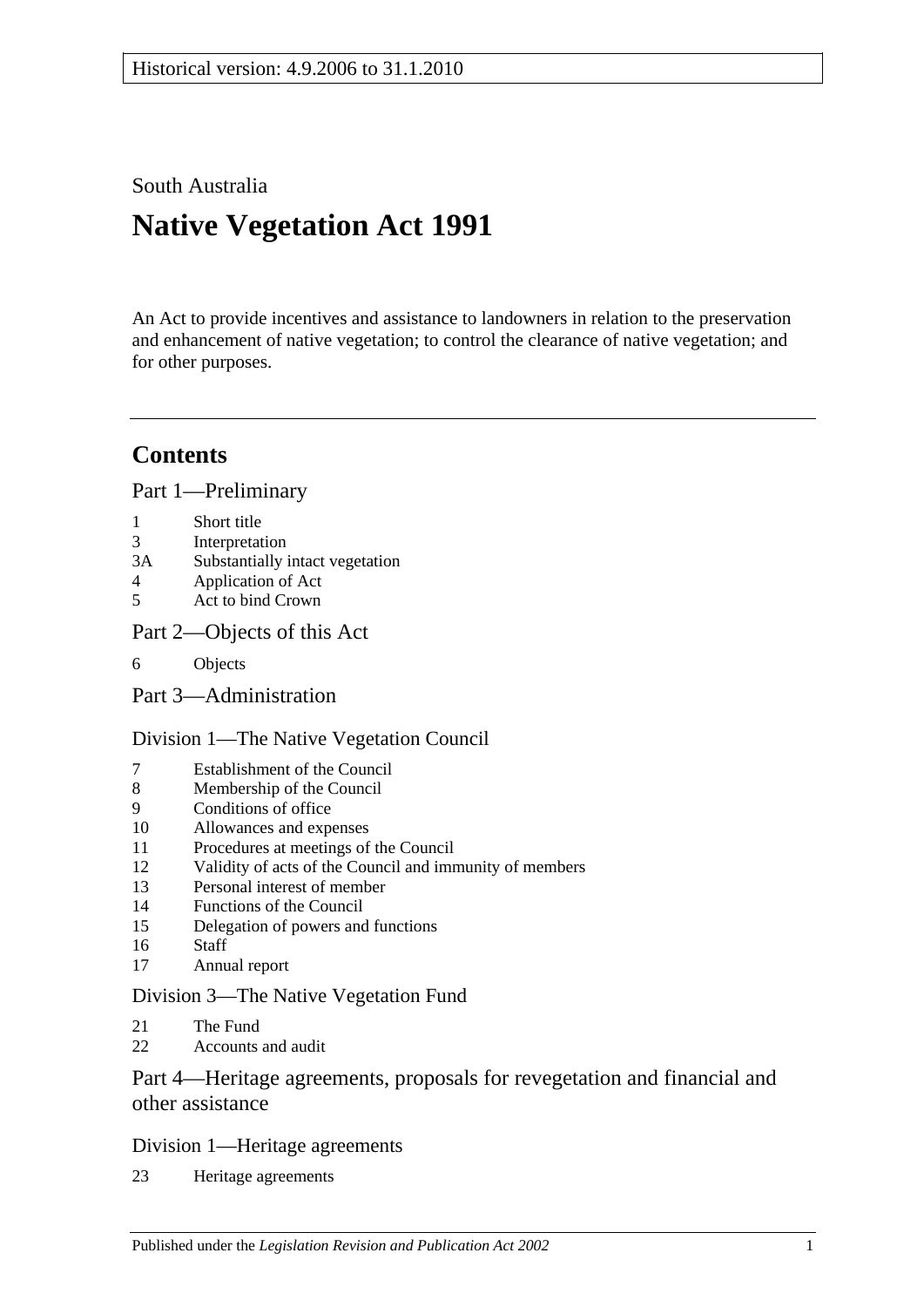- 23A [Effect of heritage agreement](#page-13-3)
- 23B [Registration of heritage agreements](#page-14-0)

#### [Division 2—Approval by the Council of proposal for revegetation](#page-14-1)

- 23D [Application of Division](#page-14-2)
- 23E [Declaration in relation to existing vegetation](#page-14-3)
- 23F [Proposal for revegetation of land](#page-14-4)
- 23G [Information required on application or submission](#page-15-0)
- 23H [Decision by the Council](#page-15-1)
- 23I [Noting of Council's approval against the title to the land](#page-15-2)

#### [Division 3—Financial and other assistance](#page-15-3)

- 24 [Assistance to landowners](#page-15-4)
- 25 [Guidelines for the application of assistance and the management of native vegetation](#page-16-0)

#### [Part 5—Clearance and enforcement](#page-18-0)

#### [Division 1—Control of clearance](#page-18-1)

- 26 [Offence of clearing native vegetation contrary to this Part](#page-18-2)
- 27 [Clearance of native vegetation](#page-19-0)
- 28 [Application for consent](#page-20-0)
- 29 [Provisions relating to consent](#page-21-0)
- 29A [Avoidance of duplication of procedures etc](#page-24-0)
- 30 [Conditions of consent](#page-25-0)
- 30A [Marking or tagging of cleared vegetation](#page-26-0)

#### [Division 2—Civil enforcement proceedings](#page-26-1)

- 31 [Interpretation](#page-26-2)
- 31A [Application to ERD Court for enforcement](#page-26-3)
- 31B [Order where native vegetation has been cleared](#page-28-0)
- 31C [Interim order](#page-30-0)
- 31D [Enforcement of orders](#page-30-1)
- 31E [Enforcement notices](#page-31-0)
- 31F [Miscellaneous provisions](#page-32-0)
- 32 [Appeals](#page-32-1)
- 33 [Commencement of proceedings](#page-32-2)

#### [Division 3—Authorised officers](#page-33-0)

- 33A [Appointment of authorised officers](#page-33-1)
- 33B [Powers of authorised officers](#page-34-0)
- 33C [Issue of warrants](#page-36-0)
- 33D [Provisions relating to seizure](#page-37-0)
- 33E [Offence to hinder etc authorised officers](#page-38-0)
- 33EA [Offences by authorised officers etc](#page-39-0)

#### [Part 5A—Administrative appeals](#page-39-1)

- 33F [Right of appeal](#page-39-2)
- 33G [Expiry of Part](#page-40-0)

## [Part 5B—Interest and recovery of money](#page-40-1)

33H [Interest](#page-40-2)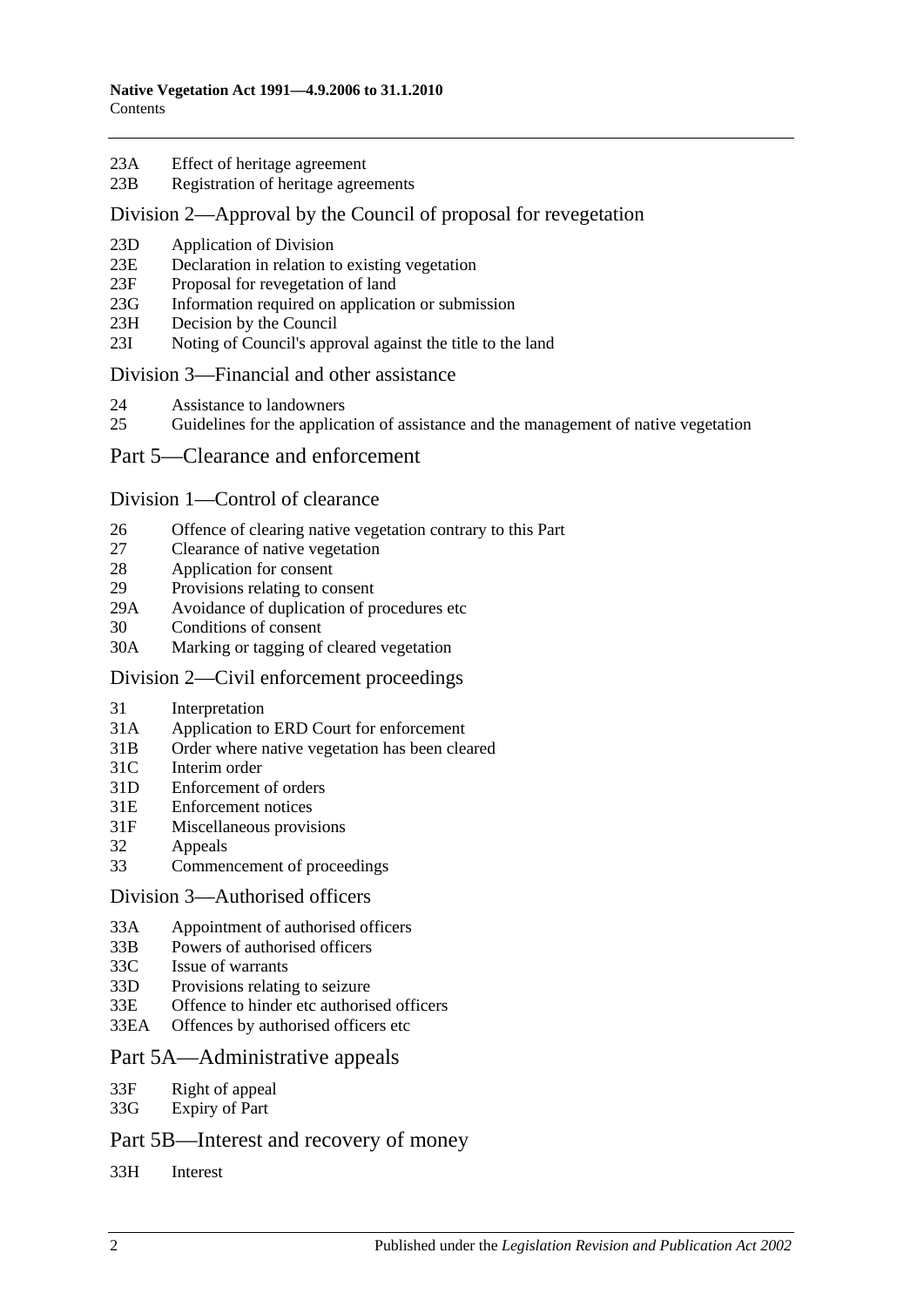#### 33I [Sale of land for non-payment](#page-40-3)

#### [Part 6—Miscellaneous](#page-42-0)

- 33J [Constitution of Environment, Resources and Development Court](#page-42-1)
- 34 [Evidentiary provisions etc](#page-42-2)
- 35 [Proceedings for an offence](#page-43-0)
- 36 [Assessment of costs and expenses](#page-43-1)
- 38 [Vicarious liability](#page-43-2)
- 39 [Offences by bodies corporate](#page-44-0)
- 40 [General defence](#page-44-1)
- 40A [Register of applications](#page-44-2)
- 40B [Ministerial power of delegation](#page-44-3)
- 41 [Regulations](#page-45-0)

#### [Schedule 1—Principles of native vegetation clearance](#page-45-1)

- 1 [Principles of clearance of native vegetation](#page-45-2)
- 2 [Interpretation](#page-46-0)

[Schedule 2—Transitional provisions](#page-46-1)

[Legislative history](#page-48-0)

## <span id="page-2-0"></span>**The Parliament of South Australia enacts as follows:**

# **Part 1—Preliminary**

#### <span id="page-2-1"></span>**1—Short title**

This Act may be cited as the *Native Vegetation Act 1991*.

#### <span id="page-2-2"></span>**3—Interpretation**

(1) In this Act, unless the contrary intention appears—

*Adelaide Dolphin Sanctuary* has the same meaning as in the *[Adelaide Dolphin](http://www.legislation.sa.gov.au/index.aspx?action=legref&type=act&legtitle=Adelaide%20Dolphin%20Sanctuary%20Act%202005)  [Sanctuary Act](http://www.legislation.sa.gov.au/index.aspx?action=legref&type=act&legtitle=Adelaide%20Dolphin%20Sanctuary%20Act%202005) 2005*;

*biological diversity* or *biodiversity* means the variety of life forms represented by plants, animals and other organisms and micro-organisms, the genes that they contain, and the ecosystems and ecosystem processes of which they form a part;

*breach* of this Act means a contravention of, or a failure to comply with, a provision of this Act and *breached* has a corresponding meaning;

**building** includes a structure that is fixed to land;

*to clear* native vegetation includes to cause or permit the clearance of native vegetation;

*clearance*, in relation to native vegetation, means—

- (a) the killing or destruction of native vegetation;
- (b) the removal of native vegetation;
- (c) the severing of branches, limbs, stems or trunks of native vegetation;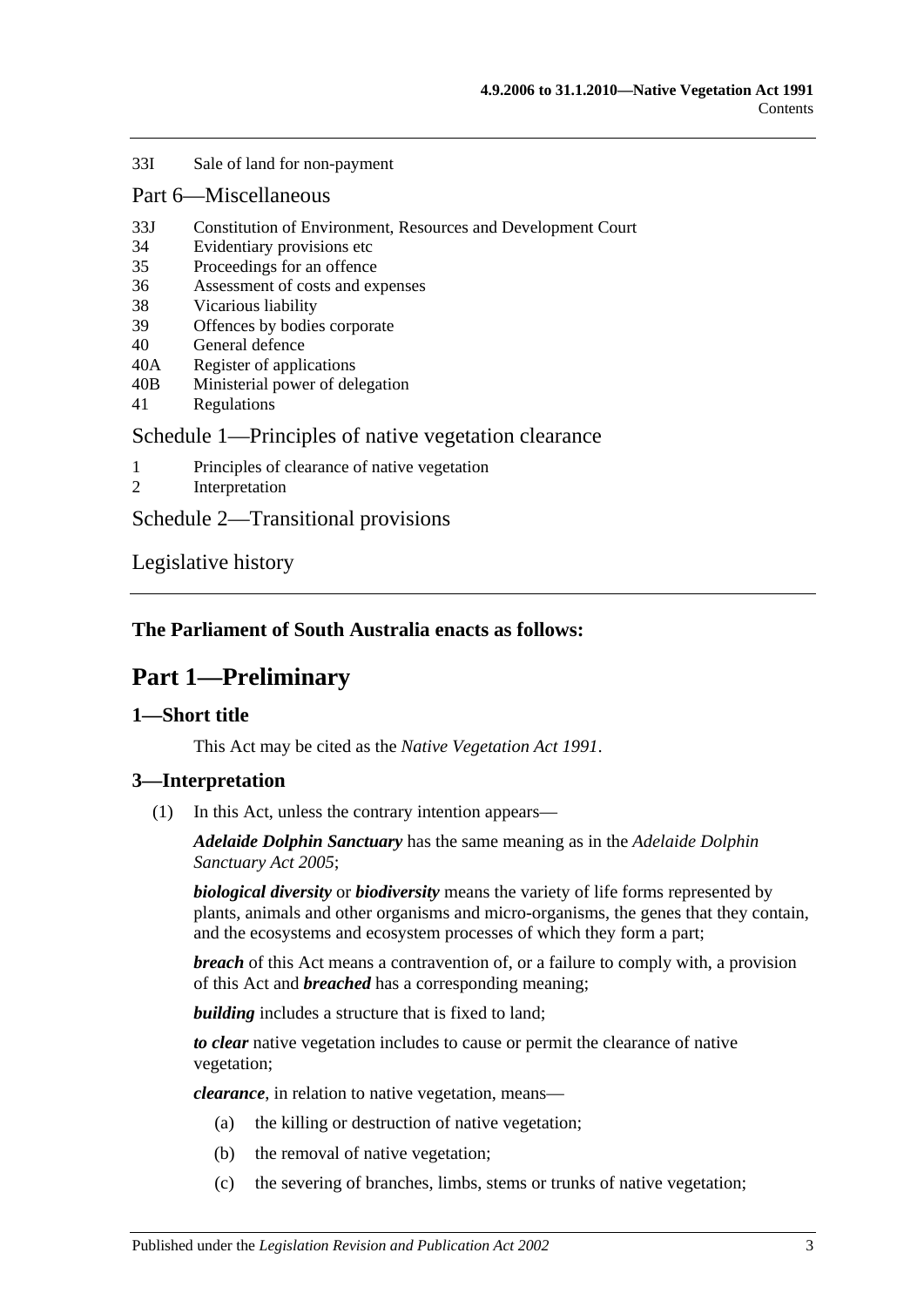- (d) the burning of native vegetation;
- (e) any other substantial damage to native vegetation,

and includes the draining or flooding of land, or any other act or activity, that causes the killing or destruction of native vegetation, the severing of branches, limbs, stems or trunks of native vegetation or any other substantial damage to native vegetation;

*the Council* means the Native Vegetation Council established by this Act;

*ERD Court* means the Environment, Resources and Development Court;

*the Fund* means the Native Vegetation Fund established by this Act;

*isolated plant*—see [subsections](#page-4-0) (2) and [\(3\);](#page-4-1)

*land* includes—

- (a) land submerged by water; and
- (b) an interest in land;

*local council* means a municipal or district council;

*member* means a member of the Council;

*Minister for the Adelaide Dolphin Sanctuary* means the Minister to whom the administration of the *[Adelaide Dolphin Sanctuary Act](http://www.legislation.sa.gov.au/index.aspx?action=legref&type=act&legtitle=Adelaide%20Dolphin%20Sanctuary%20Act%202005) 2005* is committed;

*Murray-Darling Basin* has the same meaning as in the *[Murray-Darling Basin](http://www.legislation.sa.gov.au/index.aspx?action=legref&type=act&legtitle=Murray-Darling%20Basin%20Act%201993)  Act [1993](http://www.legislation.sa.gov.au/index.aspx?action=legref&type=act&legtitle=Murray-Darling%20Basin%20Act%201993)*;

*native vegetation* means a plant or plants of a species indigenous to South Australia including a plant or plants growing in or under waters of the sea but does not include—

- (a) a plant or part of a plant that is dead unless the plant, or part of the plant, is of a class declared by regulation to be included in this definition; or
- (b) a plant intentionally sown or planted by a person unless the person was acting—
	- (i) in compliance with a condition imposed by the Council under this Act or by the Native Vegetation Authority under the repealed Act, or with the order of a court under this Act or the repealed Act; or
	- (ii) in pursuance of a proposal approved by the Council under [Part 4](#page-14-1)  [Division 2;](#page-14-1) or
	- (iii) in compliance with a condition imposed by a Minister, statutory authority or prescribed person or body under—
		- (A) the *[River Murray Act](http://www.legislation.sa.gov.au/index.aspx?action=legref&type=act&legtitle=River%20Murray%20Act%202003) 2003*; or
		- (B) the *[Water Resources Act](http://www.legislation.sa.gov.au/index.aspx?action=legref&type=act&legtitle=Water%20Resources%20Act%201997) 1997*; or
		- (C) any other Act prescribed by the regulations for the purposes of this paragraph;

*NRM region* means a Natural Resources Management Region established under the *[Natural Resources Management Act](http://www.legislation.sa.gov.au/index.aspx?action=legref&type=act&legtitle=Natural%20Resources%20Management%20Act%202004) 2004*;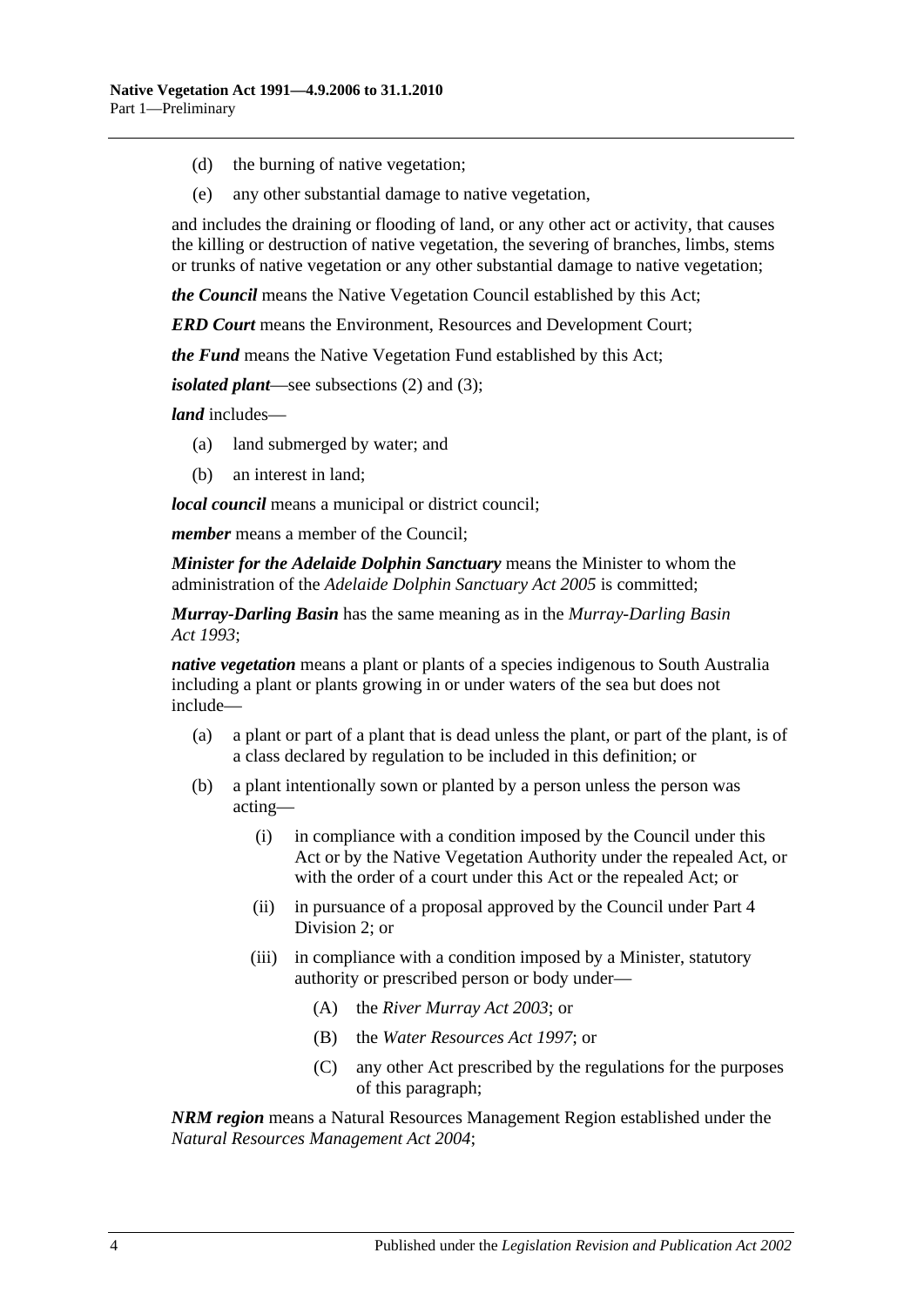*owner* of land means—

- (a) in relation to land alienated from the Crown by grant in fee simple—the holder of the fee simple;
- (ab) in relation to dedicated land within the meaning of the *[Crown Lands Act](http://www.legislation.sa.gov.au/index.aspx?action=legref&type=act&legtitle=Crown%20Lands%20Act%201929) 1929* that has not been granted in fee simple but which is under the care, control and management of a Minister, local council or other body or person—the Minister, council or other body or person;
- (b) in relation to land held under Crown lease—the lessee;
- (c) in relation to land held under an agreement to purchase from the Crown—the person entitled to the benefit of the agreement;
- (d) in relation to any other land—the Minister who is responsible for the care, control and management of the land or, if no Minister is responsible for the land, the Minister for Environment and Conservation;

*pastoral land* means land comprised in a lease granted under the *[Pastoral Land](http://www.legislation.sa.gov.au/index.aspx?action=legref&type=act&legtitle=Pastoral%20Land%20Management%20and%20Conservation%20Act%201989)  [Management and Conservation Act](http://www.legislation.sa.gov.au/index.aspx?action=legref&type=act&legtitle=Pastoral%20Land%20Management%20and%20Conservation%20Act%201989) 1989* over Crown land for the pasturing of stock and other ancillary purposes;

*principles of clearance of native vegetation* means principles set out in [Schedule 1](#page-45-1) to which the Council must have regard when determining an application for consent to clear native vegetation;

*the repealed Act* means the *[Native Vegetation Management Act](http://www.legislation.sa.gov.au/index.aspx?action=legref&type=act&legtitle=Native%20Vegetation%20Management%20Act%201985) 1985* repealed by this Act;

*River Murray Protection Area* means a River Murray Protection Area under the *[River](http://www.legislation.sa.gov.au/index.aspx?action=legref&type=act&legtitle=River%20Murray%20Act%202003)  [Murray Act](http://www.legislation.sa.gov.au/index.aspx?action=legref&type=act&legtitle=River%20Murray%20Act%202003) 2003*;

*waters of the sea* includes any water that is subject to the ebb and flow of the tide.

- <span id="page-4-0"></span>(2) A plant will be taken to be an isolated plant if—
	- (a) it is at least one metre in height; and
	- (b) there is no other plant comprising native vegetation that is 200 millimetres or more in height within 50 metres of it.
- <span id="page-4-1"></span>(3) Each plant of a group of two or three plants or of a group of plants that is the subject of a determination by the Council under [subsection](#page-4-2) (4) will be taken to be an isolated plant if it would be an isolated plant under [subsection](#page-4-0) (2) except for its proximity to another plant, or other plants, in the group.
- <span id="page-4-2"></span>(4) The Council may, where in its opinion the circumstances of a particular case justify a determination under this subsection, determine that each plant of a group of four or more plants will be taken to be an isolated plant.
- (5) A determination under [subsection](#page-4-2) (4) must be agreed to by all the members of the Council present at the meeting at which it is made.
- (6) The distance between two plants for the purposes of [subsection](#page-4-0) (2) will be taken to be the distance between those parts of the plants that are above ground level and are closest to each other.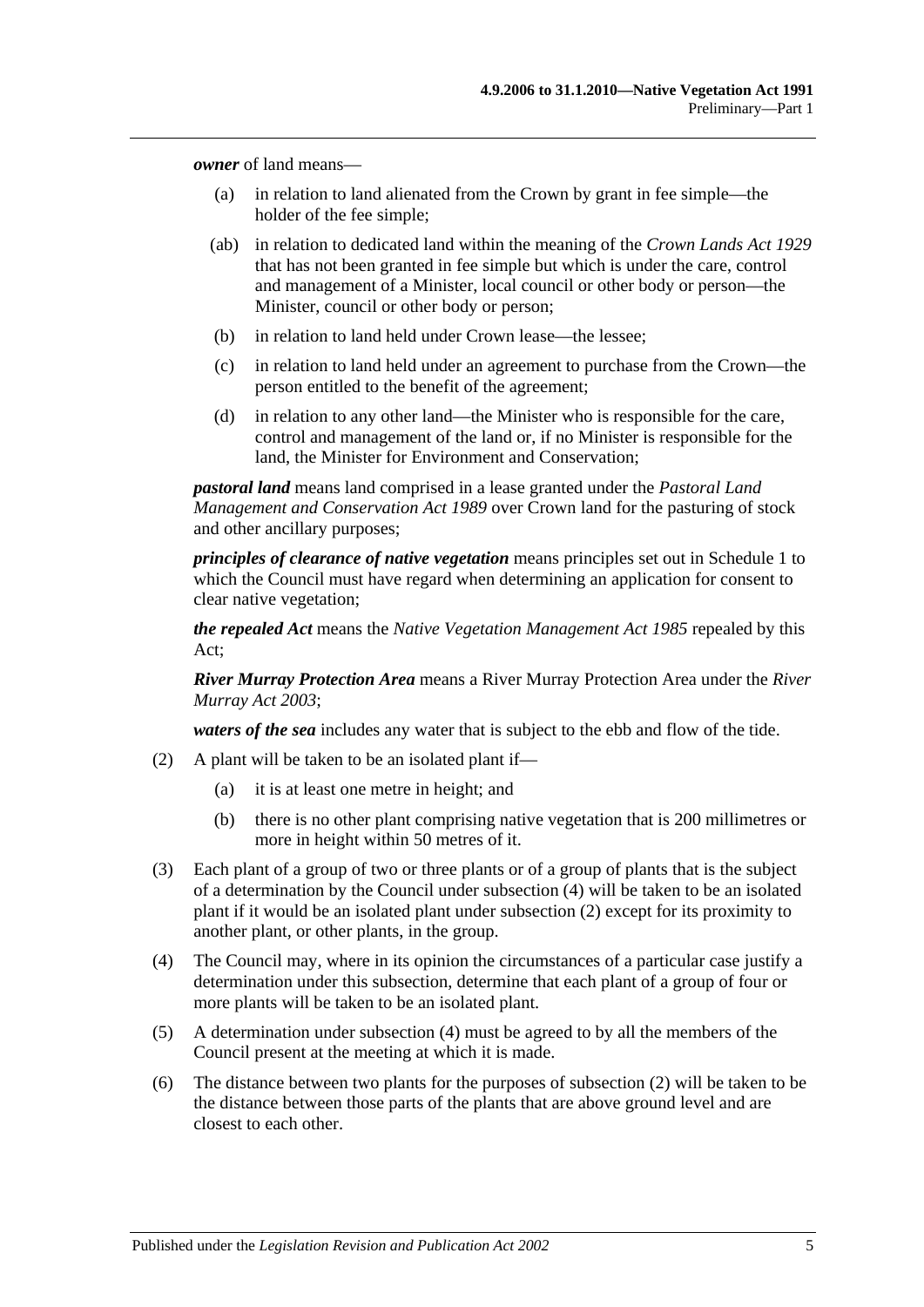## <span id="page-5-0"></span>**3A—Substantially intact vegetation**

- (1) A stratum of native vegetation will be taken for the purposes of this Act to be substantially intact if, in the opinion of the Council—
	- (a) the stratum has not been seriously degraded by human activity during the immediately preceding period of 20 years; or
	- (b) the only serious degradation of the stratum by human activity during that period has been caused by fire.
- (2) In this section—

*stratum* of native vegetation means a layer of a plant community consisting of plants that comprise native vegetation and that have a similar growth habit.

## <span id="page-5-1"></span>**4—Application of Act**

- (1) Subject to this section, this Act applies to the whole of the State.
- <span id="page-5-3"></span>(2) This Act applies in those parts of the Hundreds of Adelaide, Munno Para, Noarlunga and Yatala—
	- (a) that are within the zone designated as the Metropolitan Open Space System or Hills Face Zone by a Development Plan or Development Plans under the *[Development Act](http://www.legislation.sa.gov.au/index.aspx?action=legref&type=act&legtitle=Development%20Act%201993) 1993*; or
	- (b) that are to the east of the Hills Face Zone; or
	- (c) that are within an area prescribed by regulation for the purposes of this subsection,

but does not, subject to [subsection](#page-5-2) (2a), apply in any other part of those Hundreds.

- <span id="page-5-2"></span>(2a) This Act applies to the whole of the area of the City of Onkaparinga.
- <span id="page-5-4"></span>(2b) This Act applies—
	- (a) in that part of the Hundred of Port Adelaide bounded on the east by the western boundary of Port Wakefield Road and on the south by the northern boundary of the area of the Corporation of the City of Salisbury; and
	- (b) in that part of the area of the Corporation of the City of Salisbury bounded on the east by the western boundary of Port Wakefield Road;
	- (c) in any other part of the Hundred of Port Adelaide prescribed by regulation for the purposes of this subsection,

but does not apply in any other part of the Hundred of Port Adelaide.

- <span id="page-5-5"></span>(2c) However, the Governor should not make a regulation under [subsection](#page-5-3) (2) or [\(2b\)](#page-5-4) unless—
	- $(a)$ 
		- (i) the Governor considers that the regulation should be made in order to enhance the preservation or management of an area that includes significant native vegetation, or in order to assist in the provision of a significant environmental benefit in a particular respect; and
		- (ii) the Governor is satisfied that the Minister has taken reasonable steps to consult with—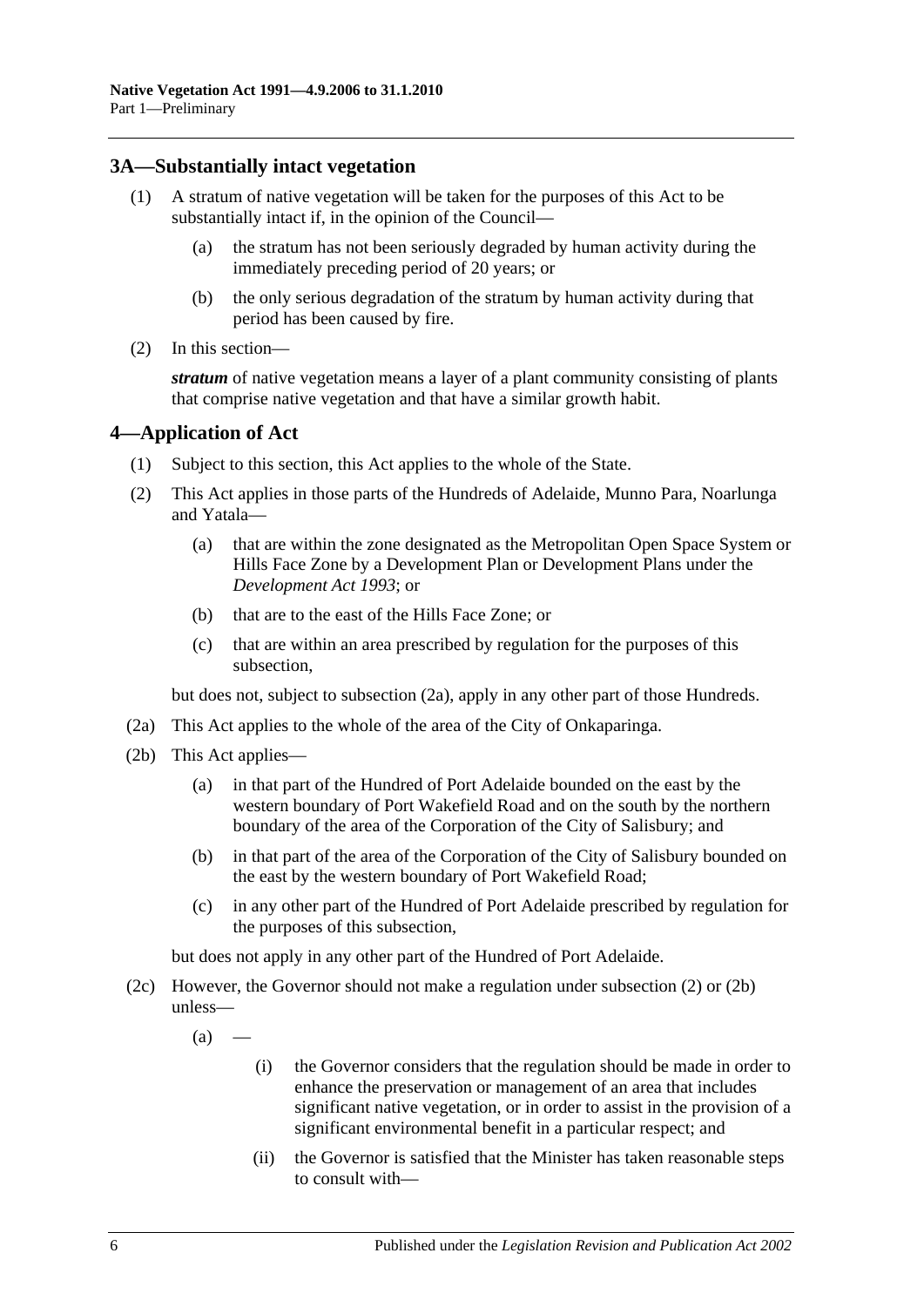- (A) any local council whose area includes any part of the area to which the regulation relates; and
- (B) the Environment, Resources and Development Committee of the Parliament; and
- (C) any member of the House of Assembly whose electoral district includes any part of the area to which the regulation relates,

about the proposal to make the regulation; or

- $(b)$ 
	- (i) the Governor considers that the regulation should be made as an interim measure pending consultation under [paragraph](#page-5-5) (a); and
	- (ii) the regulation is expressed to expire not more than two months after the day on which it is made.
- (3) The Governor may, by regulation, exclude any other part or parts of the State from the operation of this Act.

#### <span id="page-6-0"></span>**5—Act to bind Crown**

This Act binds the Crown.

# <span id="page-6-1"></span>**Part 2—Objects of this Act**

#### <span id="page-6-2"></span>**6—Objects**

The objects of this Act include—

- (a) the conservation, protection and enhancement of the native vegetation of the State and, in particular, remnant native vegetation, in order to prevent further—
	- (i) reduction of biological diversity and degradation of the land and its soil; and
	- (ii) loss of quantity and quality of native vegetation in the State; and
	- (iii) loss of critical habitat; and
- (b) the provision of incentives and assistance to landowners to encourage the commonly held desire of landowners to preserve, enhance and properly manage the native vegetation on their land; and
- (c) the limitation of the clearance of native vegetation to clearance in particular circumstances including circumstances in which the clearance will facilitate the management of other native vegetation or will facilitate the sustainable use of land for primary production; and
- (d) the encouragement of research into the preservation, enhancement and management of native vegetation; and
- (e) the encouragement of the re-establishment of native vegetation in those parts of the State where native vegetation has been cleared or degraded.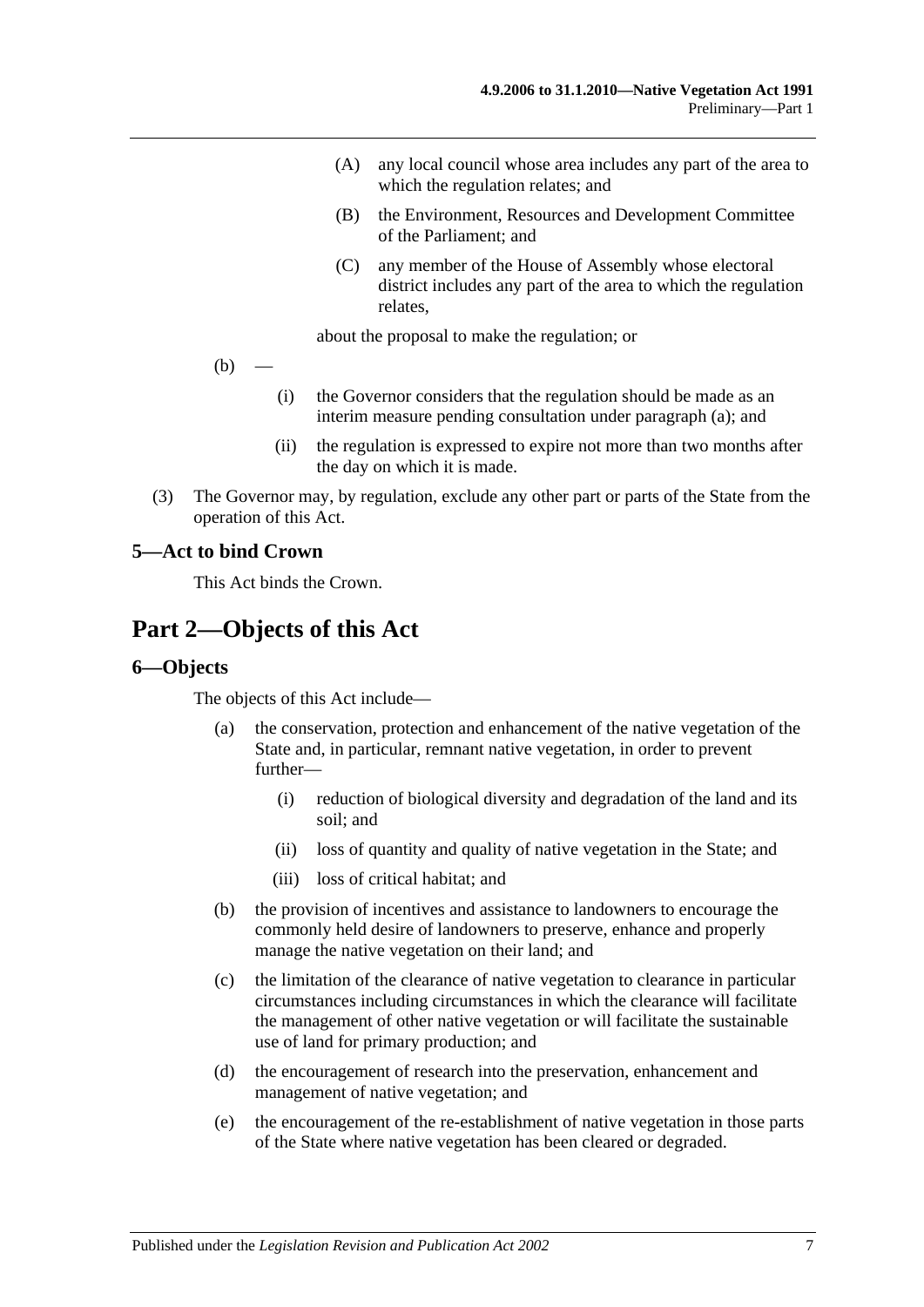# <span id="page-7-0"></span>**Part 3—Administration**

## <span id="page-7-1"></span>**Division 1—The Native Vegetation Council**

## <span id="page-7-2"></span>**7—Establishment of the Council**

- (1) The Native Vegetation Council is established.
- (2) The Council has the powers, functions and duties conferred, assigned or imposed by this Act.

## <span id="page-7-3"></span>**8—Membership of the Council**

- (1) The Council consists of seven members appointed by the Governor of whom—
	- (a) one (who will be the presiding member of the Council) must be nominated by the Minister; and
	- (b) one must be a person selected by the Minister from a panel of three persons nominated by the South Australian Farmers Federation Incorporated; and
	- (c) one must be a person selected by the Minister from a panel of three persons nominated by the Conservation Council of South Australia; and
	- (d) 1 must be a person selected by the Minister for the time being responsible for the administration of the *[Natural Resources Management Act](http://www.legislation.sa.gov.au/index.aspx?action=legref&type=act&legtitle=Natural%20Resources%20Management%20Act%202004) 2004* from a panel of 3 persons nominated by the NRM Council established under that Act; and
	- (e) one must be a person selected by the Minister from a panel of three persons nominated by the Local Government Association of South Australia;
	- (f) one must be nominated by the Commonwealth Minister for the Environment; and
	- (g) one must be a person with extensive knowledge of, and experience in, the preservation and management of native vegetation nominated by the Minister.
- (2) All members of the Council must have some knowledge of, and experience in, the preservation and management of native vegetation.
- (3) The members nominated by the South Australian Farmers Federation Incorporated and the Local Government Association of South Australia must be persons who—
	- (a) carry on a business of primary production (whether as owner or manager of the business); and
	- (b) live on, or in close proximity to, the land on which the business is carried on; and
	- (c) manage the business on a daily basis.
- (4) At least one member of the Council must be a woman and one must be a man.
- (6) The Governor may appoint a deputy to a member of the Council and the deputy may, in the absence, or during a temporary vacancy in the office, of that member, act as a member of the Council.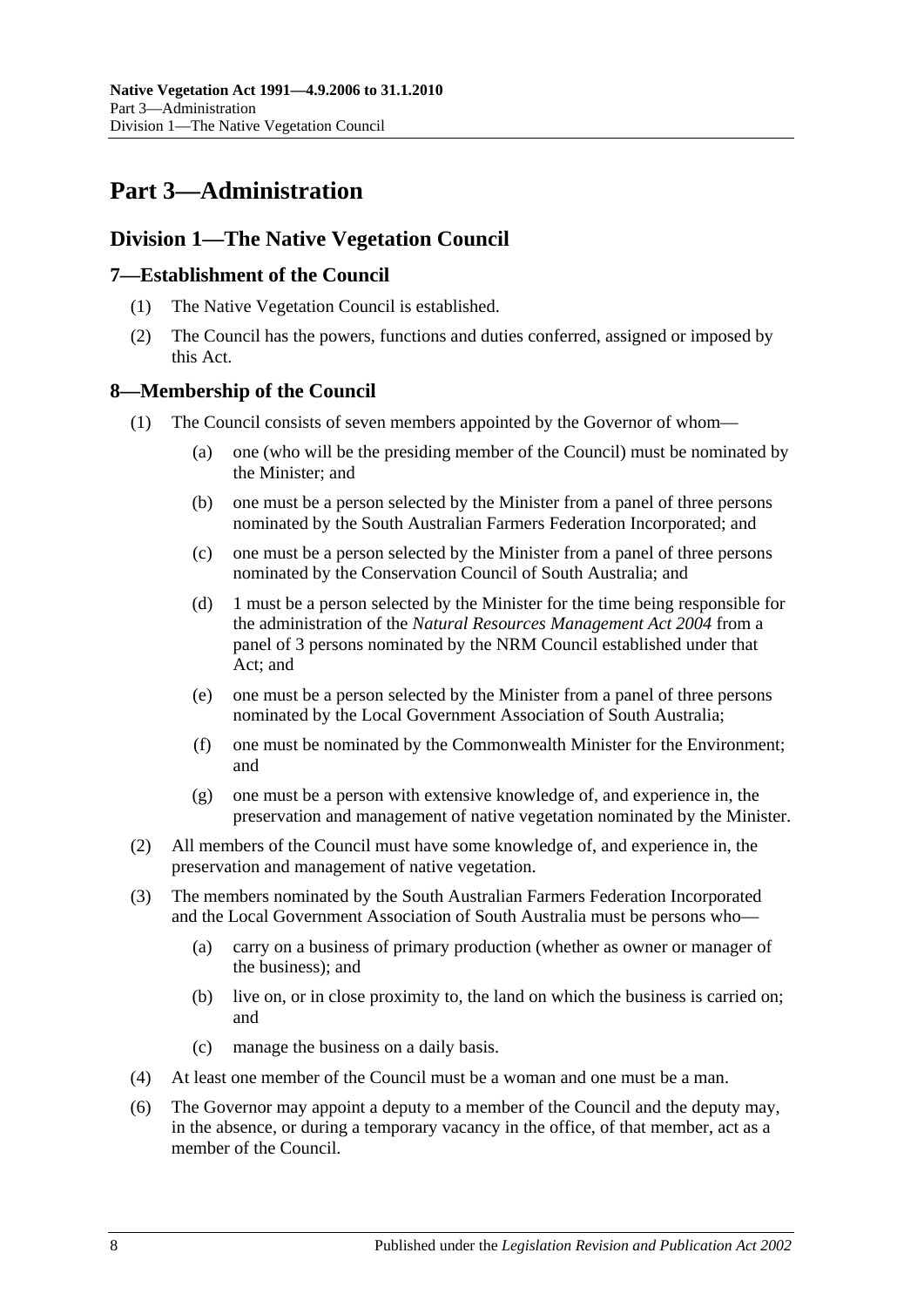(7) The appointment of a deputy to a member is subject to the same nomination and qualification requirements as the appointment of the member.

## <span id="page-8-0"></span>**9—Conditions of office**

- (1) A member of the Council will be appointed for a term not exceeding two years on conditions determined by the Governor and will, on the expiration of a term of office, be eligible for reappointment.
- <span id="page-8-4"></span>(2) A member may be removed from office by the Governor—
	- (a) for misconduct; or
	- (b) for neglect of duty; or
	- (c) for incompetence; or
	- (d) for mental or physical incapacity to carry out the duties of office satisfactorily.
- (3) The office of a member becomes vacant if the member—
	- (a) dies; or
	- (b) completes a term of office and is not reappointed; or
	- (c) resigns by written notice addressed to the Minister; or
	- (d) is removed from office by the Governor under [subsection](#page-8-4) (2).
- (4) Upon the office of a member becoming vacant, a person must be appointed in accordance with this Act to the vacant office.

#### <span id="page-8-1"></span>**10—Allowances and expenses**

A member of the Council, or of a committee established by the Council, is entitled to such remuneration, allowances and expenses as the Governor may determine.

#### <span id="page-8-2"></span>**11—Procedures at meetings of the Council**

- (1) The presiding member will preside at meetings of the Council or, in his or her absence, his or her deputy will preside or, in the absence of both of them, a member chosen by those present will preside.
- (2) Subject to [subsection](#page-8-5) (3) the Council may act despite vacancies in its membership.
- <span id="page-8-5"></span>(3) Four members constitute a quorum of the Council.
- (4) A decision in which a majority of the members present at a meeting concur is a decision of the Council but if the members are equally divided the decision of the person presiding at the meeting is the decision of the Council.
- (5) Subject to this Act, the Council may determine its own procedures.

## <span id="page-8-3"></span>**12—Validity of acts of the Council and immunity of members**

- (1) No act or proceeding of the Council is invalid by reason only of a vacancy in the office of a member, or a defect in the appointment of a member.
- <span id="page-8-6"></span>(2) No liability attaches to a member for any act or omission by the member, or by the Council, in good faith and in the exercise, or purported exercise, of powers or functions or in the discharge, or purported discharge, of duties under this Act.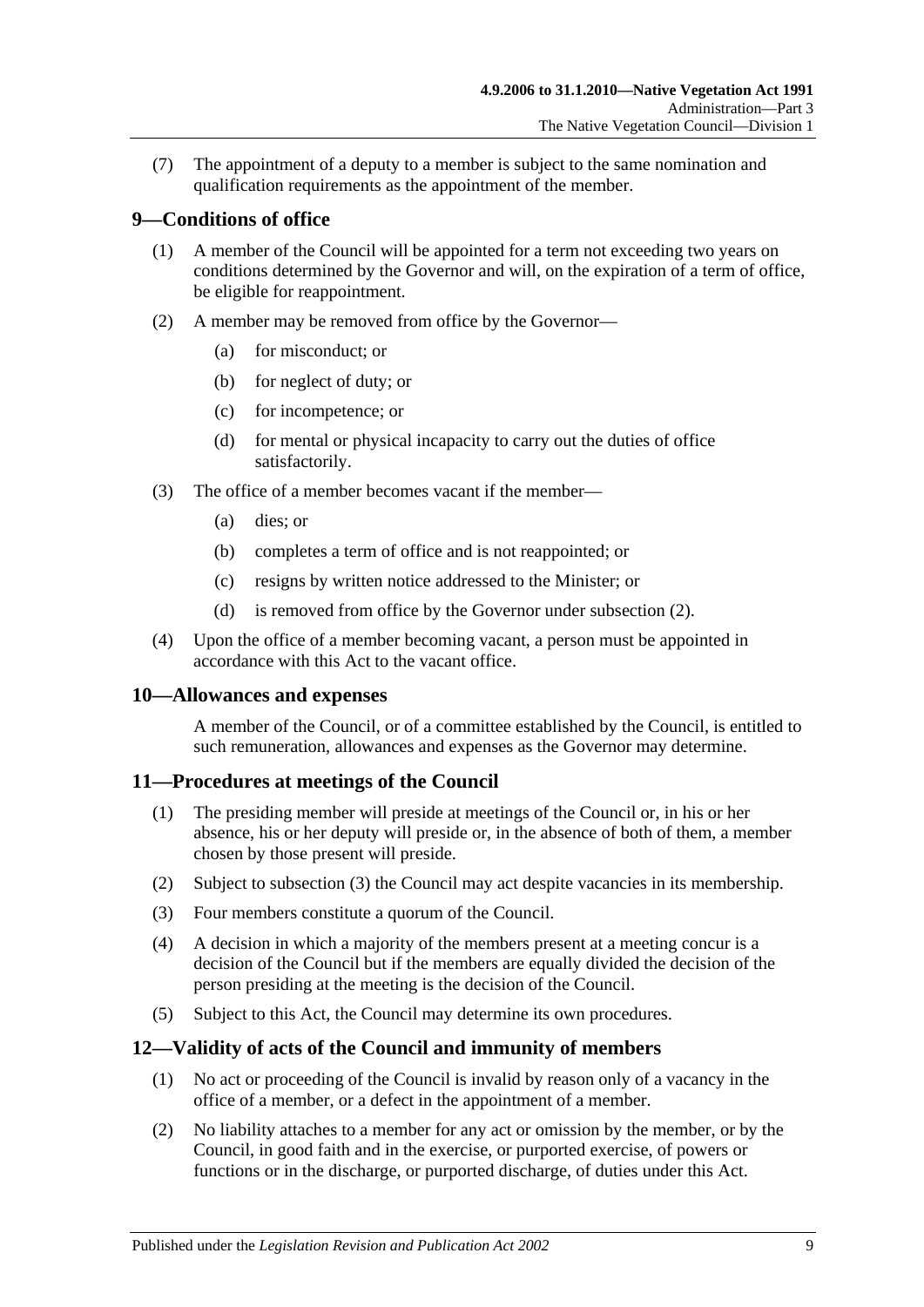(3) A liability that would, but for [subsection](#page-8-6) (2), attach to a member of the Council attaches instead to the Crown.

#### <span id="page-9-0"></span>**13—Personal interest of member**

A member who has a personal interest, or a direct or indirect pecuniary interest, in a matter under consideration by the Council must not take part in any deliberations or decision of the Council in relation to that matter.

Maximum penalty: \$5 000.

#### <span id="page-9-1"></span>**14—Functions of the Council**

- (1) The Council has the following functions:
	- (a) to keep the condition of the native vegetation of the State under review; and
	- (b) to advise the Minister in relation to—
		- (i) the preservation, enhancement and management of existing native vegetation; and
		- (ii) the re-establishment of native vegetation on land where native vegetation has been cleared or degraded; and
		- (iii) research into the preservation, enhancement and management of native vegetation and the re-establishment of native vegetation on cleared land; and
	- (c) to keep the principles of clearance of native vegetation under review and to advise the Minister of any changes to the principles that it considers are necessary or desirable; and
	- (d) to determine applications for consent to clear native vegetation under [Part 5;](#page-18-0) and
	- (da) to assess and respond to applications referred to the Council under the *[Development Act](http://www.legislation.sa.gov.au/index.aspx?action=legref&type=act&legtitle=Development%20Act%201993) 1993*; and
	- (e) to encourage research into the preservation, enhancement and management of existing native vegetation; and
	- (f) to encourage the re-establishment of native vegetation on land from which native vegetation has been cleared; and
	- (g) to administer the Fund pursuant to [Division 3;](#page-11-2) and
	- (h) such other functions as are assigned to the Council under this or any other Act.
- (2) The Council must, when assessing an application referred to the Council, take into account, and seek to further, the objects of this Act and the principles of clearance of native vegetation so far as they are relevant to that application, and must not provide a response that is seriously at variance with those principles.
- (3) If the Council has reason to believe that a person may have acted in contravention of this Act, the Council should investigate the matter as expeditiously as possible.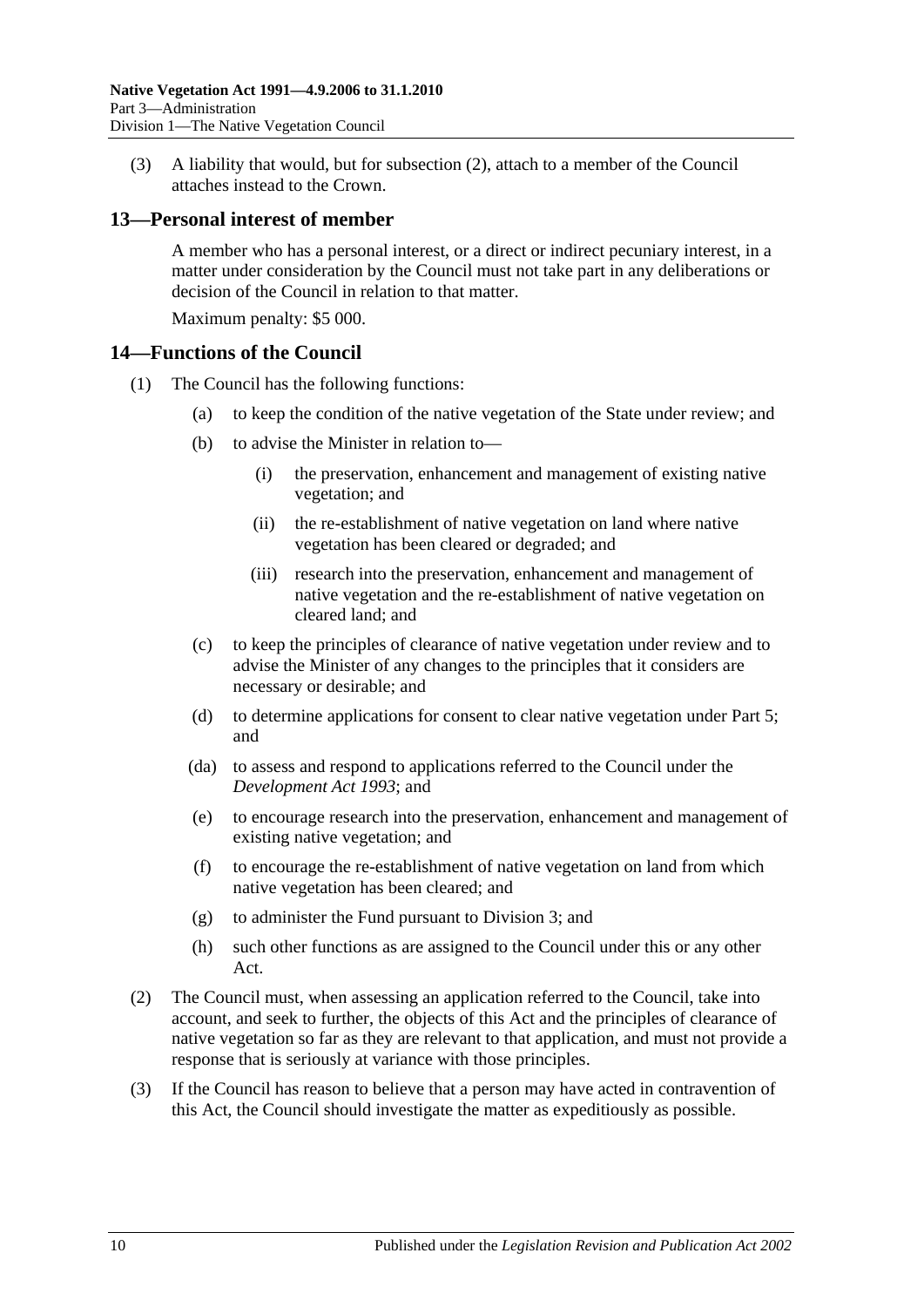#### <span id="page-10-0"></span>**15—Delegation of powers and functions**

- (1) Subject to this Act, the Council may, with the approval of the Minister, delegate any of its powers or functions.
- <span id="page-10-1"></span>(2) A delegation under this section—
	- (a) may be made to—
		- (i) the presiding member or another member of the Council; or
		- (ii) a committee established by the Council (whether or not it consists of or includes a member or members of the Council); or
		- (iii) a local council or other body corporate; or
		- (iv) any other person;
	- (b) may be made subject to such conditions as the Council thinks fit;
	- (c) is revocable at will and does not derogate from the power of the Council to act in any matter itself.
- (3) A delegation and the revocation of a delegation under this section must be in writing.
- (4) A delegation under this section may be made to the person for the time being holding an office or position specified in the delegation.
- <span id="page-10-2"></span>(5) Where the Council delegates powers or functions to a local council in pursuance of this section, the local council may, with the approval of the Council, subdelegate those powers to a committee or officer of the local council.
- (5a) The Council may only make a delegation to a local council or an officer of a local council under [subsection](#page-10-1) (2) with the written approval of the relevant council.
- (5b) The Council may only make a delegation to a local council or an officer of a local council under [subsection](#page-10-1) (2), or approve a subdelegation to a committee or officer of a local council under [subsection](#page-10-2) (5), if—
	- (a) in the case of a delegation to a local council or a subdelegation to a committee—the Council makes it a condition of the delegation or approval (as the case may be) that the local council or committee will, in the exercise or performance of a delegated power or function, seek the advice of a person who holds a qualification in a field of natural resource management, or in biology;
	- (b) in the case of a delegation or subdelegation to an officer of a local council—the officer is a person who holds a qualification in a field of natural resource management, or in biology.
- (6) A person to whom powers or functions are delegated under this section is disqualified from acting in pursuance of the delegation in relation to any matter in which the delegate has a personal interest or a direct or indirect pecuniary interest.

Maximum penalty: \$5 000.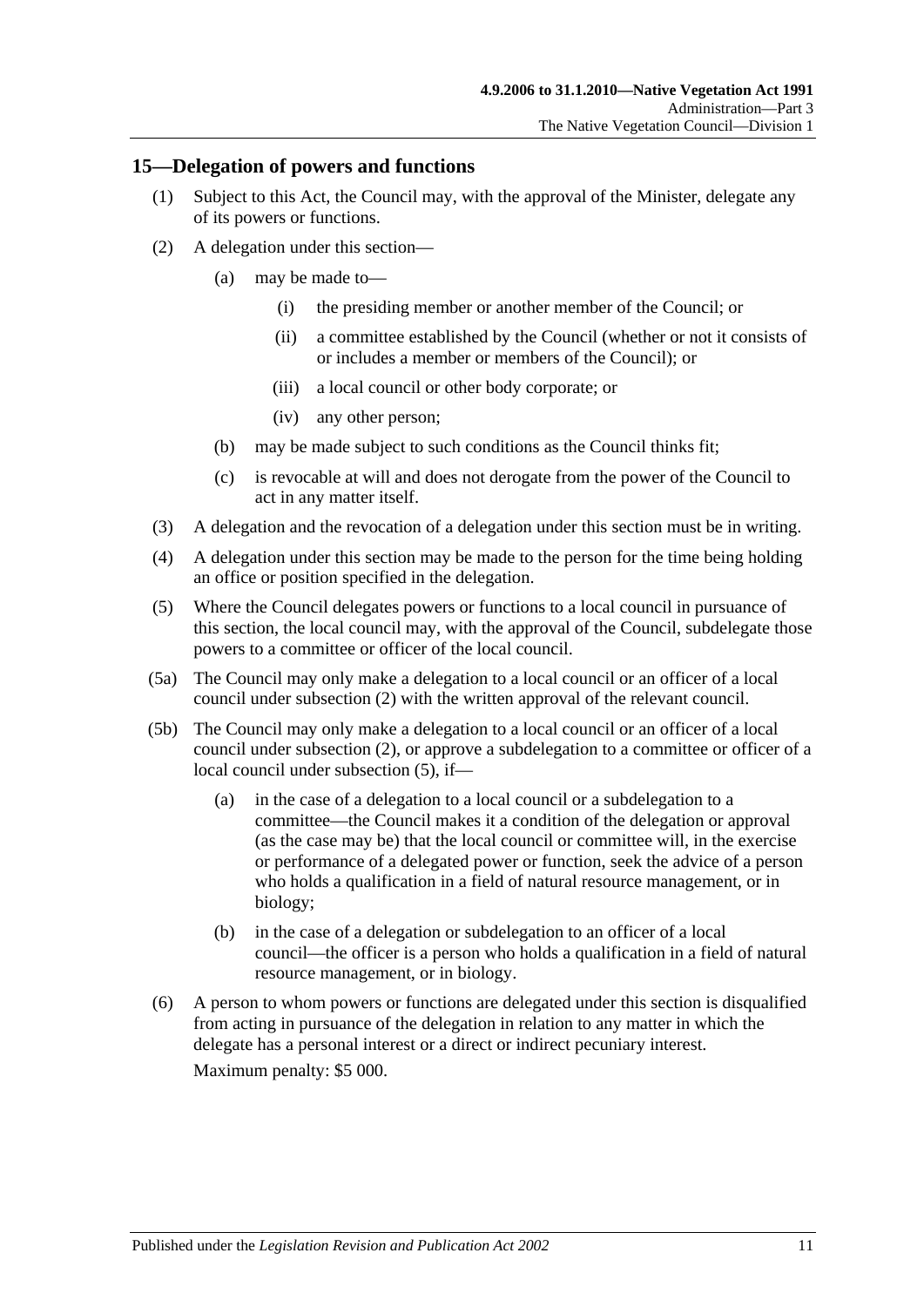- (7) A person who is a member of a local council or the governing body of a body corporate to which powers or functions are delegated under this section is disqualified from taking part in any deliberations or decisions of the local council or body corporate made pursuant to the delegation in relation to any matter in which that person has a personal interest or a direct or indirect pecuniary interest. Maximum penalty: \$5 000.
- (8) Despite a preceding subsection, the Council may only delegate a power to act in relation to any matter within the Murray-Darling Basin with the approval of the Minister to whom the administration of the *[River Murray Act](http://www.legislation.sa.gov.au/index.aspx?action=legref&type=act&legtitle=River%20Murray%20Act%202003) 2003* is committed.
- (9) Despite a preceding subsection, the Council may only delegate a power to act in relation to any matter within the Adelaide Dolphin Sanctuary with the approval of the Minister for the Adelaide Dolphin Sanctuary.

## <span id="page-11-0"></span>**16—Staff**

- (1) There must be a secretary to the Council and such other staff to assist the Council as the Governor thinks fit.
- (2) The secretary and other members of staff will be appointed, and hold office, subject to, and in accordance with, the *[Public Sector Management Act](http://www.legislation.sa.gov.au/index.aspx?action=legref&type=act&legtitle=Public%20Sector%20Management%20Act%201995) 1995* and may hold office in conjunction with any other office in the Public Service of the State.
- (3) The Council may, with the approval of the Minister administering a department, make use of the services of officers of that department.

## <span id="page-11-1"></span>**17—Annual report**

- (1) On or before 31 October in each year, the Council must prepare and present to the Minister a report upon the administration of this Act during the year that ended on the preceding 30 June and must as part of that report, report upon the work of the Council in carrying out its functions and achieving the objects of this Act.
- (2) The report must set out the purposes for which money from the Fund was applied in the relevant year and the amount applied for each purpose and must explain why the Fund was applied in that manner.
- (3) The Minister must, within six sitting days after receiving a report presented under this section, cause copies of the report to be laid before both Houses of Parliament.

## <span id="page-11-2"></span>**Division 3—The Native Vegetation Fund**

## <span id="page-11-3"></span>**21—The Fund**

- (1) The Native Vegetation Fund is established.
- (2) The Fund is subject to the management and control of the Council.
- <span id="page-11-4"></span>(3) The Fund consists of—
	- (a) money appropriated by Parliament for the purposes of the Fund; and
	- (b) fees payable in respect of applications to the Council to clear native vegetation; and
	- (c) amounts paid into the Fund in accordance with a condition under section  $29(11)(d)$ ; and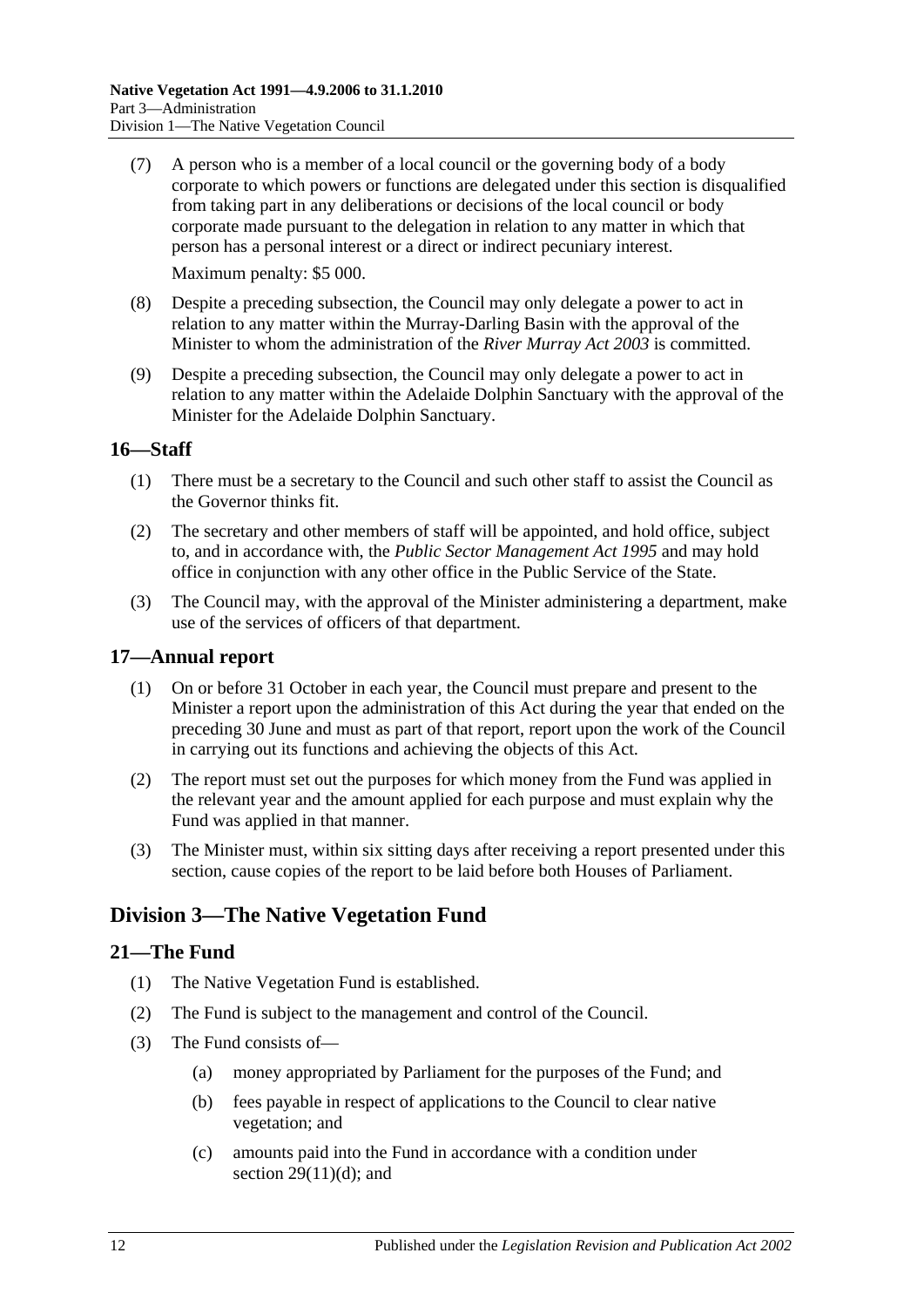- <span id="page-12-1"></span>(ca) expiation fees and penalties recovered in respect of offences against this Act; and
- <span id="page-12-2"></span>(cb) amounts paid into the Fund in accordance with an order under section  $31A(6)(f)$  or  $(g)$ ; and
- (d) interest and accretions arising from investment of the Fund.
- (3a) If an application to clear native vegetation is made to a local council or other body corporate or other person acting under delegation from the Council, the prescribed fee paid by the applicant under section [28\(3\)\(b\)\(iii\)](#page-20-1) (excluding the fee prescribed for the report referred to in section [28\(3\)\(b\)\(iia\)\)](#page-20-2) may be retained by the local council or other body or person.
- (4) The Fund may, with the approval of the Minister, be invested in a manner determined by the Council.
- (5) The Council may make payments from the Fund in accordance with this Act.
- <span id="page-12-3"></span>(6) Money paid into the Fund under [subsection](#page-11-4)  $(3)(c)$ ,  $(ca)$  or  $(cb)$  must, as far as practicable, be used—
	- (a) to establish or regenerate native vegetation on land that is within the same region of the State as the relevant land and that has been selected by the Council for that purpose after having regard to the Regional Biodiversity Plan or Plans (if any) approved by the Minister that apply within that region; and
	- (b) to preserve and maintain that vegetation once established or reinstated.
- (7) In [subsection](#page-12-3) (6)—

#### *relevant land* means—

- (a) in a case where [subsection](#page-11-4)  $(3)(c)$  applies—land that is to be cleared under the consent to which the relevant condition relates;
- (b) in a case where [subsection](#page-12-1)  $(3)(ca)$  or [\(cb\)](#page-12-2) applies—land on which the native vegetation involved in the offence or breach of the Act by virtue of which the relevant amount became payable was grown or was situated.

#### <span id="page-12-0"></span>**22—Accounts and audit**

- (1) The Council must keep proper accounts of receipts and payments in relation to the Fund.
- (2) The Auditor-General may at any time, and must at least once in each year, audit the accounts of the Fund.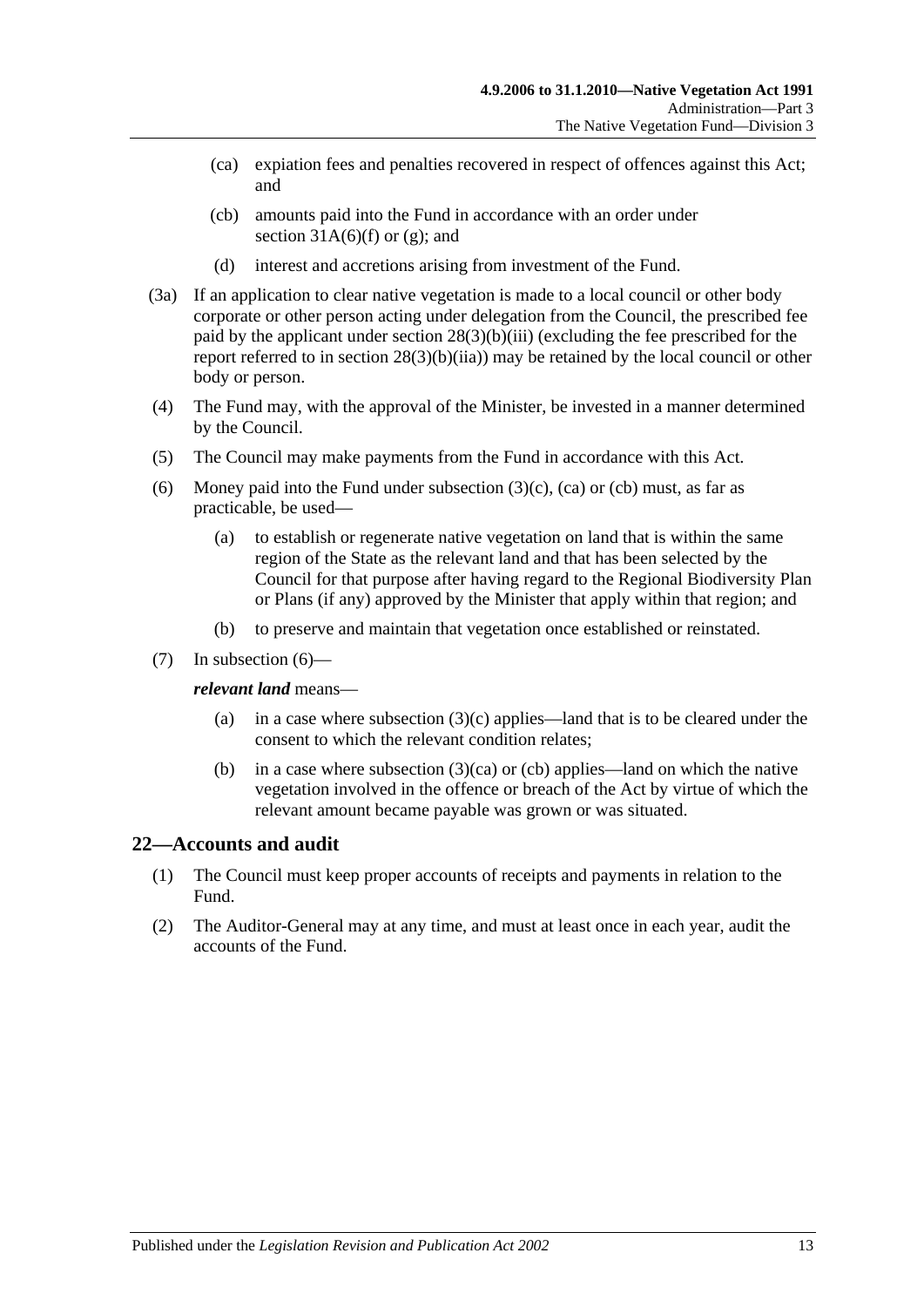# <span id="page-13-0"></span>**Part 4—Heritage agreements, proposals for revegetation and financial and other assistance**

## <span id="page-13-1"></span>**Division 1—Heritage agreements**

## <span id="page-13-2"></span>**23—Heritage agreements**

- (1) The Minister may enter into a heritage agreement with the owner of land
	- where native vegetation is growing or situated and the Minister considers that provision should be made for the preservation or enhancement of the native vegetation; or
	- (b) where the land has been re-vegetated with plants of one or more species indigenous to the local area so as to be representative of a naturally occurring plant community and the Minister considers, after having regard to the Regional Biodiversity Plan or Plans (if any) approved by the Minister, and associated pre-European vegetation mapping (if any) undertaken by the Minister, that apply in the vicinity of the relevant land, that provision should be made for the preservation or enhancement of that vegetation.
- (2) A heritage agreement attaches to the land and is binding on the current owner of the land whether or not that owner was the person with whom the agreement was made.
- (3) The Minister may, by agreement with the owner of the land to which a heritage agreement applies, vary or terminate the agreement.
- (4) A heritage agreement is, to the extent specified in the agreement, binding on the occupier of the land.
- (5) The Minister must not enter into, vary or terminate a heritage agreement under this section without first consulting and obtaining the approval of the Council.

## <span id="page-13-3"></span>**23A—Effect of heritage agreement**

- (1) A heritage agreement may contain any provision for the preservation or enhancement of native vegetation.
- <span id="page-13-4"></span>(2) A heritage agreement may, for example—
	- (a) restrict the use of land to which it applies;
	- (b) require specified work or work of a specified kind to be carried out in accordance with specified standards on the land;
	- (c) restrict the nature of work that may be carried out on the land;
	- (d) provide for the management of the land, native vegetation on the land or any animals living on or visiting the land in accordance with a particular management plan or in accordance with management plans to be agreed from time to time between the Minister and the owner;
	- (e) provide for remission of rates or taxes in respect of the land;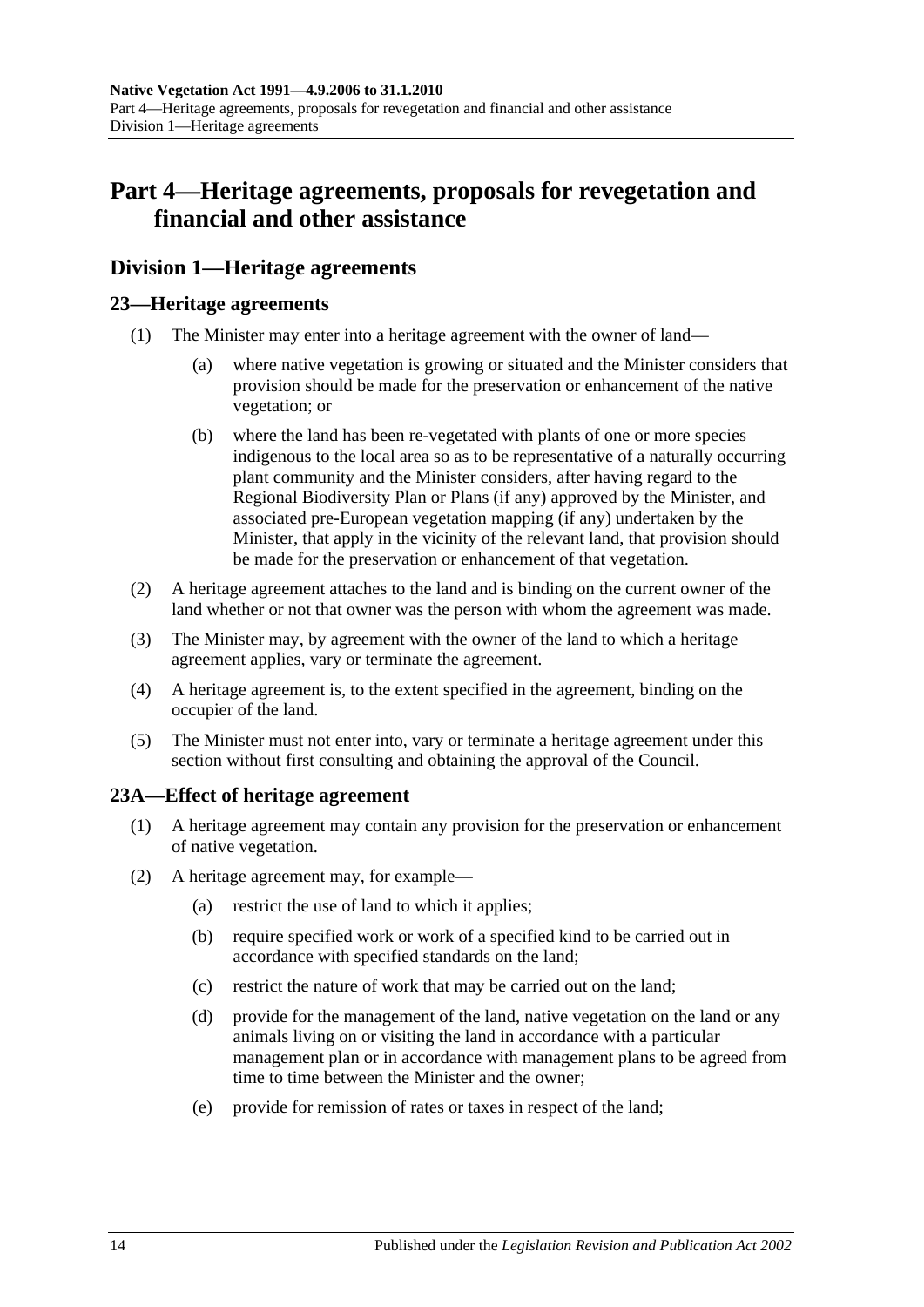- (f) provide for the Minister to pay to the owner of the land an amount in respect of the decrease in the value of the land resulting from the execution of the heritage agreement and noting by the Registrar-General of the fact that it has come into force;
- (g) provide for the Minister to pay to the owner of the land an amount as an incentive to enter into the heritage agreement.
- (3) A term of a heritage agreement providing for the remission of rates or taxes has effect despite any law to the contrary.
- (4) The amount that the Minister agrees to pay in respect of the decrease in the value of the land referred to in [subsection](#page-13-4) (2) must not exceed the amount of the decrease determined by the Valuer-General.
- (5) Any money required by the Minister to meet his or her obligations under a heritage agreement entered into under this section must be paid to the Minister from the Fund.

## <span id="page-14-0"></span>**23B—Registration of heritage agreements**

- (1) The Council must keep a register of heritage agreements entered into under this Act and must include in the register any agreement varying or terminating a heritage agreement.
- (2) The register must be kept available for public inspection at the office of the Council during ordinary office hours.
- (3) When the Minister enters into a heritage agreement, or an agreement varying or terminating a heritage agreement, the Registrar-General must, on application by the Minister or another party to the agreement, note the agreement against the relevant instrument of title or, in the case of land not under the *[Real Property Act](http://www.legislation.sa.gov.au/index.aspx?action=legref&type=act&legtitle=Real%20Property%20Act%201886) 1886*, against the land (and, subject to an appropriate application under this subsection, must ensure that the note is not removed once made).

## <span id="page-14-1"></span>**Division 2—Approval by the Council of proposal for revegetation**

## <span id="page-14-2"></span>**23D—Application of Division**

This Division applies to native vegetation if—

- (a) the Council has declared that this Division applies to the vegetation under [section](#page-14-3) 23E; or
- (b) the vegetation is established pursuant to a proposal approved by the Council under [section](#page-14-4) 23F.

## <span id="page-14-3"></span>**23E—Declaration in relation to existing vegetation**

The Council may, on the application of the owner of land that has been revegetated with plants of one or more species indigenous to South Australia, declare that this Division applies to the vegetation if, in its opinion, the value of the vegetation is sufficient to warrant the application of the controls against clearance under [Part 5.](#page-18-0)

## <span id="page-14-4"></span>**23F—Proposal for revegetation of land**

An owner of land who wishes to revegetate the land with plants of one or more species indigenous to the local area that will be representative of a naturally occurring plant community may submit the proposal to the Council for approval.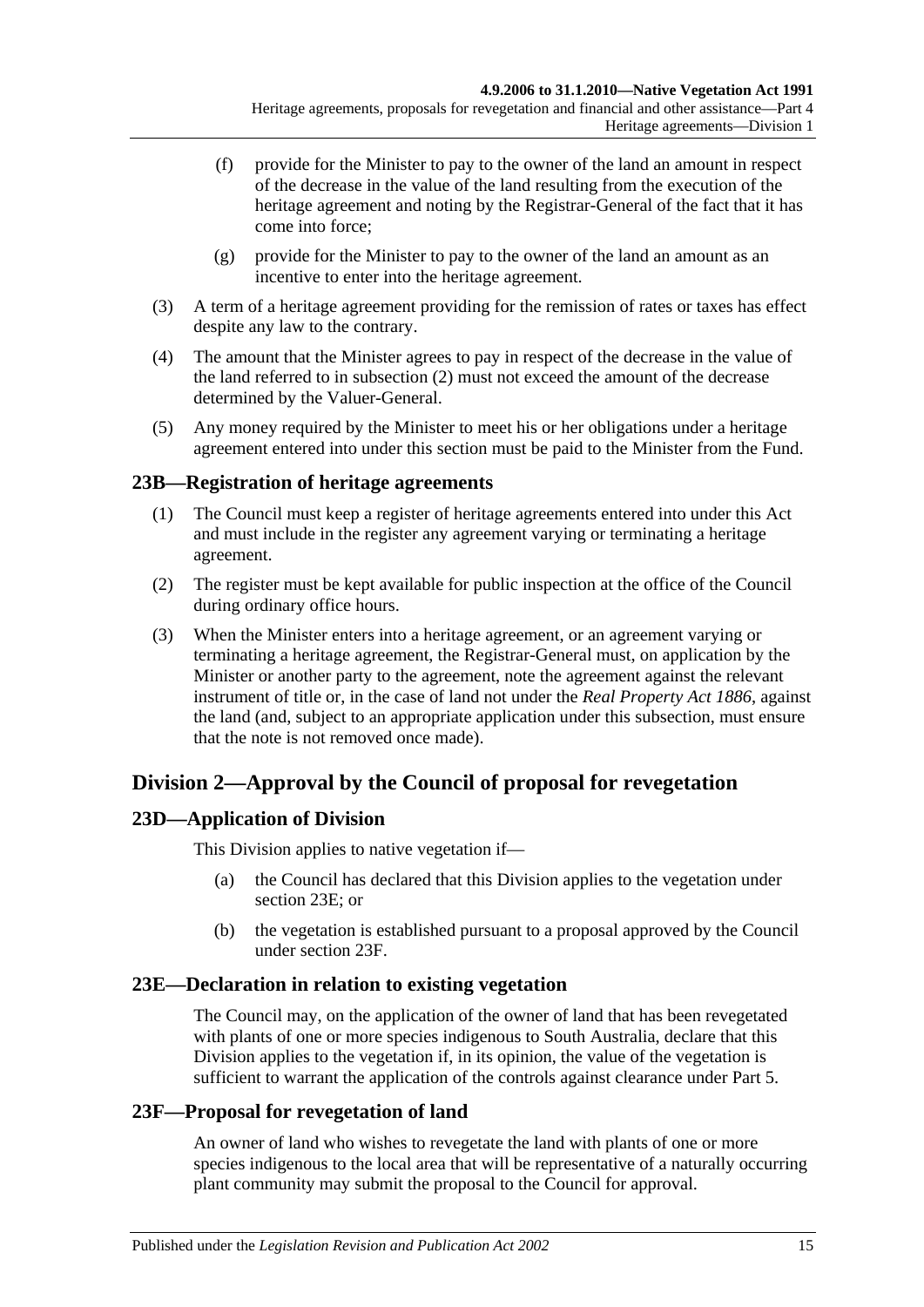#### <span id="page-15-0"></span>**23G—Information required on application or submission**

The landowner's application under [section](#page-14-3) 23E or submission under [section](#page-14-4) 23F must be in a form approved by the Council and must include, or be accompanied by, such information as the Council requires.

#### <span id="page-15-1"></span>**23H—Decision by the Council**

- (1) If, in the opinion of the Council after having regard to the Regional Biodiversity Plan or Plans (if any) prepared by the Minister, and associated pre-European vegetation mapping (if any) undertaken by the Minister, that apply in the vicinity of the relevant land, and any other matter considered relevant by the Council, the value of the native vegetation referred to in [section](#page-14-3) 23E or [23F](#page-14-4) is, or will be, sufficient to warrant application of the controls against clearance under [Part 5,](#page-18-0) it may make a declaration in relation to the vegetation under [section](#page-14-3) 23E or approve the proposal under [section](#page-14-4) 23F.
- <span id="page-15-6"></span>(2) The Council may, if it thinks it appropriate to do so, vary or revoke a declaration or approval made or given under this Division.

#### <span id="page-15-2"></span>**23I—Noting of Council's approval against the title to the land**

- (1) Where the Council has made a declaration or given its approval under this Division, it must inform the Registrar-General in writing of the declaration or approval and must provide the Registrar-General with such further information as he or she requires to comply with [subsection](#page-15-5) (3).
- (2) However, the Council need not proceed to inform the Registrar-General of an approval under [section](#page-14-4) 23F until the Council is satisfied that it is appropriate to do so in accordance with the terms of the approval.
- <span id="page-15-5"></span>(3) The Registrar-General must note the declaration or approval against the relevant instrument of title for the land or, in the case of land not under the *[Real Property](http://www.legislation.sa.gov.au/index.aspx?action=legref&type=act&legtitle=Real%20Property%20Act%201886)  Act [1886](http://www.legislation.sa.gov.au/index.aspx?action=legref&type=act&legtitle=Real%20Property%20Act%201886)*, against the land.
- (4) The Registrar-General must, on application by the Council after the making of a decision under section [23H\(2\),](#page-15-6) vary or cancel a note under [subsection](#page-15-5) (3) (but must otherwise ensure that the note is not removed once made).

## <span id="page-15-3"></span>**Division 3—Financial and other assistance**

#### <span id="page-15-7"></span><span id="page-15-4"></span>**24—Assistance to landowners**

- (1) An owner of land that is subject to a heritage agreement may apply to the Council for financial or other assistance in—
	- (a) managing the land, native vegetation on the land or any animals living on or visiting the land;
	- (b) preserving or enhancing native vegetation on the land;
	- (c) establishing native vegetation on the land;
	- (d) undertaking research in relation to the preservation, enhancement or management of native vegetation on the land or of animals living on or visiting the land.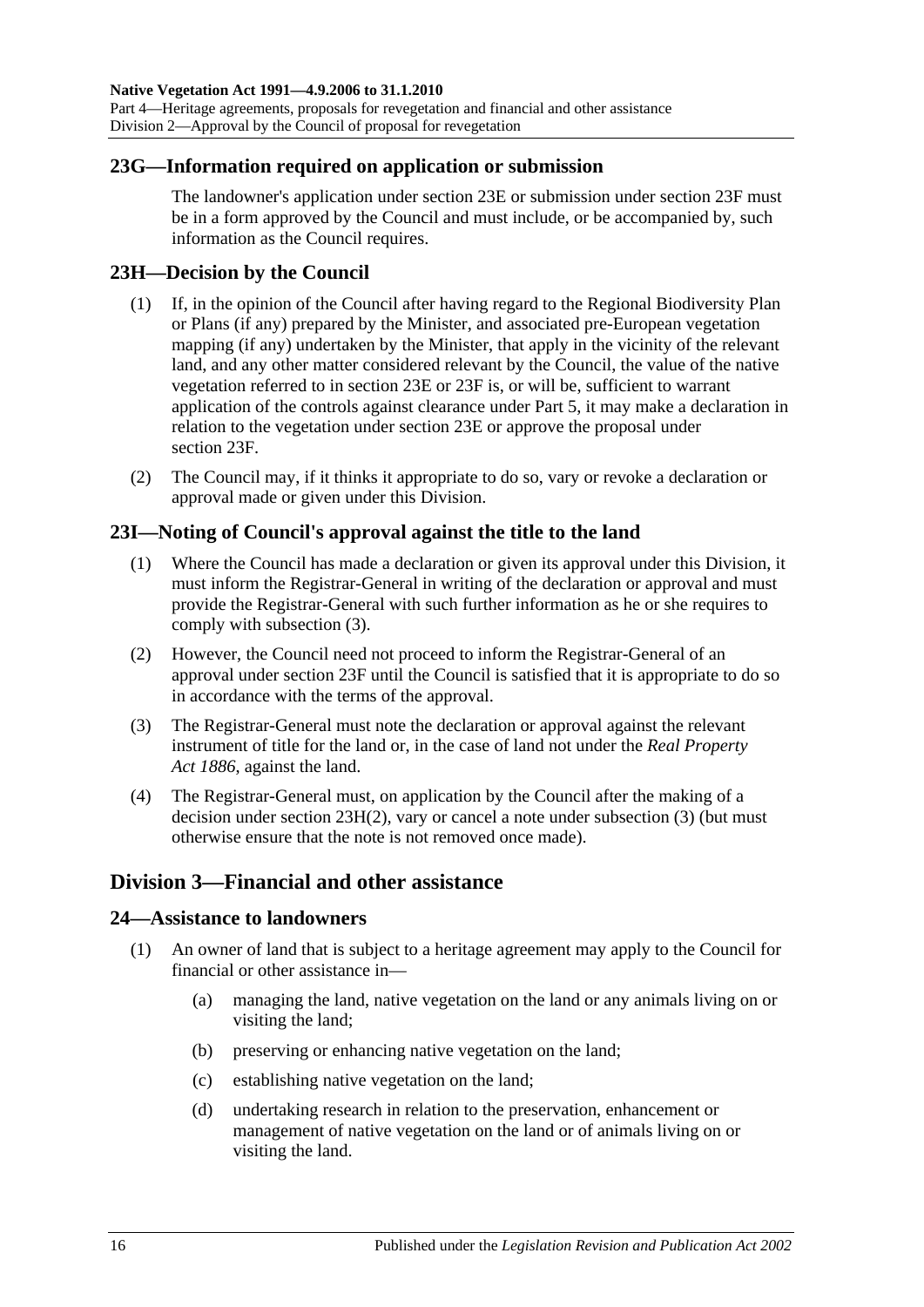- (1a) An owner of land in relation to which a proposal has been approved by the Council under [Division 2](#page-14-1) may apply to the Council for financial assistance in establishing native vegetation on the land in accordance with the proposal.
- (2) An application must be in a form approved by the Council and must set out the applicant's proposals for the application of the assistance requested by the applicant.
- (3) The applicant's proposals must be based on guidelines adopted by the Council under this Part.
- (4) The Council may grant an application for assistance subject to such conditions as it thinks fit including, in the case of an application under [subsection](#page-15-7) (1), the execution of an agreement varying the heritage agreement in a manner approved by the Council.
- (5) Money payable by way of financial assistance under this section must be paid from the Fund.
- <span id="page-16-1"></span>(6) Where, in the opinion of the Council, a person to whom the Council has granted financial assistance under this section—
	- (a) contravenes or fails to comply with a condition attached to the grant of the assistance; or
	- (b) fails, within a reasonable time, to apply the amount granted for the purpose for which it was granted,

the Council may serve written notice on that person demanding repayment of the amount granted or such lesser amount as is specified in the notice.

- <span id="page-16-2"></span>(7) An amount demanded by the Council under [subsection](#page-16-1) (6) is a debt due by the person from whom it is demanded to the Council and upon recovery must be paid by the Council into the Fund.
- (8) A court that is considering a claim for payment of a debt referred to in [subsection](#page-16-2) (7) may refuse to order payment of all or part of the amount claimed if, in its opinion, the person to whom the financial assistance was granted has applied it in accordance with the conditions on which it was granted or in accordance with what he or she genuinely believed to be the conditions on which it was granted.

## <span id="page-16-0"></span>**25—Guidelines for the application of assistance and the management of native vegetation**

- (1) The Council must prepare draft guidelines in relation to—
	- (a) the application of financial and other assistance provided by the Council; and
	- (b) the management of native vegetation; and
	- (c) the operation of [section](#page-21-1) 29(4a).
- <span id="page-16-5"></span><span id="page-16-4"></span><span id="page-16-3"></span>(2) After preparation of the draft guidelines the Council must—
	- (a) by public advertisement, invite members of the public to make representations to the Council (within a period of not less than two months following publication of the advertisement) as to matters that should be addressed by the guidelines; and
	- (b) submit the guidelines for comment by the regional NRM board for the NRM region to which the guidelines relate; and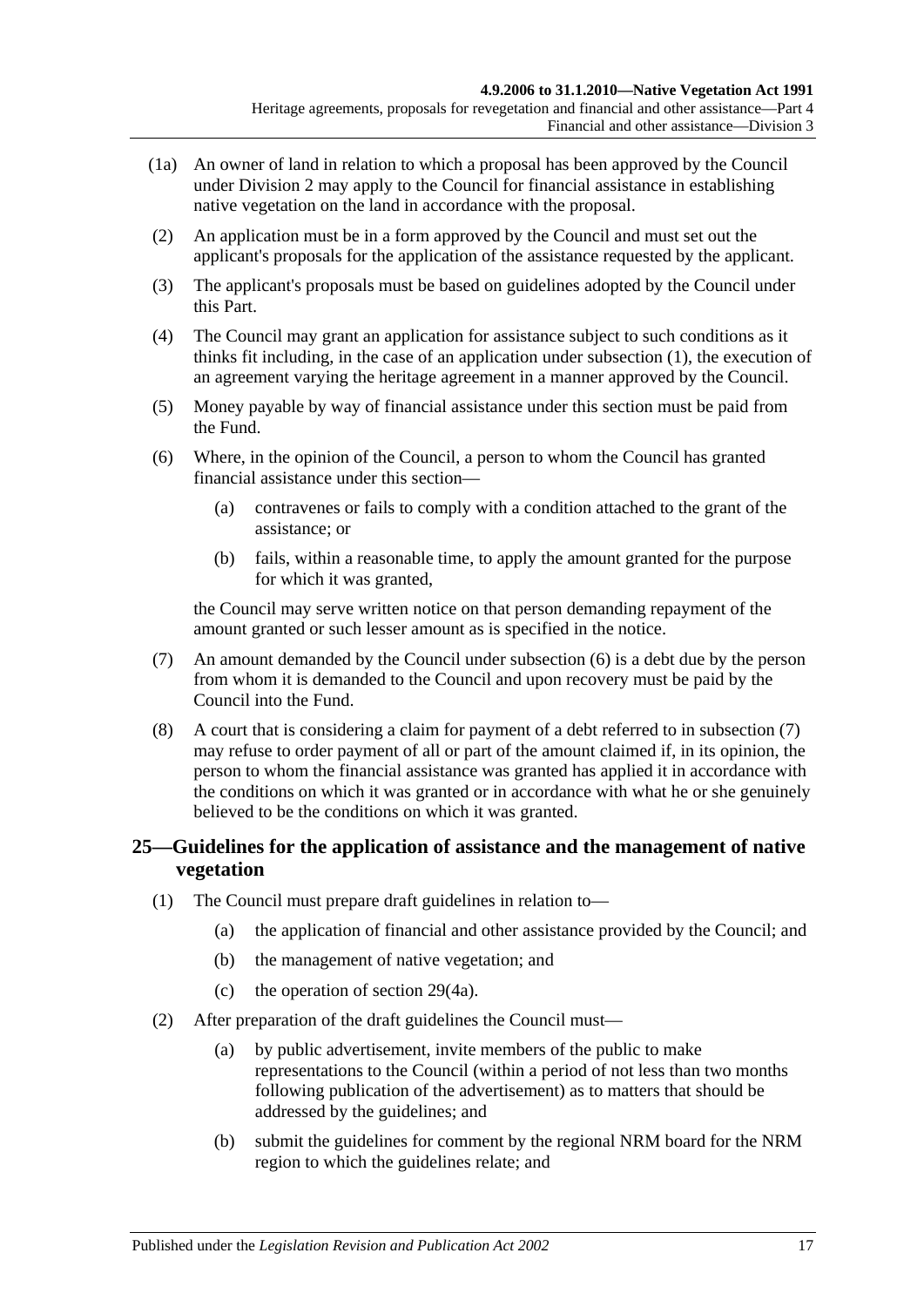- (c) where the guidelines relate to pastoral land, submit the guidelines to the Pastoral Board for comment; and
- (e) where the guidelines relate to land within the area of a local council, submit the guidelines to the Local Government Association of South Australia for comment; and
- (f) submit the guidelines to the South Australian Farmers Federation Incorporated and to the Conservation Council of South Australia Incorporated for comment; and
- (g) where the guidelines relate to land within the Murray-Darling Basin, submit the guidelines to the Minister to whom the administration of the *[River Murray](http://www.legislation.sa.gov.au/index.aspx?action=legref&type=act&legtitle=River%20Murray%20Act%202003)  Act [2003](http://www.legislation.sa.gov.au/index.aspx?action=legref&type=act&legtitle=River%20Murray%20Act%202003)* is committed for comment.
- (3) The public advertisement referred to in [subsection](#page-16-3)  $(2)(a)$  must—
	- (a) specify an address at which copies of the draft guidelines may be purchased or inspected;
	- (b) specify an address to which representations in connection with the draft guidelines may be forwarded.
- (3a) Where the guidelines relate to land within the Murray-Darling Basin, the guidelines must seek to further the objects of the *[River Murray Act](http://www.legislation.sa.gov.au/index.aspx?action=legref&type=act&legtitle=River%20Murray%20Act%202003) 2003* and the *Objectives for a Healthy River Murray* under the *[River Murray Act](http://www.legislation.sa.gov.au/index.aspx?action=legref&type=act&legtitle=River%20Murray%20Act%202003) 2003* (insofar as they may be relevant).
- (3b) Where the guidelines relate to land within the Adelaide Dolphin Sanctuary, the guidelines must seek to further the objects and objectives of the *[Adelaide Dolphin](http://www.legislation.sa.gov.au/index.aspx?action=legref&type=act&legtitle=Adelaide%20Dolphin%20Sanctuary%20Act%202005)  [Sanctuary Act](http://www.legislation.sa.gov.au/index.aspx?action=legref&type=act&legtitle=Adelaide%20Dolphin%20Sanctuary%20Act%202005) 2005* (insofar as they may be relevant).
- (4) The Council may adopt the draft guidelines with, or without, amendment but must, before adopting them, consider all representations made by members of the public and comments made pursuant to [subsection](#page-16-4) (2).
- (5) The Council must, by public advertisement, specify an address at which copies of guidelines adopted by the Council may be purchased or inspected.
- (5a) The Council may, by following the procedures required by this section for the preparation and adoption of the initial guidelines, prepare and adopt guidelines varying or replacing guidelines previously adopted under this section.
- (5b) Where the Council thinks it is desirable to take the time to consult on proposed guidelines in more detail than is required by this section, it may prepare and adopt guidelines under this section as an interim measure with the intention of varying or replacing them if necessary after it has had time for further consultation.
- (5c) For the purposes of this section, draft guidelines in relation to the application of financial and other assistance will only be taken to relate to an NRM region, pastoral land, the Murray-Darling Basin or the Adelaide Dolphin Sanctuary if the guidelines explicitly state that they do.
- (6) In this section—

*public advertisement* means an advertisement published in the Gazette and in a newspaper circulating throughout the State.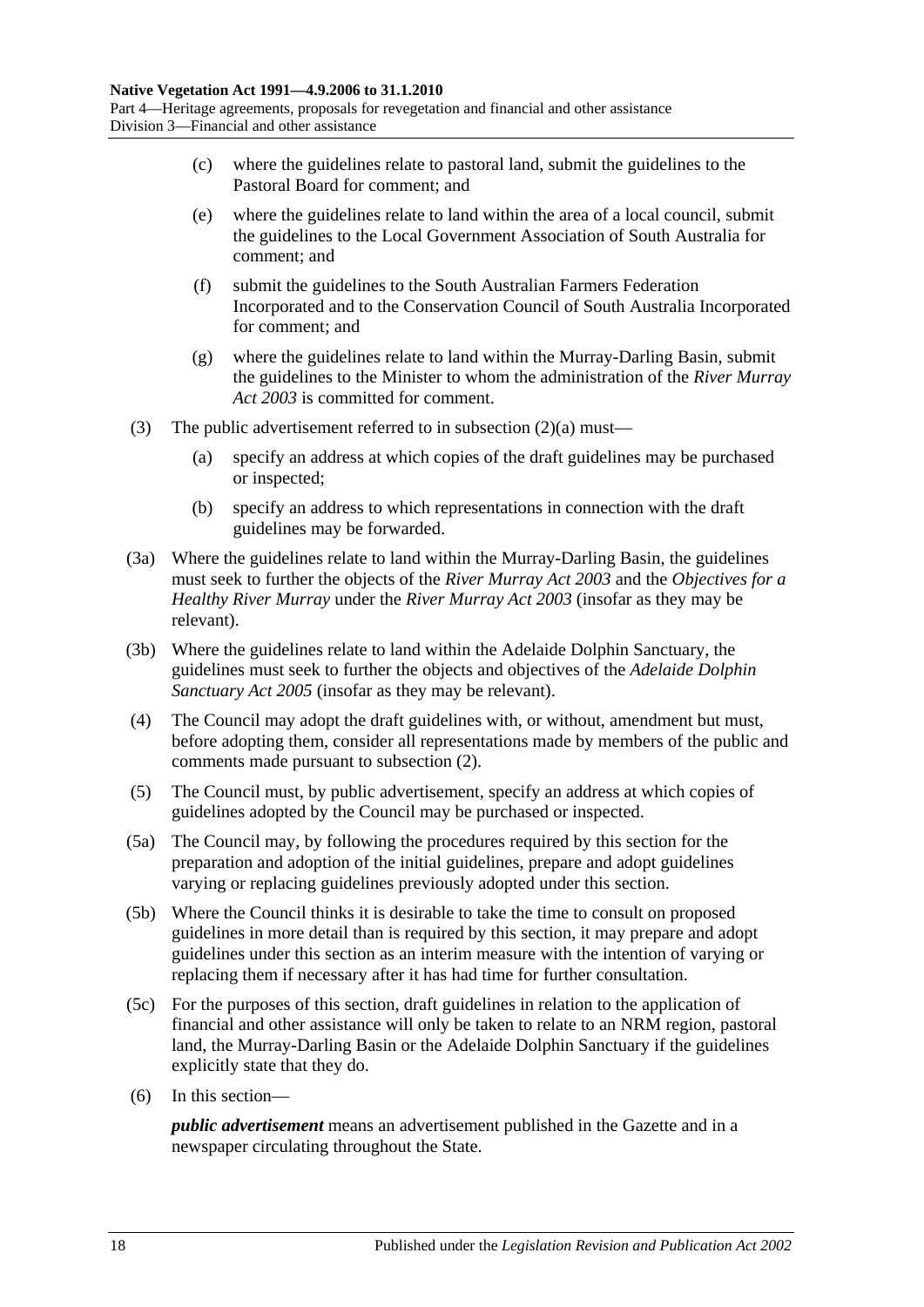# <span id="page-18-0"></span>**Part 5—Clearance and enforcement**

## <span id="page-18-1"></span>**Division 1—Control of clearance**

## <span id="page-18-3"></span><span id="page-18-2"></span>**26—Offence of clearing native vegetation contrary to this Part**

(1) A person must not clear native vegetation unless the clearance is in accordance with this Part.

Maximum penalty: A sum calculated at the prescribed rate for each hectare (or part of a hectare) of the land in relation to which the offence was committed or \$100 000, whichever is greater.

Expiation fee: \$500.

<span id="page-18-4"></span>(2) A person must not contravene or fail to comply with a condition attached to a consent granted under this Part.

Maximum penalty: A sum calculated at the prescribed rate for each hectare (or part of a hectare) of the land in relation to which the offence was committed or \$100 000, whichever is greater.

Expiation fee: \$500.

- (2a) If a court convicts a person—
	- (a) of an offence against [subsection](#page-18-3) (1); or
	- (b) of an offence against [subsection](#page-18-4) (2) where the effect of the contravention of or failure to comply with the condition that constitutes the offence is that native vegetation has been cleared without the consent of the Council,

the Council must, within the prescribed period, initiate civil proceedings under [Division 2](#page-26-1) in order to require the offender to make good the breach of this Act unless such proceedings have already been commenced, or an order has already been made, under that Division in relation to the matter, or the conviction is overturned on appeal.

(3) In this section—

*land in relation to which the offence was committed* means—

- (a) land on which the vegetation is or was growing or is or was situated; and
- (b) land that has been, or will be, affected in any way (including by an increase in its value) by reason of the commission of the offence;

*the prescribed period*, in relation to the initiation of civil proceedings against an offender, means—

- (a) 21 days after the time within which the offender may appeal against the relevant conviction; or
- (b) if an appeal is commenced—21 days after—
	- (i) the appeal is dismissed, struck out or withdrawn; or
	- (ii) any questions raised by the appeal have been finally determined;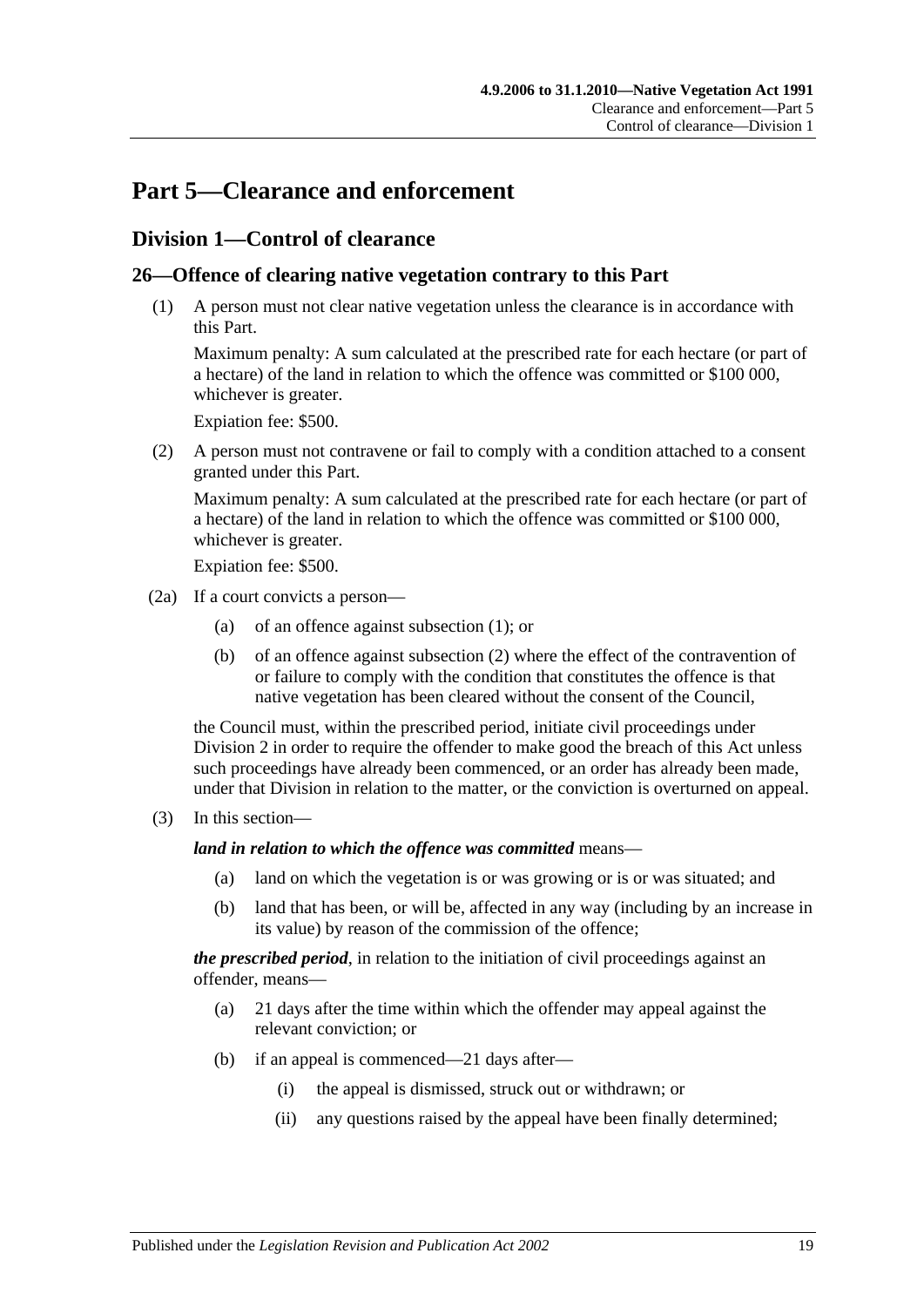#### *the prescribed rate* means—

- (a) the amount (if any) per hectare by which the land in relation to which the offence was committed has increased in value as a direct result of the commission of the offence; or
- (b) \$2 500,

whichever is the greater.

(4) In determining the amount by which the value of land has increased as the result of the commission of an offence under this section, no account may be taken of the possibility that the establishment of vegetation on the cleared land may be ordered under [Division 2.](#page-26-1)

#### <span id="page-19-0"></span>**27—Clearance of native vegetation**

- <span id="page-19-5"></span><span id="page-19-3"></span>(1) Subject to any other Act or law to the contrary—
	- (a) native vegetation may, subject to this section, be cleared with the consent of the Council given in accordance with [section](#page-21-0) 29;
	- (b) native vegetation may, subject to [subsection](#page-19-1) (5)(b), be cleared—
		- (i) if the vegetation is of a prescribed class; or
		- (ii) in prescribed circumstances.
- <span id="page-19-7"></span><span id="page-19-6"></span><span id="page-19-4"></span>(2) Subject to [subsection](#page-19-2) (3), the Council cannot give its consent to the clearance of native vegetation under [subsection](#page-19-3) (1)(a) if the vegetation comprises or forms part of a stratum of native vegetation that is substantially intact (see [section](#page-5-0) 3A).
- <span id="page-19-2"></span>(3) The Council may, despite [subsection](#page-19-4) (2) but subject to the other requirements of this Division, give its consent to the harvesting of native vegetation if, in its opinion, the harvesting will not result in any lasting damage to the plants comprising the vegetation, lead to significant soil damage or erosion, or result in any long-term loss of biodiversity.
- (4) The Council may give its consent under [subsection](#page-19-2) (3) subject to such conditions (if any) as the Council thinks fit to impose.
- <span id="page-19-8"></span>(5) Native vegetation that is growing or is situated on land that is subject to a heritage agreement under this Act or a heritage agreement that was entered into in compliance with a condition of consent to clear native vegetation under the repealed Act cannot be cleared—
	- (a) under [subsection](#page-19-3) (1)(a) unless the Minister has also given his or her consent to the clearance;
	- (b) under [subsection](#page-19-5)  $(1)(b)$  unless a regulation prescribing a class of vegetation under [paragraph](#page-19-7)  $(b)(i)$  or circumstances under paragraph  $(b)(ii)$  explicitly extends its operation to vegetation on land that is subject to a heritage agreement.
- <span id="page-19-1"></span>(6) If the Minister attaches conditions to his or her consent under [subsection](#page-19-8)  $(5)(a)$ , the Council's consent to the clearance will be taken to be subject to the same conditions, in addition to any other conditions imposed by the Council.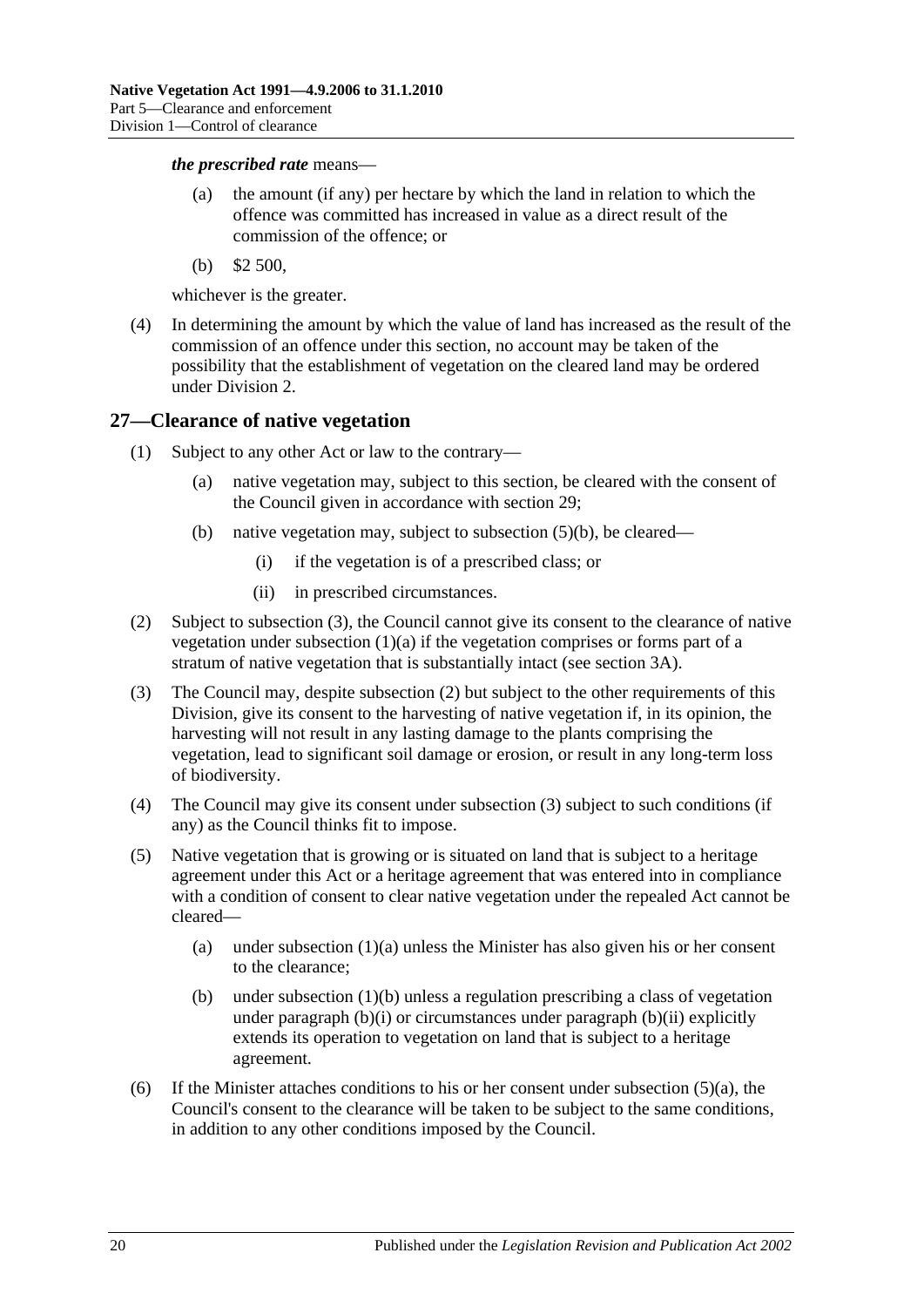#### <span id="page-20-0"></span>**28—Application for consent**

- (1) Subject to [subsection](#page-20-3) (2), the owner of land on which native vegetation is growing or is situated, or a person acting on his or her behalf, (but no other person) may apply for consent to clear the vegetation.
- <span id="page-20-3"></span>(2) Where the land is held from the Crown under a miscellaneous lease, an application for consent to clear vegetation can only be made by the Minister for Environment and Conservation.
- <span id="page-20-8"></span><span id="page-20-4"></span>(3) An application for consent—
	- (a) must be in a form approved by the Council;
	- (b) must be accompanied by—
		- (i) a native vegetation management plan prepared by the applicant in accordance with guidelines adopted by the Council under [Part 4;](#page-13-0) and
		- (ii) either—
			- (A) information that establishes that the planting and maintenance of native vegetation on the land after clearance or on adjacent land in accordance with the native vegetation management plan will, after allowing for the loss of the vegetation to be cleared, result in a significant environmental benefit; or
			- (B) information that establishes that it is not possible for the applicant to provide a significant environmental benefit in the manner referred to in [subsubparagraph](#page-20-4) (A); and
		- (iia) the prescribed number of copies of a report relating to the proposed clearance prepared in a form approved by the Council; and
		- (iib) such other information as the Council reasonably requires; and
		- (iii) the prescribed fee (including the fee prescribed for the report referred to in [subparagraph](#page-20-2) (iia)).
- <span id="page-20-6"></span><span id="page-20-5"></span><span id="page-20-2"></span><span id="page-20-1"></span>(4) Where an applicant provides information referred to in subsection  $(3)(b)(ii)(B)$ , he or she may propose that he or she make a payment into the Fund to compensate for the fact that there will not be a significant environmental benefit associated with the proposed clearance.
- <span id="page-20-7"></span>(5) The report referred to in [subsection](#page-20-2) (3)(b)(iia) must be prepared by the agency or instrumentality of the Crown or other person or body specified by the regulations.
- (6) On receipt of the fee prescribed for the report referred to in [subsection](#page-20-2)  $(3)(b)(ii)$ , the Council (or a local council or other body or person acting under delegation from the Council) must pay the amount of the fee to the Minister who must apply the amount received towards the cost of administering this Act.
- (7) The Council must ensure that a copy of the report referred to in [subsection](#page-20-2) (3)(b)(iia), and of any *Assessment Report* prepared by the Minister's department in response to the making of an application under this section, is available for inspection, without fee, during ordinary office hours at the principal office of the Council, and is also available in any other manner, or at any other place, determined by the Minister.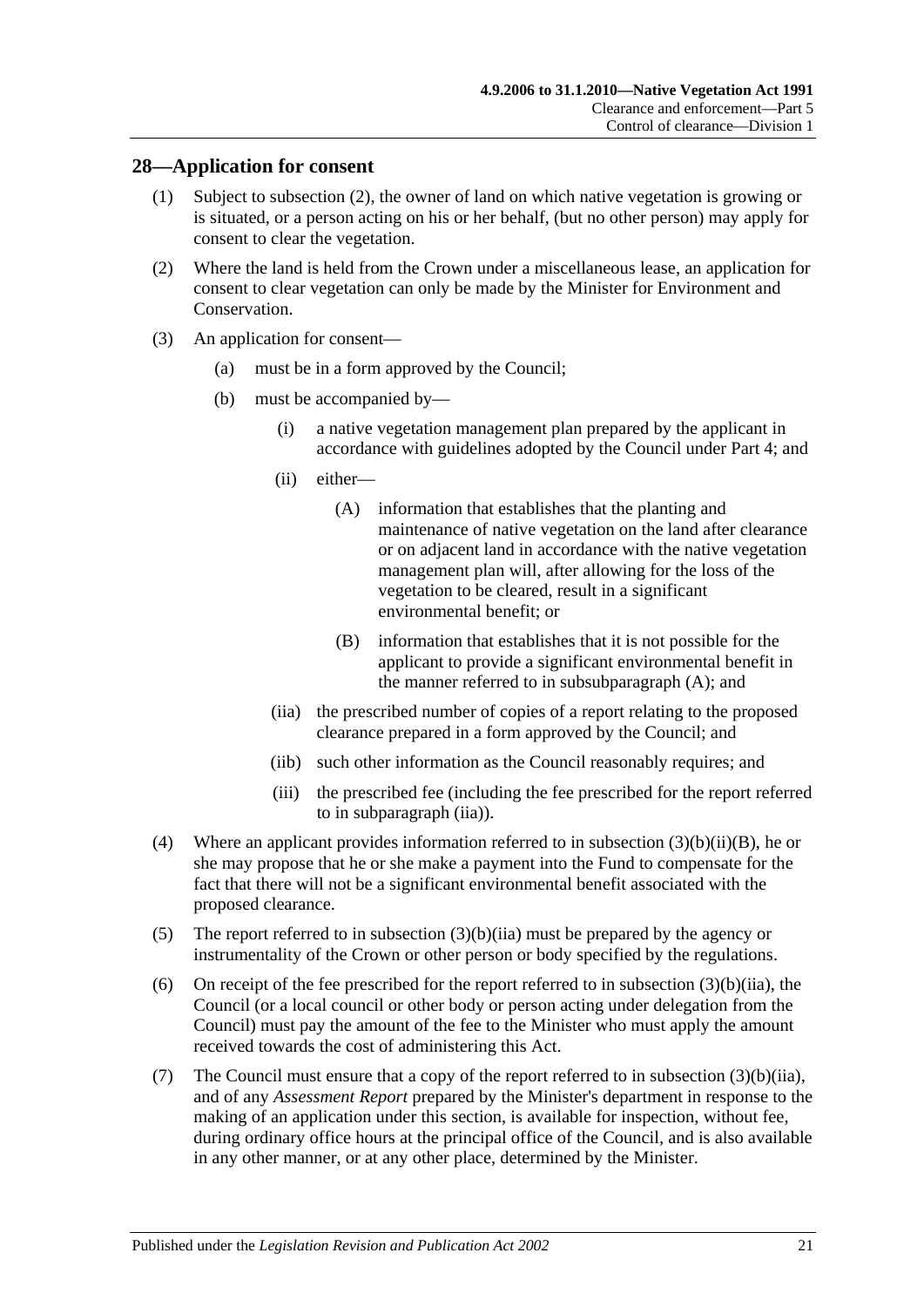#### <span id="page-21-2"></span><span id="page-21-0"></span>**29—Provisions relating to consent**

- (1) Subject to this section, in deciding whether to consent to an application to clear native vegetation, the Council—
	- (a) must have regard to the principles of clearance of native vegetation so far as they are relevant to that decision; and
	- (b) must not make a decision that is seriously at variance with those principles.
- <span id="page-21-3"></span>(2) When determining an application to clear native vegetation in order to facilitate the management of other native vegetation, the Council must, in exercising its limited discretion under [subsection](#page-21-2) (1), have regard to the applicant's desire to facilitate the management of that other vegetation.
- (3) When determining an application to clear native vegetation that is growing or is situated on land that forms part of a property that is used for the business of primary production, the Council must, in exercising its limited discretion under [subsection](#page-21-2) (1), have regard to the applicant's desire to operate the business as efficiently as possible.
- (4) The Council may give its consent to clearance of native vegetation that is in contravention of [subsection](#page-21-3) (1)(b) if—
	- (a) the vegetation comprises one or more isolated plants; and
	- (b) the applicant is engaged in the business of primary production; and
	- (c) in the opinion of the Council, the retention of that plant, or those plants, would put the applicant to unreasonable expense in carrying on that business or would result in an unreasonable reduction of potential income from that business.
- <span id="page-21-1"></span>(4a) The Council may give its consent to the clearance of native vegetation that is in contravention of [subsection](#page-21-3) (1)(b) if—
	- (a) the Council has adopted guidelines under [section](#page-16-0) 25 that apply in relation to the region where the native vegetation is situated (being guidelines envisaged under [subsection](#page-16-5)  $(1)(c)$  of that section); and
	- (b) the Council is satisfied—
		- (i) that a significant environmental benefit, which outweighs the value of retaining the vegetation, is to be achieved through the imposition of conditions and the taking of other action by the applicant; and
		- (ii) that the particular circumstances justify the giving of consent.
- (5) The Council must, before giving its consent, consult the regional NRM board for the NRM region where the native vegetation is situated and have regard to the board's recommendations (if any) in relation to the application.
- (6) Where native vegetation that is the subject of an application for the Council's consent to clear under this Division is on pastoral land, the Council must, before giving its consent, consult the Pastoral Board and have regard to the Board's recommendations (if any) in relation to the application.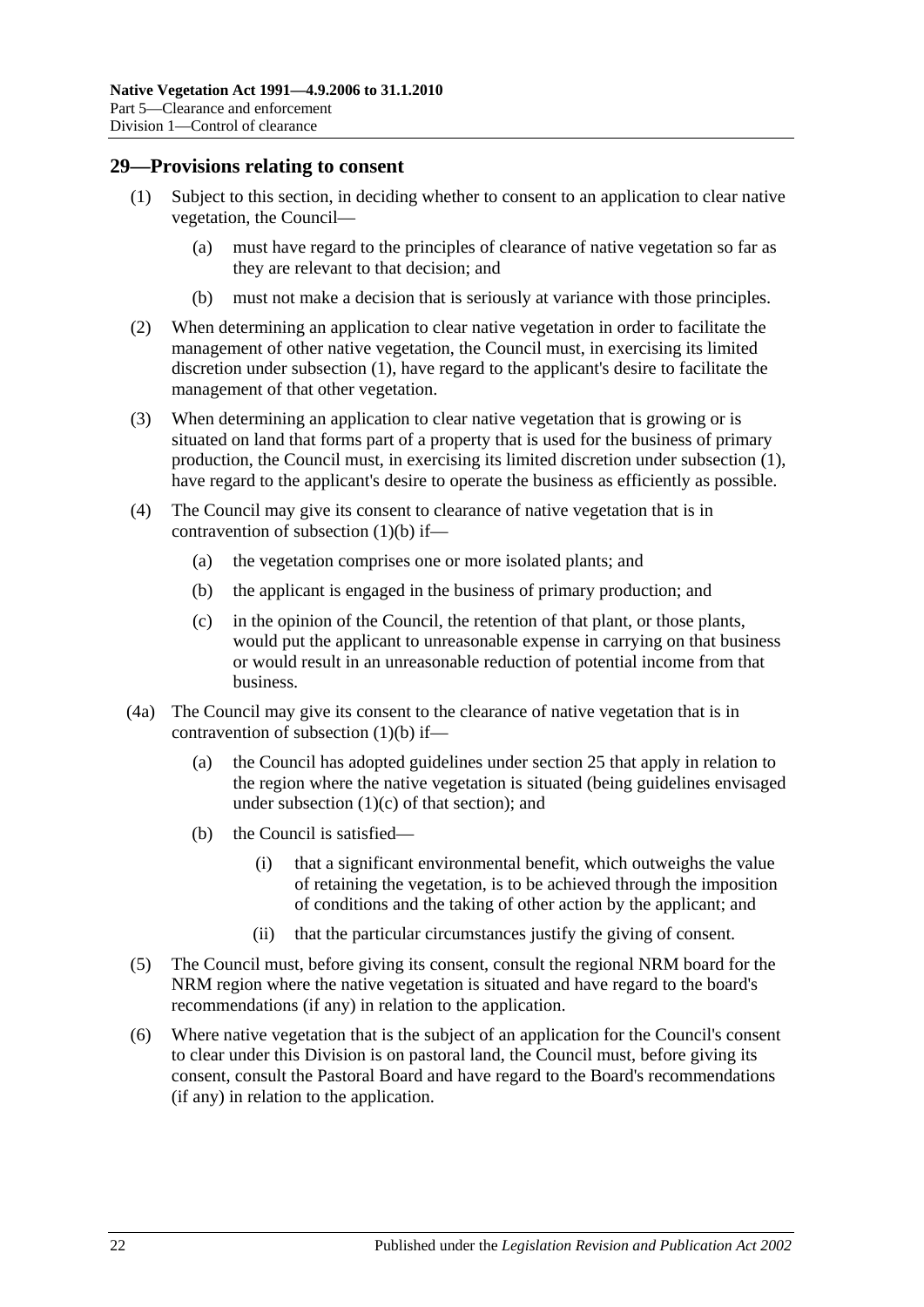- (8) Where the Pastoral Board has been consulted by the Council under subsection (6), the board may request the owner of the land to submit to it a property plan under the *[Pastoral Land Management and Conservation Act](http://www.legislation.sa.gov.au/index.aspx?action=legref&type=act&legtitle=Pastoral%20Land%20Management%20and%20Conservation%20Act%201989) 1989* and, until the plan has been submitted to it, the board may recommend to the Council that it refuse consent solely on the ground that the plan has not been submitted.
- (9) Section 41(10) of the *[Pastoral Land Management and Conservation Act](http://www.legislation.sa.gov.au/index.aspx?action=legref&type=act&legtitle=Pastoral%20Land%20Management%20and%20Conservation%20Act%201989) 1989* does not apply to, or in relation to, a property plan requested by the Pastoral Board under subsection (8).
- (9a) If an application for the Council's consent relates to native vegetation within a River Murray Protection Area and is within a class of applications prescribed by the regulations for the purposes of this provision (which class may be prescribed so as to consist of applications for all such consents), the Council must, before giving its consent—
	- (a) consult the Minister to whom the administration of the *[River Murray](http://www.legislation.sa.gov.au/index.aspx?action=legref&type=act&legtitle=River%20Murray%20Act%202003)  Act [2003](http://www.legislation.sa.gov.au/index.aspx?action=legref&type=act&legtitle=River%20Murray%20Act%202003)* is committed; and
	- (b) comply with the Minister's directions (if any) in relation to the application (including a direction that the application not be granted, or that if it is to be granted, then it be subject to conditions specified by the Minister).
- (9b) If an application for the Council's consent relates to native vegetation, other than mangroves, within the Adelaide Dolphin Sanctuary and is within a class of applications prescribed by the regulations for the purposes of this provision (which class may be prescribed so as to consist of applications for all such consents), the Council must, before giving its consent, consult with and have regard to the views of the Minister for the Adelaide Dolphin Sanctuary.
- (9c) If an application for the Council's consent relates to mangroves (*Avicennia marina*) within the Adelaide Dolphin Sanctuary, the Council must, before giving its consent—
	- (a) consult with the Minister for the Adelaide Dolphin Sanctuary; and
	- (b) comply with the Minister's directions (if any) in relation to the application (including a direction that the application not be granted, or that if it is to be granted, then it be subject to conditions specified by the Minister).
- (10) In addition to the other requirements for consultation under this section—
	- (a) the Council must allow any person who desires to do so to make representations in writing to the Council, within the period prescribed by the regulations, in relation to the granting or refusal of consent to an application to clear native vegetation; and
	- (b) the Council may, as it thinks fit, allow a person to appear personally or by representative before it to be heard on whether the Council should or should not consent to an application to clear native vegetation.
- <span id="page-22-0"></span>(11) Subject to [subsection](#page-23-1) (12), the Council may give its consent to clearance of native vegetation under this section if, and only if—
	- $(a)$
- (i) it attaches to the consent a condition requiring the applicant to establish and manage native vegetation on land specified by the Council; and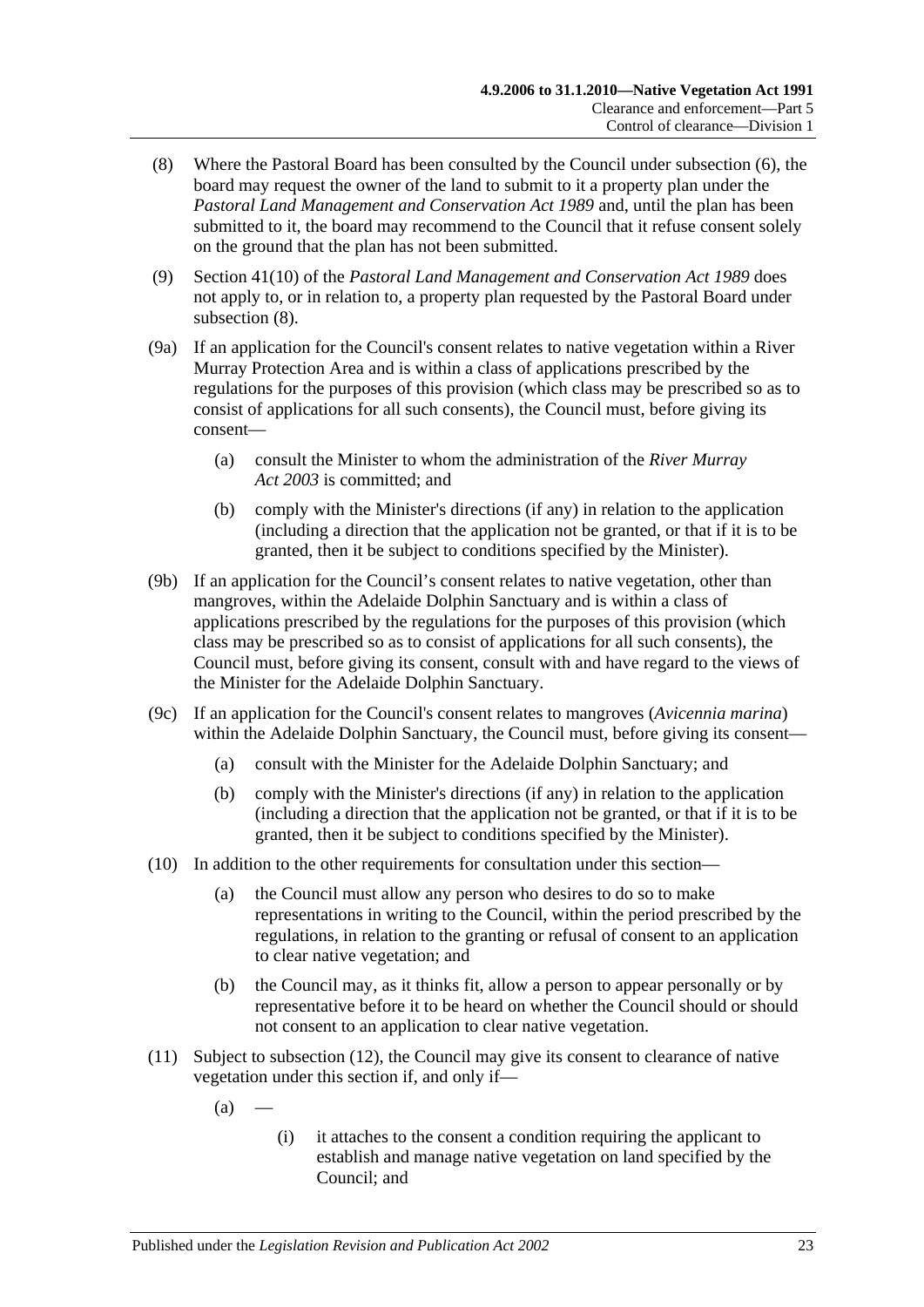- (ii) the Council is satisfied that the establishment and management of vegetation in accordance with that condition will, after allowing for the loss of the vegetation to be cleared, result in a significant environmental benefit; or
- $(b)$
- (i) it attaches to the consent a condition requiring the applicant to protect native vegetation growing or situated on land specified by the Council by erecting, improving or maintaining a fence or other barrier on the boundary of the land or on the boundary of land that includes the land to be protected to the specifications included in the condition by the Council so as to prevent livestock or other animals from entering the land; and
- (ii) the Council is satisfied that the erection, improvement or maintenance of the fence or other barrier in accordance with that condition will, after allowing for the loss of the vegetation to be cleared, result in a significant environmental benefit; or
- $(c)$ 
	- (i) it attaches to the consent a condition requiring the applicant to enter into a heritage agreement under this Act with respect to specified native vegetation; and
	- (ii) the Council is satisfied that the management and protection of that vegetation in accordance with the heritage agreement will, after allowing for the loss of the vegetation to be cleared, result in a significant environmental benefit; or
- <span id="page-23-0"></span>(d) in a case where [section](#page-20-6) 28(4) applies, it attaches to the consent a condition requiring the applicant to make a payment into the Fund of an amount considered by the Council to be sufficient to achieve a significant environmental benefit in the manner contemplated by [section](#page-12-3) 21(6).
- <span id="page-23-1"></span>(12) A consent to clearance of native vegetation under this section may be unconditional if, and only if, the Council is satisfied that—
	- (a) the clearance would not result in any loss of biodiversity; and
	- (b) the attachment of a condition to the consent under [subsection](#page-22-0) (11) would place an unreasonable burden on the applicant.
- (13) Consent to undertake clearance under this Division remains in force for two years or for such longer period as the Council may fix at the time of granting consent or subsequently on application by a person who has the benefit of the consent.
- (14) An applicant for consent under this Division may appear before the Council in support of the application and the Council must observe the rules of natural justice when considering and determining the application.
- (16) Where the Council refuses an application in whole or in part or attaches conditions to its consent, it must provide the applicant with a written statement of the reasons for its decision.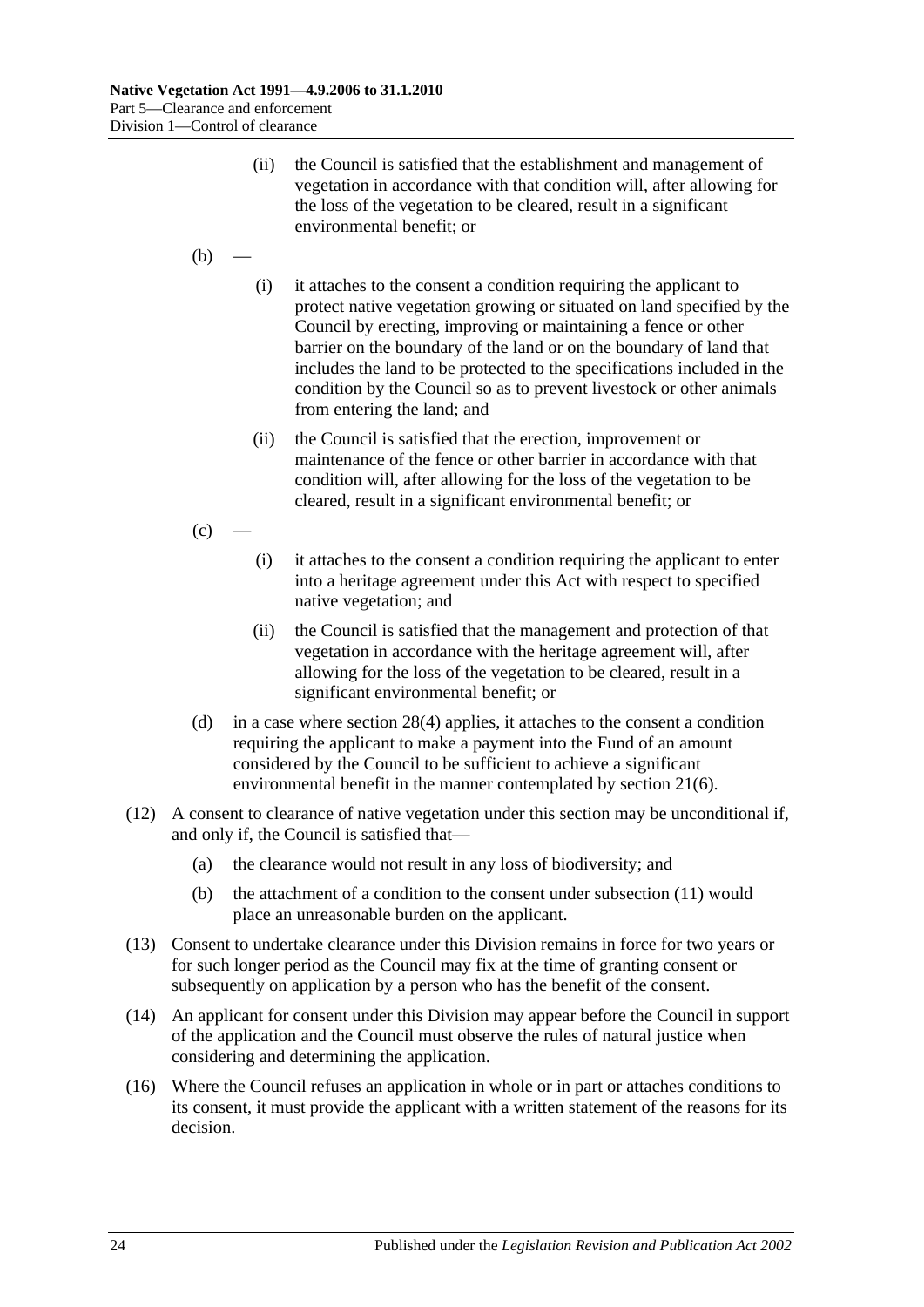(17) The provisions of this section also apply to circumstances where the Council is considering an application referred to the Council under the *[Development Act](http://www.legislation.sa.gov.au/index.aspx?action=legref&type=act&legtitle=Development%20Act%201993) 1993* as if the Council were considering an application for consent under this Act, subject to such modifications, additions or exclusions as may be necessary for the purpose.

## <span id="page-24-0"></span>**29A—Avoidance of duplication of procedures etc**

- (1) The purpose of this section is to provide for the avoidance of unnecessary duplication of procedures and compliance requirements under the Commonwealth Act and this Act where the clearance of native vegetation requires consent under this Act and approval under the Commonwealth Act.
- <span id="page-24-1"></span>(2) Despite any other provision of this Act, the Council may—
	- (a) accept a Commonwealth Act document as an application for consent under [section](#page-20-0) 28 if (subject to [subsection](#page-20-7) (5)) it complies with the requirements of this Act; and
	- (b) accept the whole or part of a plan, report, statement, assessment or other document used, or to be used, for the purposes of the Commonwealth Act as a native vegetation management plan referred to in section [28\(3\)\(b\)\(i\)](#page-20-8) if (subject to [subsection](#page-20-7) (5)) the document has been prepared in compliance with this Act and complies with the requirements of this Act.
- (3) To avoid doubt, where a controlled action under the Commonwealth Act comprises or includes the clearance of native vegetation, the Council may, when considering an application for consent to clear the native vegetation use information and other material provided to the Commonwealth Minister under the Commonwealth Act for the purpose of deciding whether to give his or her approval to the controlled action under that Act.
- (4) Where a controlled action under the Commonwealth Act comprises or includes the clearance of native vegetation, the Council—
	- (a) must, if the Commonwealth Minister has given his or her approval to the controlled action, consider whether the conditions (if any) to be imposed on the consent should be consistent with the conditions (if any) attached to the Commonwealth Minister's approval under the Commonwealth Act;
	- (b) may impose a condition on the consent that requires compliance with all or some of the conditions attached to the Commonwealth Minister's approval under the Commonwealth Act.
- (5) A document accepted under [subsection](#page-24-1) (2)—
	- (a) may be in a form that does not comply with the requirements of this Act; and
	- (b) may include information or other material that is irrelevant for the purposes of this Act.
- (6) Once a document is accepted under [subsection](#page-24-1) (2) the document will not be invalid or ineffective for the purposes of this Act because a court, tribunal or other authority has decided that it is invalid or ineffective for the purposes of the Commonwealth Act.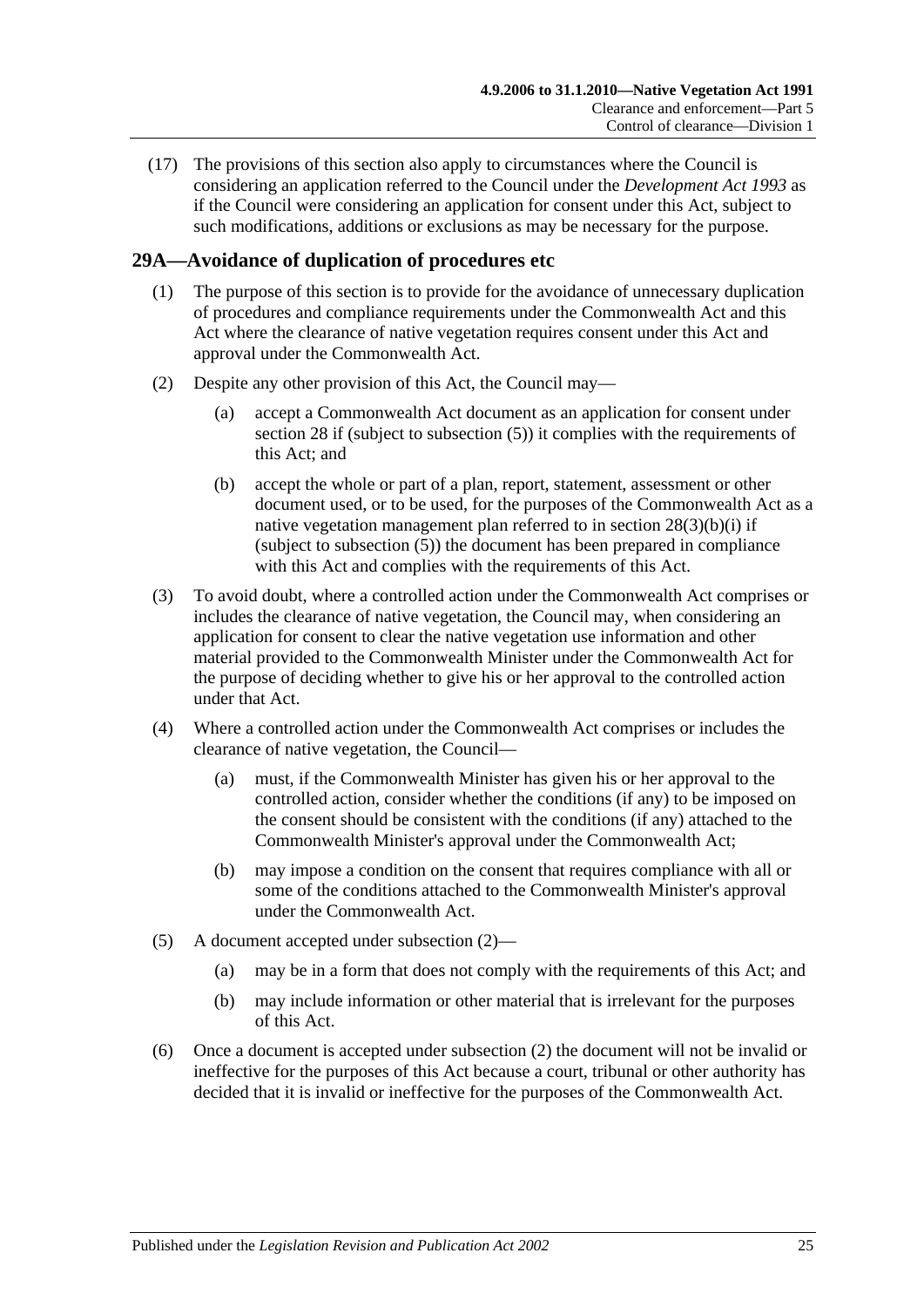#### (7) In this section—

#### *assessment report* means—

- (a) an assessment report as defined in the Commonwealth Act by reference to section 84(3), 95, 100 or 105 of that Act; or
- (b) a report under section 121 of the Commonwealth Act;

*Commonwealth Act* means the *Environment Protection and Biodiversity Conservation Act 1999* of the Commonwealth;

#### *Commonwealth Act document* means—

- (a) a referral under section 68, 69 or 71 of the Commonwealth Act; or
- (b) information given by a person to the Minister under the Commonwealth Act under section 86 of that Act; or
- (c) information and invitation published by a proponent under section 93 of the Commonwealth Act; or
- (d) guidelines prepared under section 97 or 102 of the Commonwealth Act; or
- (e) a draft report prepared under section 98 of the Commonwealth Act; or
- (f) a finalised report prepared under section 99 of the Commonwealth Act; or
- (g) a draft statement prepared under section 103 of the Commonwealth Act; or
- (h) a finalised statement prepared under section 104 of the Commonwealth Act; or
- (i) an assessment report.

#### <span id="page-25-1"></span><span id="page-25-0"></span>**30—Conditions of consent**

- (1) A consent under this Division to the clearance of native vegetation is subject to such conditions (if any) as the Council thinks fit to impose.
- <span id="page-25-5"></span><span id="page-25-4"></span><span id="page-25-3"></span><span id="page-25-2"></span>(2) Without limiting [subsection](#page-25-1) (1), consent may be subject to one or more of the following conditions:
	- (a) a condition requiring the applicant to—
		- (i) establish vegetation consisting of a specified number of plants of a specified species on specified land; and
		- (ii) nurture, protect and maintain the plants until they are fully established or for such period as the Council specifies;
	- (b) a condition requiring the applicant to protect native vegetation growing or situated on specified land;
	- (c) a condition restricting the purposes for which land referred to in a condition under [paragraph](#page-25-2)  $(a)(i)$  or  $(b)$  can be used;
	- (d) a condition requiring the applicant to destroy plants of a non endemic species specified by the Council growing on land specified by the Council;
	- (e) a condition that the applicant enter into a heritage agreement with the Minister under this Act in the terms specified by the Council for the management of specified native vegetation;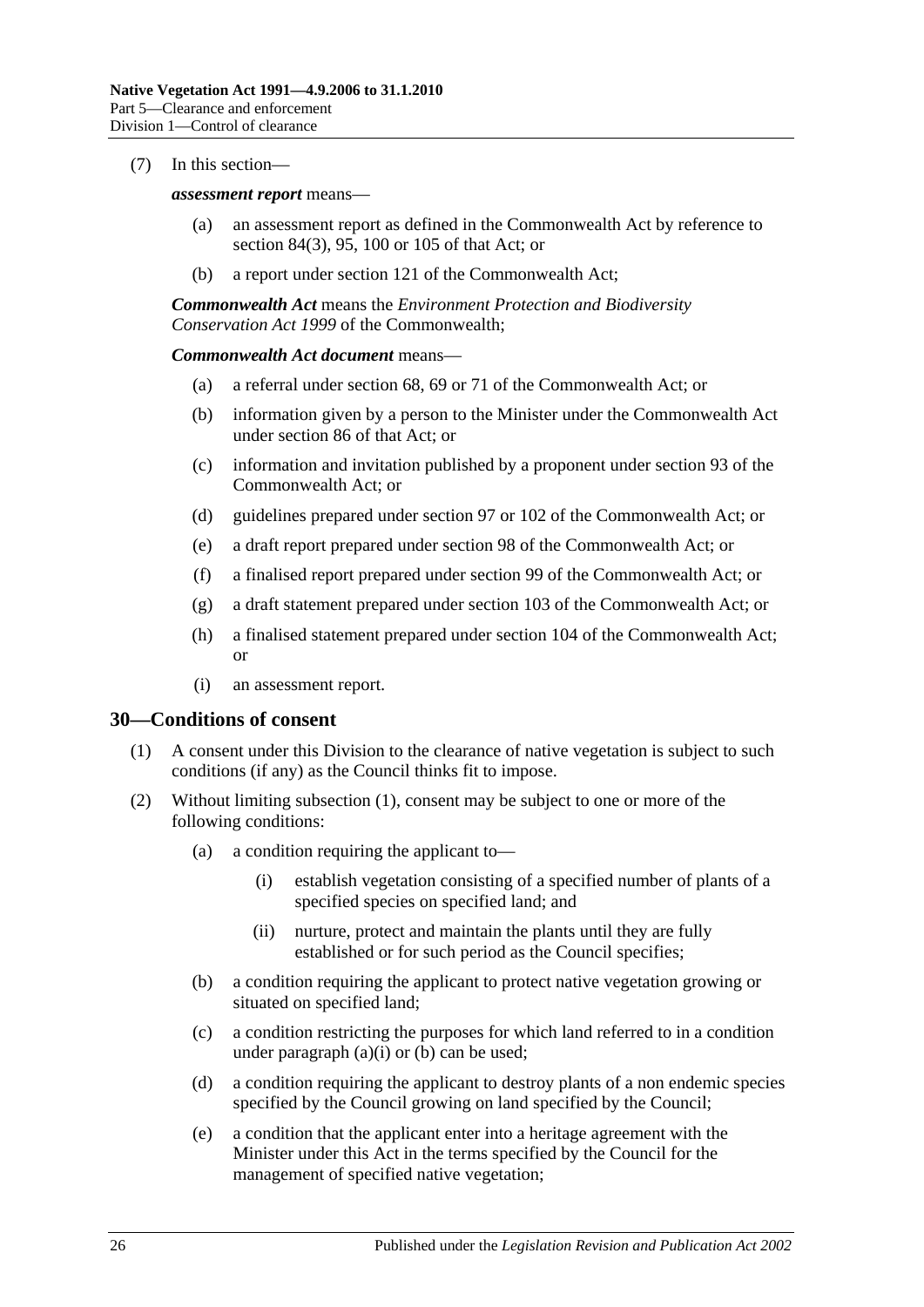- (f) a condition requiring that a copy of the consent issued by the Council be kept in such manner, and in any place, specified by the Council.
- (3) Conditions imposed on consent to clear native vegetation are binding on, and enforceable against—
	- (a) the applicant for the consent; and
	- (b) all owners and subsequent owners of the land to be cleared and any other land to which a condition relates; and
	- (c) an occupier of the land to be cleared and any other person who acquires the benefit of the consent.
- (4) The Council must inform the Registrar-General in writing of all conditions imposed under this section that relate to land (including conditions under [subsection](#page-25-4)  $(2)(c)$ ) and must provide the Registrar-General with such further information as the Registrar-General requires to comply with [subsection](#page-26-4) (5).
- <span id="page-26-4"></span>(5) The Registrar-General must note the conditions against the relevant instrument of title for the land or, in the case of land not under the *[Real Property Act](http://www.legislation.sa.gov.au/index.aspx?action=legref&type=act&legtitle=Real%20Property%20Act%201886) 1886*, against the land.
- (6) The Registrar-General must, on the application of the Council after the variation or revocation of a condition under this section, vary or cancel a note under [subsection](#page-26-4) (5) (but must otherwise ensure that the note is not removed once made).

#### <span id="page-26-5"></span><span id="page-26-0"></span>**30A—Marking or tagging of cleared vegetation**

- (1) The regulations may establish a scheme for the marking or tagging of any cleared native vegetation of a prescribed kind.
- (2) A scheme established under [subsection](#page-26-5) (1) may—
	- (a) extend to persons who are in possession of native vegetation after it has been cleared;
	- (b) make provision for the marking of cleared native vegetation in a manner determined by the Council, or for the use of tags issued by the Council;
	- (c) prescribe fines (not exceeding \$10 000) for contravention of a regulation;
	- (d) make any other provision that may be necessary or expedient for the purposes of establishing the scheme envisaged by [subsection](#page-26-5) (1).

## <span id="page-26-1"></span>**Division 2—Civil enforcement proceedings**

#### <span id="page-26-2"></span>**31—Interpretation**

In this Division, a reference to a breach of this Act includes a reference to a contravention of, or a failure to comply with, a heritage agreement.

#### <span id="page-26-3"></span>**31A—Application to ERD Court for enforcement**

- (1) The following persons may apply to the ERD Court for an order to remedy or restrain a breach of this Act:
	- (a) the Council; or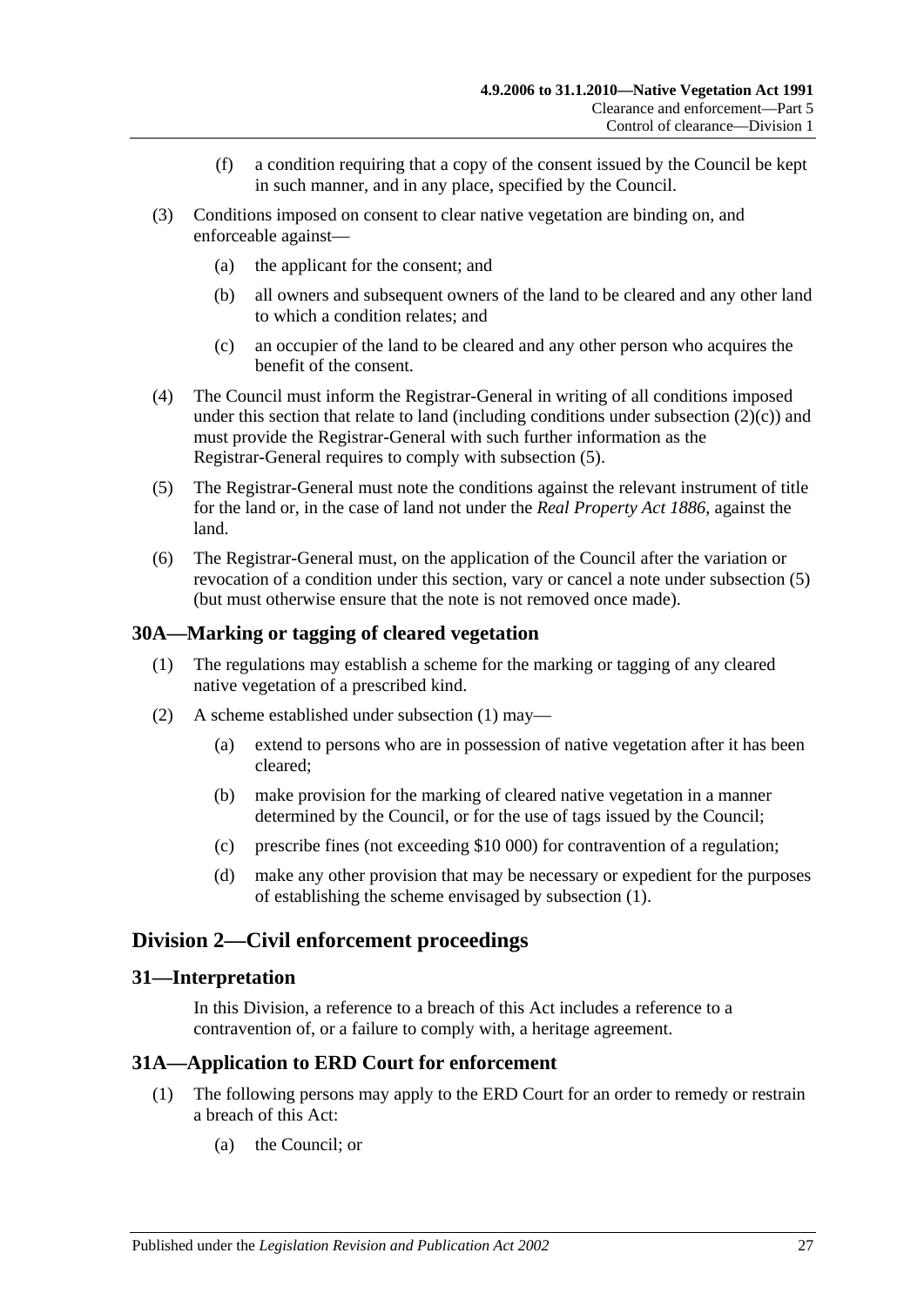- (b) a person who owns or who has any other legal or equitable interest in land that has been, or will be, affected by the breach; or
- (c) in the case of a contravention of, or failure to comply with, a heritage agreement—a party to the agreement.
- (2) Proceedings under this section may be brought in a representative capacity with the consent of all persons on whose behalf they are to be brought.
- (3) If proceedings under this section are brought by a person other than the Council—
	- (a) the applicant must serve a copy of the application on the Council within three days after filing the application with the Court; and
	- (b) the Court must, on application by the Council, join the Council as a party to the proceedings.
- (4) An application may be made in the absence of the respondent and, if the Court is satisfied on the application that the respondent has a case to answer, it may grant the applicant permission to serve a summons requiring the respondent to appear before the Court to show cause why an order should not be made under this section.
- <span id="page-27-1"></span>(5) An application under this section must, in the first instance, be referred to a conference under section 16 of the *[Environment, Resources and Development Court](http://www.legislation.sa.gov.au/index.aspx?action=legref&type=act&legtitle=Environment%20Resources%20and%20Development%20Court%20Act%201993)  Act [1993](http://www.legislation.sa.gov.au/index.aspx?action=legref&type=act&legtitle=Environment%20Resources%20and%20Development%20Court%20Act%201993)*.
- $(6)$  If—
	- (a) after hearing—
		- (i) the applicant and the respondent; and
		- (ii) any other person who has, in the opinion of the Court, a proper interest in the subject matter of the proceedings and desires to be heard in the proceedings,

the Court is satisfied, on the balance of probabilities, that the respondent to the application has breached this Act; or

(b) the respondent fails to appear in response to the summons or, having appeared, does not avail himself or herself of an opportunity to be heard,

the Court may, by order, exercise one or more of the following powers:

- (c) require the respondent to refrain, either temporarily or permanently, from the act, or course of action, that constitutes the breach;
- <span id="page-27-0"></span>(d) require the respondent to make good the breach in a manner, and within a period, specified by the Court, or to take such other action as may appear appropriate to the Court, taking into account the nature and extent of the original vegetation;
- (e) require the respondent to pay to any person who has suffered loss or damage as a result of the breach, or incurred costs or expenses as a result of the breach, compensation for the loss or damage or an amount for, or towards, those costs or expenses;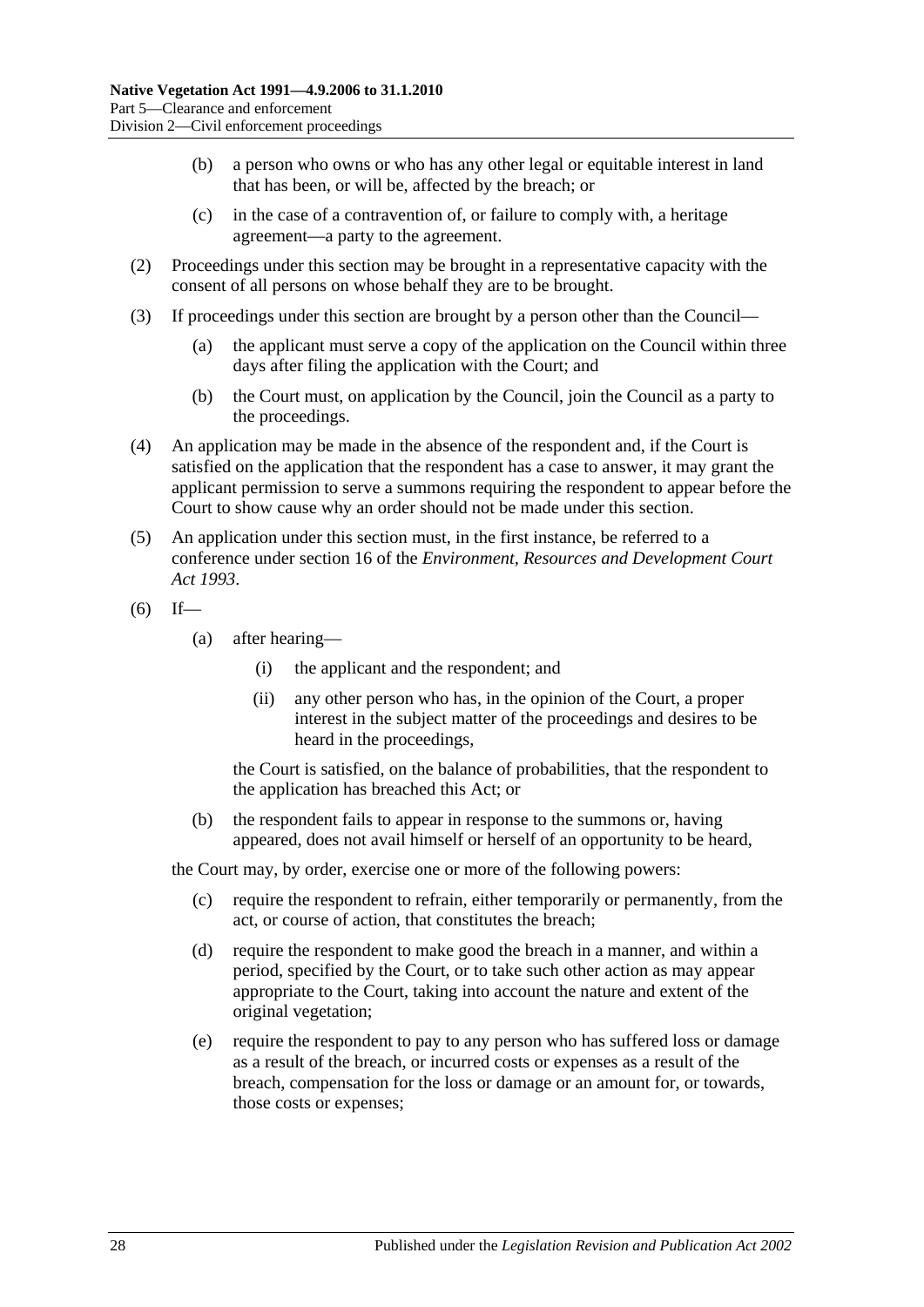- <span id="page-28-1"></span>(f) require the respondent to pay into the Fund an amount, determined by the Court to be appropriate in the circumstances, on account of the financial benefit that the respondent has gained, or can reasonably be expected to gain, by committing the breach;
- <span id="page-28-2"></span>(g) require the respondent to pay into the Fund an amount, determined by the Court, in the nature of exemplary damages (and this amount may be in addition to any amount ordered to be paid under [paragraph](#page-28-1)  $(f)$ ;
- (h) require the respondent to take specified action to publicise—
	- (i) the breach of this Act; and
	- (ii) the environmental and other consequences flowing from the breach; and
	- (iii) the other requirements of the order made against the respondent;
- (i) require the respondent to refrain from an act or course of action, or to undertake an act or course of action, to ensure that the respondent does not gain an ongoing benefit from the breach.
- (7) In assessing damages under [subsection](#page-28-2)  $(6)(g)$ , the Court must have regard to-
	- (a) damage to the environment caused by the breach of this Act; and
	- (b) the detriment to the public interest resulting from the breach; and
	- (c) any benefit (including financial benefit) that the respondent sought to gain by committing the breach; and
	- (d) any other matter it considers relevant.
- <span id="page-28-4"></span>(8) The power conferred by [subsection](#page-28-1)  $(6)(f)$  or  $(g)$  can only be exercised by a Judge of the Court.
- (9) The Council, and any person with a legal or equitable interest in land to which an application under this section relates, is entitled to appear and be heard in proceedings based on the application before a final order is made.
- (10) The Court may make such order in relation to costs of proceedings under this section as it thinks just and reasonable.
- (11) In this section—

*breach* of this Act includes a threatened contravention of, or failure to comply with, this Act or a heritage agreement.

## <span id="page-28-3"></span><span id="page-28-0"></span>**31B—Order where native vegetation has been cleared**

- (1) Subject to [subsection](#page-29-0)  $(6)(d)$  or  $(7)$ , where the ERD Court is satisfied on the balance of probabilities that the respondent—
	- (a) has cleared native vegetation in contravention of this Act; or
	- (b) has cleared native vegetation pursuant to the Council's consent but has not complied with a condition of a kind referred to in [section](#page-25-5) 30(2) attached to the consent,

the Court must make an order against the respondent under section [31A\(6\)\(d\).](#page-27-0)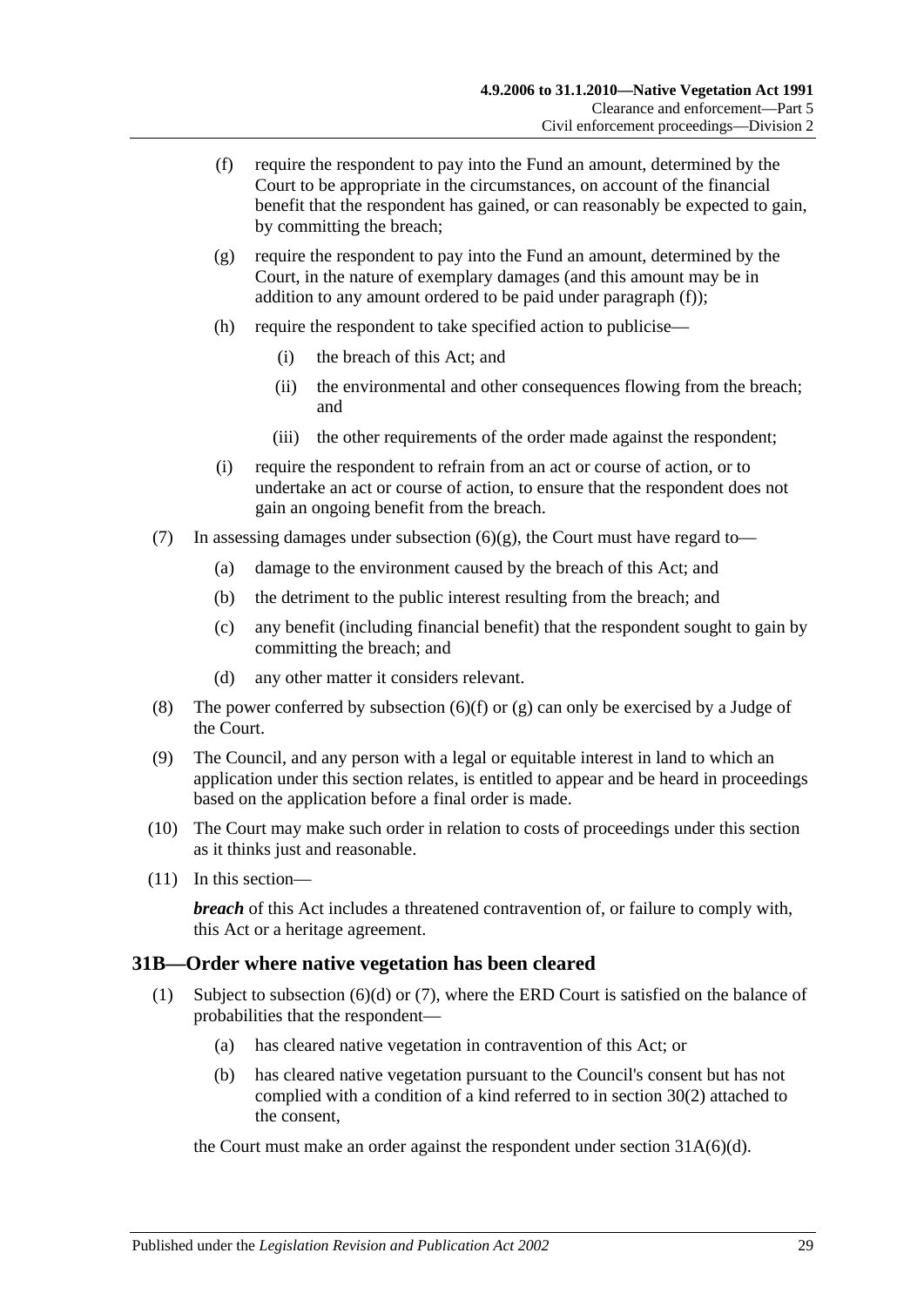- (2) The order under section [31A\(6\)\(d\)](#page-27-0) must direct the respondent to—
	- (a) remove the buildings, works or vegetation (if any) that have been erected, undertaken or planted on the land since the clearance occurred; and
	- (b) establish vegetation consisting of plants of a species specified in the order in such numbers and on such parts of the cleared land as is specified in the order; and
	- (c) nurture, protect and maintain the plants until they are fully established or for such period as is specified in the order.
- (3) The order under section  $31A(6)(d)$  may—
	- (a) where part of the original vegetation is still growing or situated on the land—direct that it be removed so that the new vegetation can be established on the land;
	- (b) include such ancillary directions or orders as the Court thinks fit.
- <span id="page-29-3"></span><span id="page-29-2"></span>(4) Where the respondent is not the owner or occupier of the land, the order authorises him or her (or a person authorised by him or her) to—
	- (a) enter the land with such materials and equipment as are reasonably necessary to comply with the order; and
	- (b) to enter and cross any other land specified in the order with the materials and equipment referred to in [paragraph](#page-29-2) (a) for the purpose of gaining access to the cleared land.
- <span id="page-29-4"></span>(5) An owner or occupier of land or any other person who hinders or obstructs the respondent (or a person authorised by the respondent) in carrying out the directions of an order under this section or entering and crossing land under [subsection](#page-29-3) (4) is guilty of an offence.

Maximum penalty: \$10 000.

- (6) If the ERD Court is satisfied on the balance of probabilities that—
	- (a) the owner or occupier of the cleared land did not know and could not reasonably have been expected to know of the circumstances referred to in [subsection](#page-28-3) (1) requiring the making of an order under section  $31A(6)(d)$ ; and
	- (b) compliance with an order under section  $31A(6)(d)$  will cause financial loss to that person,

the Court may—

- (c) assess the amount of the financial loss and order the respondent to pay that amount to the owner or occupier of the land; or
- (d) refuse to make the order or make the order in a modified form.
- <span id="page-29-1"></span><span id="page-29-0"></span>(7) If the Court is satisfied that compliance with any order under section [31A\(6\)\(d\)](#page-27-0) would not be reasonably practicable, it may refuse to make the order.
- (8) However, the Court cannot take into account financial grounds when making an assessment under [subsection](#page-29-1) (7) unless the Court is satisfied that it would be unduly harsh not to do so.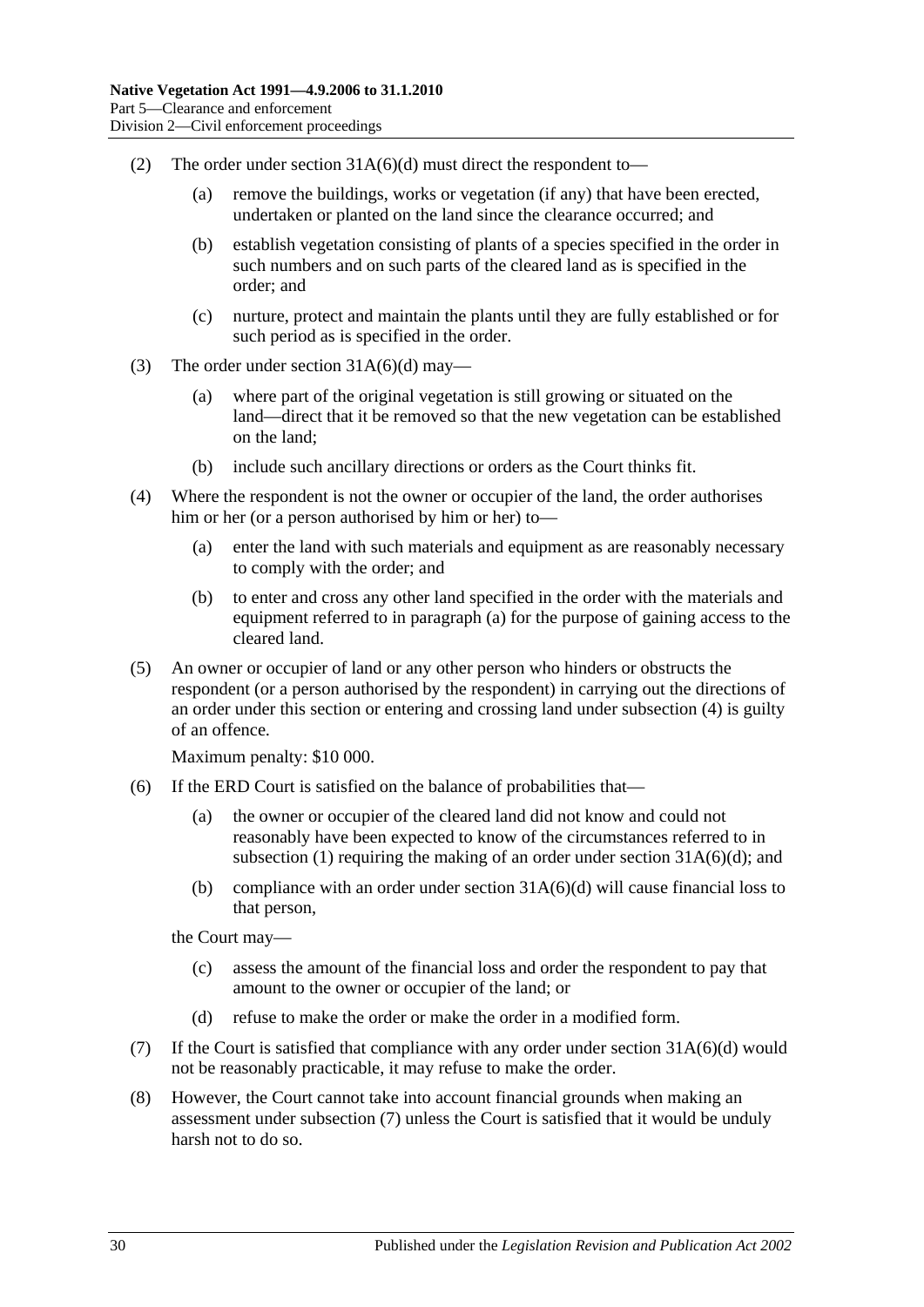- (9) The Court must include in the order a requirement that a copy of the order be served on the Registrar-General and that the Registrar-General note the order against the relevant certificate or other instrument of title or, in the case of land not under the *[Real](http://www.legislation.sa.gov.au/index.aspx?action=legref&type=act&legtitle=Real%20Property%20Act%201886)  [Property Act](http://www.legislation.sa.gov.au/index.aspx?action=legref&type=act&legtitle=Real%20Property%20Act%201886) 1886*, against the land (and the Registrar-General must, on service of the order, make the note and then must not remove the note except pursuant to an order of the Court).
- (10) If, in the opinion of the Court, it should refuse under [subsection](#page-29-0)  $(6)(d)$  or  $(7)$  to make an order under section  $31A(6)(d)$ , the Court may make an order against the respondent requiring the establishment of vegetation in accordance with the provisions of this section on some other land owned by the respondent.

## <span id="page-30-0"></span>**31C—Interim order**

- (1) If, on an application under this Division or before the determination of the proceedings commenced by an application under this Division, the ERD Court is satisfied that, in order to protect native vegetation from clearance or to preserve the rights or interests of parties to the proceedings, or for any other reason, it is desirable to make an interim order under this section, the Court may make such an order.
- (2) An interim order—
	- (a) may be made on an application in the absence of the respondent; and
	- (b) may be made whether or not the application has been referred to a conference under [section](#page-27-1) 31A(5); and
	- (c) will be made subject to such conditions as the Court thinks fit; and
	- (d) will not (as such) operate after the proceedings in which it is made are finally determined.

## <span id="page-30-1"></span>**31D—Enforcement of orders**

- (1) A person who contravenes or fails to comply with an order under this Division is, in addition to liability for contempt of the order, guilty of an offence. Maximum penalty: \$100 000.
- <span id="page-30-2"></span>(2) Where the ERD Court makes an order under section [31A\(6\)\(d\)](#page-27-0) and the respondent fails to comply with the order within the period specified by the Court, the Council may cause any work contemplated by the order to be carried out, and may recover the costs and expenses of that work, as a debt, from the respondent.
- (3) [Section](#page-29-3) 31B(4) and [\(5\)](#page-29-4) apply to, and in relation to, the Council when acting under [subsection](#page-30-2) (2) as though it were the respondent.
- <span id="page-30-3"></span>(4) Where an amount is recoverable from a person by the Council under [subsection](#page-30-2) (2)—
	- (a) the Council may, by notice in writing to the person, fix a period, being not less than 28 days from the date of the notice, within which the amount must be paid by the person, and, if the amount is not paid by the person within that period, the person is liable to pay interest charged at the rate prescribed by regulation on the amount unpaid and on any unpaid interest; and
	- (b) the amount together with any interest so payable is, until paid, a first charge in favour of the Council on all land owned by the person.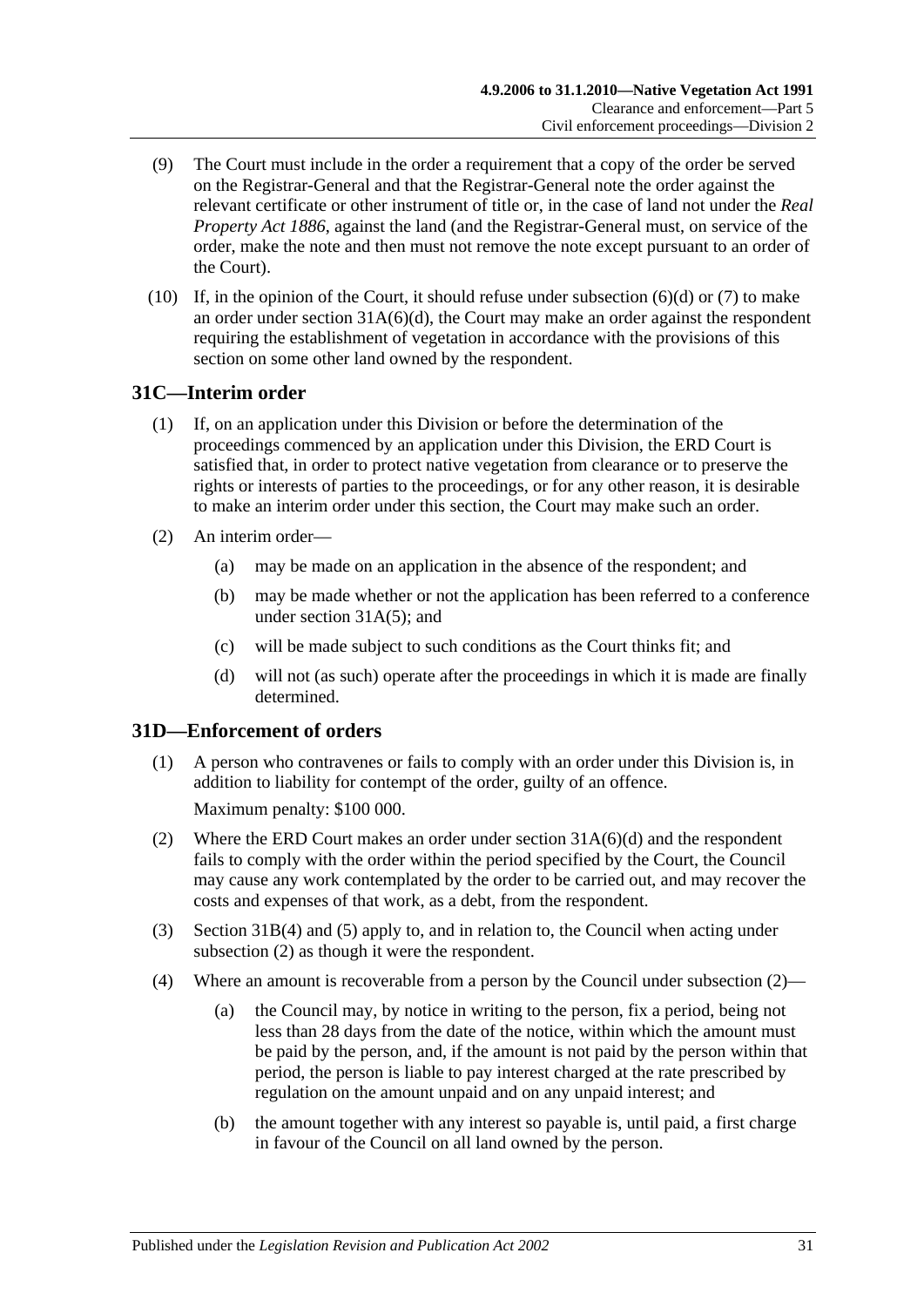#### <span id="page-31-1"></span><span id="page-31-0"></span>**31E—Enforcement notices**

- (1) If an authorised officer who has been expressly authorised by the Minister to issue directions under this section has reasonable grounds on which to believe that a person has breached this Act, or is likely to breach this Act, the authorised officer may do such of the following as the officer considers necessary or appropriate in the circumstances:
	- (a) direct the person to refrain, either for a specified period or until further notice, from the act, or course of action, that constitutes, or would constitute, the breach;
	- (b) if, in the opinion of the authorised officer, a breach has occurred and the breach is a minor breach—direct the person to make good the breach in a manner, and within a period, specified by the authorised officer;
	- (c) take such urgent action as is required or is, in the opinion of the authorised officer, desirable because of any situation arising from the breach or likely breach (as the case may be).
- <span id="page-31-3"></span><span id="page-31-2"></span>(2) A direction under [subsection](#page-31-1) (1) must be given by notice in writing.
- (3) A notice under [subsection](#page-31-2) (2) must—
	- (a) identify the authorised officer who is issuing the direction; and
	- (b) set out any appeal rights that the person to whom the direction is given may have under this Act.
- <span id="page-31-4"></span>(4) If a person fails to comply with a direction under [subsection](#page-31-3)  $(1)(b)$  within the time specified in the notice, the Council may cause the necessary action to be taken.
- (5) The costs and expenses incurred by the Council under [subsection](#page-31-4) (4) may be recovered by the Council as a debt due from the person whose failure gave rise to the action.
- <span id="page-31-5"></span>(6) Where an amount is recoverable from a person by the Council under this section—
	- (a) the Council may, by notice in writing to the person, fix a period, being not less than 28 days from the date of the notice, within which the amount must be paid by the person and, if the amount is not paid by the person within that period, the person is liable to pay interest charged at the rate prescribed by regulation on the amount unpaid and on any unpaid interest; and
	- (b) the amount together with any interest so payable is, until paid, a first charge in favour of the Council on all land owned by the person.
- (7) Subject to any order of the ERD Court to the contrary, the operation of a direction is not suspended pending the determination of an appeal.
- (8) A person who contravenes or fails to comply with a direction under this section is guilty of an offence.

Maximum penalty: \$10 000.

(9) A direction cannot be given under this section in relation to a breach if it appears that the breach occurred more than 12 months before the direction is given.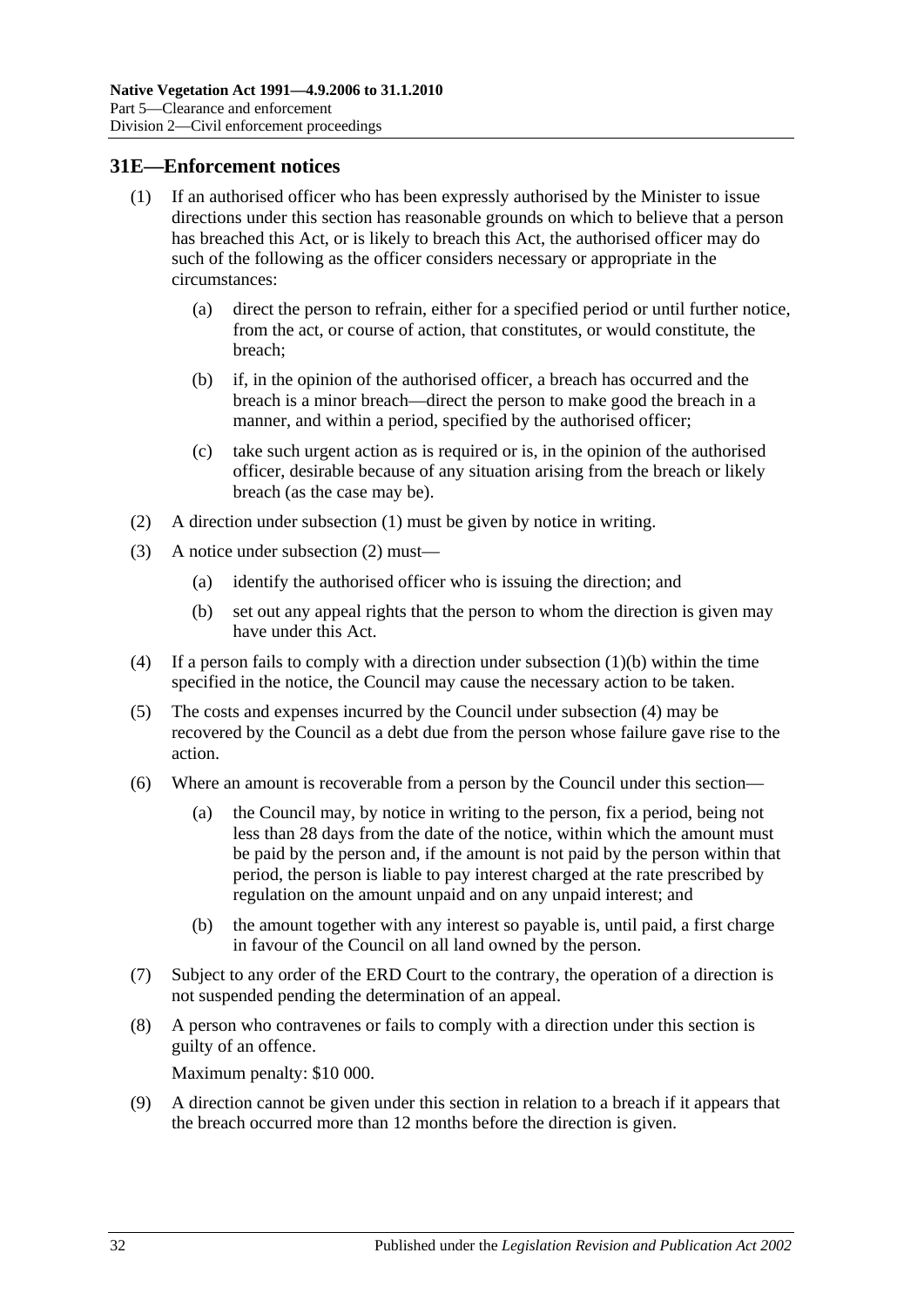## <span id="page-32-4"></span><span id="page-32-0"></span>**31F—Miscellaneous provisions**

- (1) The ERD Court may order an applicant in proceedings under [section](#page-26-3) 31A—
	- (a) to provide security for the payment of costs that may be awarded against the applicant if the application is subsequently dismissed; and
	- (b) to give an undertaking as to the payment of any amount that may be awarded against the applicant under [subsection](#page-32-3) (2).
- <span id="page-32-3"></span>(2) If on an application under [section](#page-26-3) 31A the ERD Court is satisfied—
	- (a) that the respondent has not breached this Act; and
	- (b) that the respondent has suffered loss or damage as a result of the actions of the applicant; and
	- (c) that in the circumstances it is appropriate to make an order under this provision,

the Court may, on the application of the respondent (and in addition to any order as to costs), require the applicant to pay to the respondent an amount, determined by the Court, to compensate the respondent for the loss or damage which the respondent has suffered.

- (3) A person who fails to comply with an order of the ERD Court under this Division commits a contempt of Court.
- (4) The Court may, if it considers it appropriate to do so, either on its own initiative or on the application of a party, vary or revoke an order previously made under [subsection](#page-32-4)  $(1)$  or  $(2)$ .
- (5) The ERD Court may, on application under this subsection by a person to whom a notice has been given under section  $31D(4)(a)$  or  $31E(6)(a)$ , extend the period that has been fixed by the Council for the purposes of the notice (and the relevant order of the Court under this subsection will then have effect according to its terms).

## <span id="page-32-1"></span>**32—Appeals**

- (1) Subject to the rules of the Supreme Court, an appeal lies against—
	- (a) an order of the ERD Court made in the exercise of the jurisdiction conferred by this Division; or
	- (b) a decision by the ERD Court not to make an order under this Division,

to the Land and Valuation Court.

(2) An appeal under this section must be instituted within 60 days of the date of the decision or order subject to appeal, or such longer period as may be allowed by the Land and Valuation Court.

## <span id="page-32-2"></span>**33—Commencement of proceedings**

(1) Proceedings under this Division may be commenced at any time within four years after the date of the alleged contravention of, or failure to comply with, a provision of this Act or, with the authorisation of the Minister, at any later time within six years after that date.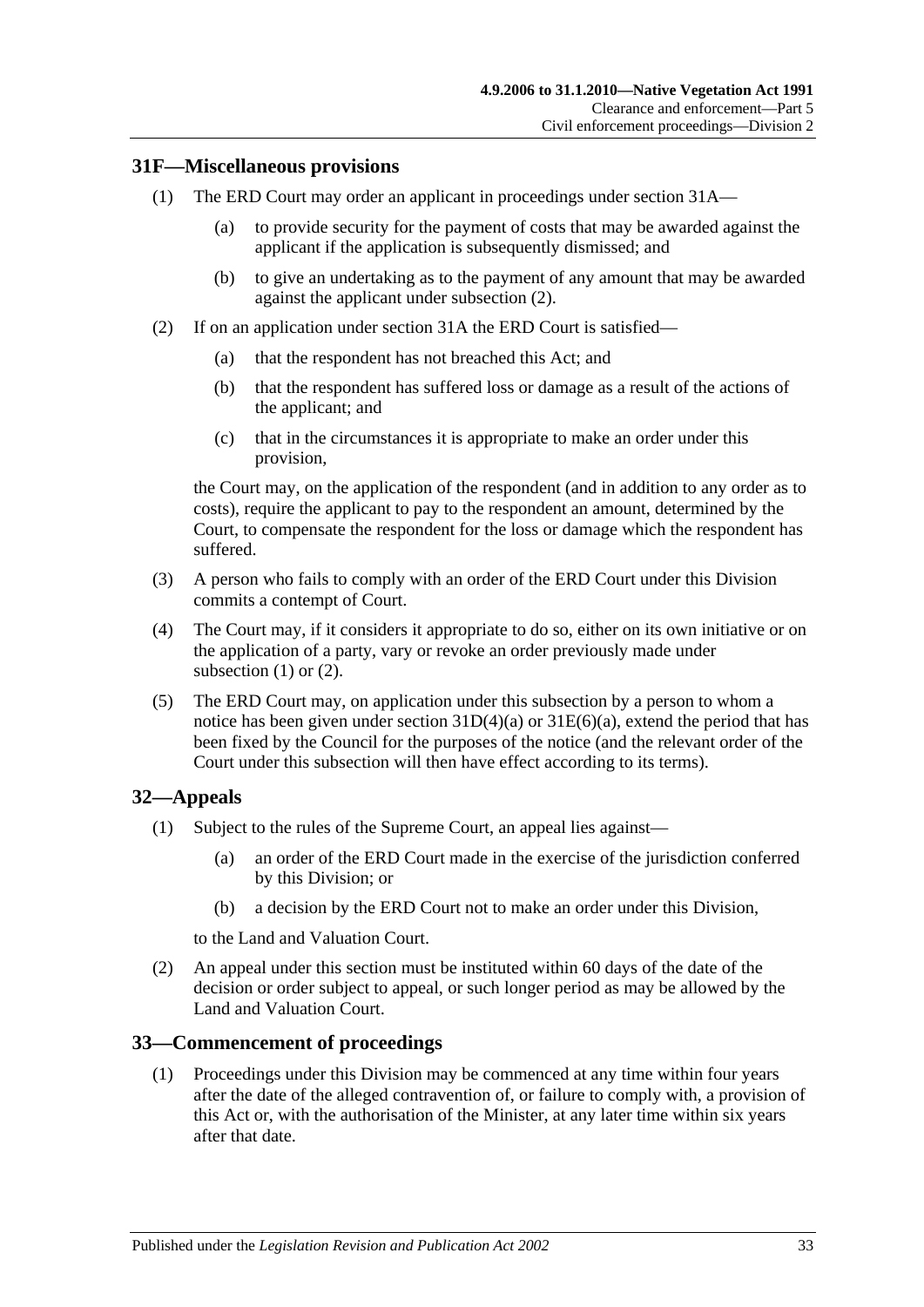(2) An apparently genuine document purporting to be under the hand of the Minister and to authorise the commencement of proceedings under this Division must be accepted in legal proceedings, in the absence of proof to the contrary, as proof of the authorisation.

## <span id="page-33-0"></span>**Division 3—Authorised officers**

## <span id="page-33-1"></span>**33A—Appointment of authorised officers**

- (1) The Minister may appoint an officer or employee of the Crown or a local council to be an authorised officer for the purposes of this Act.
- (2) An appointment of an authorised officer—
	- (a) must be in writing; and
	- (b) must be for a fixed term; and
	- (c) may be subject to conditions; and
	- (d) may be in respect of the whole State or any specified part of the State.
- (3) Each authorised officer must be issued with an identity card that—
	- (a) includes a photograph of the authorised officer; and
	- (b) includes a statement about the authorised officer's powers under this Act; and
	- (c) in the case of an authorised officer who has been expressly authorised by the Minister to issue directions under [section](#page-31-0) 31E—expressly states that fact; and
	- (d) if the appointment is in respect of part of the State only—states the part of the State in respect of which the authorised officer is appointed.
- (4) The identity card must be issued as soon as is reasonably practicable after the appointment is made (but an authorised officer is not prevented from exercising powers under this Act just because an identity card is yet to be issued).
- (5) An authorised officer must, if requested to do so, produce evidence of his or her appointment by providing a copy of his or her notice of appointment, or by showing his or her identity card for inspection, before exercising the powers of an authorised officer under this Act in relation to any person.
- (6) The Minister may, at any time, vary or revoke an appointment which he or she has made, or vary or revoke a condition of an appointment or impose a further condition in relation to an appointment.
- <span id="page-33-2"></span>(7) No civil or criminal liability attaches to an authorised officer or a person assisting an authorised officer for an act or omission by the authorised officer or by a person assisting the authorised officer in good faith and in the exercise, performance or discharge, or purported exercise, performance or discharge, of any power, function or duty under this Act.
- (8) A civil liability that would, but for [subsection](#page-33-2) (7), lie against an authorised officer or assistant lies instead against the Crown.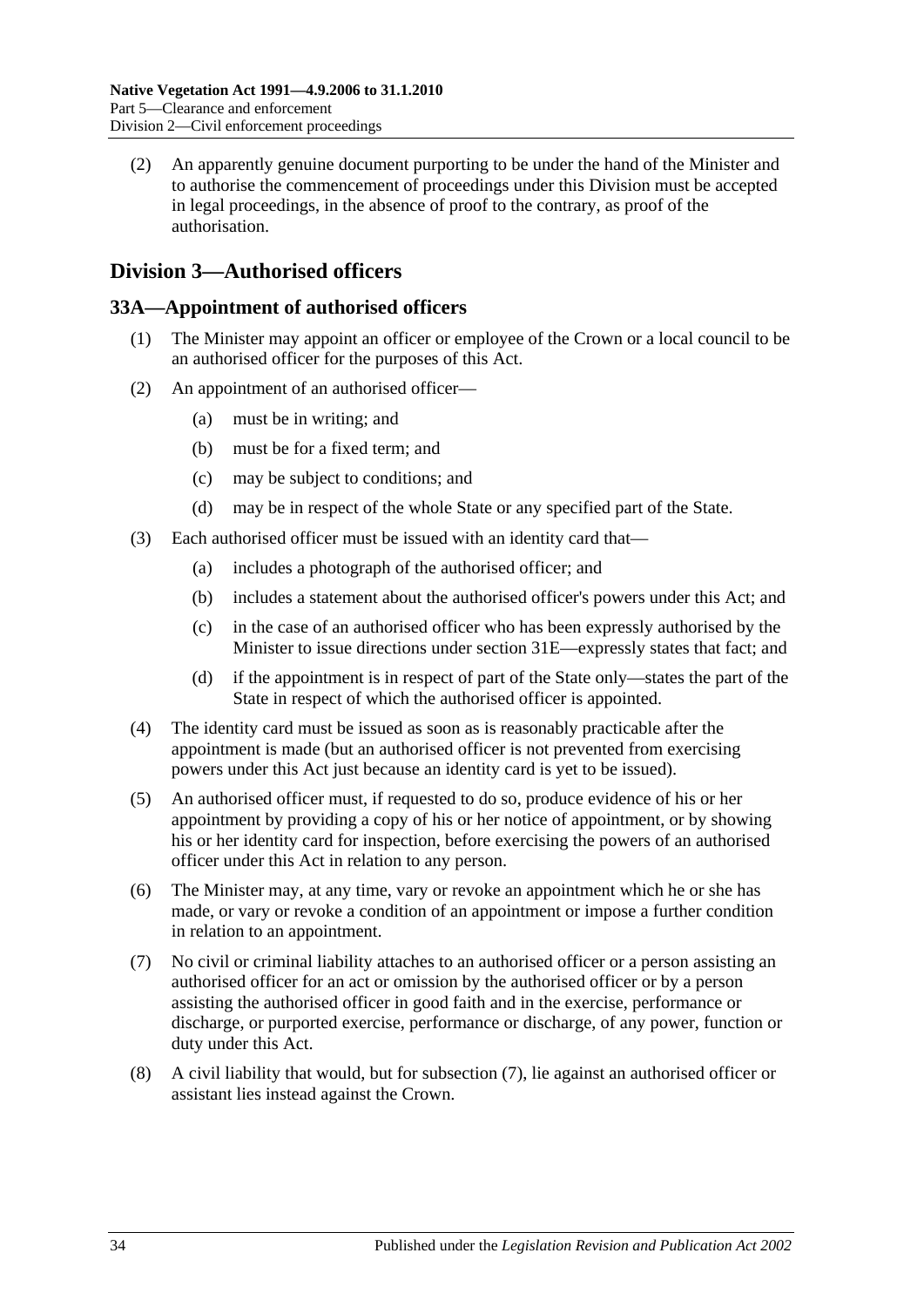#### <span id="page-34-2"></span><span id="page-34-0"></span>**33B—Powers of authorised officers**

- <span id="page-34-1"></span>(1) Subject to this Division, an authorised officer may—
	- (a) enter and inspect any land for any reasonable purpose connected with the administration or enforcement of this Act; and
	- (b) give directions with respect to the stopping or movement of a vehicle that—
		- (i) has been used in, or is suspected by the authorised officer of having been used in, the clearance of native vegetation; or
		- (ii) is carrying a plant, or any part of a plant, comprising native vegetation,

as reasonably required in connection with the administration or enforcement of this Act; and

- (c) take samples of any plant or any part of any plant from any land, for identification and analysis as reasonably required in connection with the administration or enforcement of this Act; and
- <span id="page-34-4"></span>(d) with the authority of a warrant issued under [section](#page-36-0) 33C require any person to produce specified documents or documents of a specified kind, including a written record that reproduces in an understandable form information stored by computer, microfilm or other process, as reasonably required in connection with the administration or enforcement of this Act; and
- <span id="page-34-5"></span>(e) with the authority of a warrant issued under [section](#page-36-0) 33C examine, copy or take extracts from any documents so produced or require a person to provide a copy of any such document or information; and
- (f) take photographs or films or make audio, video or other recordings as reasonably required in connection with the administration or enforcement of this Act; and
- (g) dig up any land by the use of hand-held equipment for the purpose of taking samples; and
- <span id="page-34-6"></span>(h) with the authority of a warrant issued under [section](#page-36-0) 33C, to the extent to which it is reasonably required, take mechanical equipment on to any land and dig up the land, or any part of it, for the purposes of taking samples that the authorised officer reasonably suspects may constitute evidence of a breach of this Act;
- (i) in addition to the powers under a preceding paragraph, seize and retain anything that the authorised officer reasonably suspects may constitute evidence of a breach of this Act; and
- (j) require a person who the authorised officer reasonably suspects has committed, is committing or is about to commit, a breach of this Act to state the person's full name and usual place of residence; and
- <span id="page-34-3"></span>(k) require a person who the authorised officer reasonably suspects has knowledge of matters in respect of which information is reasonably required for the administration or enforcement of this Act to answer questions in relation to those matters; and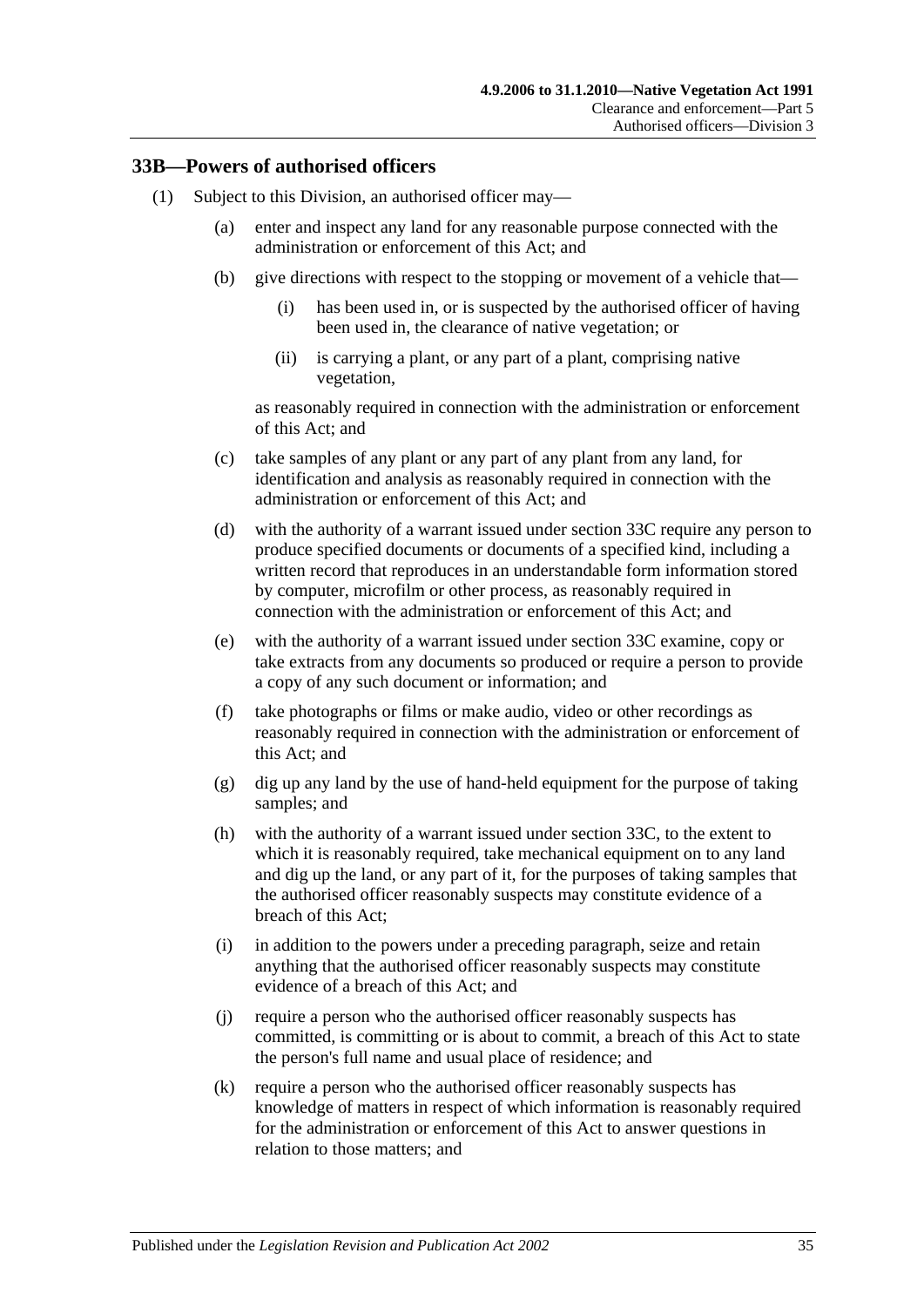- (l) give any directions reasonably required in connection with the exercise of a power conferred by any of the paragraphs of this subsection or otherwise in connection with the administration or enforcement of this Act.
- <span id="page-35-0"></span>(2) Without limiting [subsection](#page-34-1)  $(1)(a)$ , an authorised officer may enter and inspect any land for the purpose of determining whether a heritage agreement entered into under this Act or entered into in compliance with a condition of consent to clear native vegetation under the repealed Act is being, or has been, complied with.
- (3) An authorised officer must not exercise a power conferred by [subsection](#page-34-1) (1)(a) or [\(2\)](#page-35-0) in respect of residential premises.
- (4) Where an authorised officer enters land and takes samples of any plant or any part of any plant for identification and analysis, the authorised officer must take reasonable steps to provide the owner of land with a reasonable amount of information about his or her actions.
- (5) Where an authorised officer enters land and takes photographs or films or makes audio, video or other recordings, the authorised officer must, as soon as reasonably practicable after entering the land—
	- (a) serve notice on the owner or occupier of the land informing him or her of the date on which the authorised officer entered the land; and
	- (b) provide the owner or occupier with a copy of the photographs, films, audio, video or other recordings (if any) taken or made by the authorised officer when on the land.
- <span id="page-35-1"></span>(6) A copy provided under [subsection](#page-35-1) (5)(b) must be in an electronic form unless the Minister authorises it to be provided in some other form.
- (7) Where an authorised officer digs up any land under [subsection](#page-34-2) (1), the authorised officer must, after taking such steps as the authorised officer thinks fit in the exercise of powers under that subsection, insofar as is reasonably practicable, take steps to ensure that the land is restored to such state as is reasonable in the circumstances.
- (8) Before an authorised officer requires a person to answer questions under [subsection](#page-34-3)  $(1)(k)$ , the authorised officer must inform the person of his or her right to decline to answer any question that might tend to incriminate the person or to make the person liable to a criminal penalty.
- (9) Where—
	- (a) a person whose native language is not English is suspected of having committed an offence against this Act; and
	- (b) the person is not reasonably fluent in English,

the following provisions apply:

- (c) the person is entitled to be assisted by an interpreter during any questioning conducted by an authorised officer in the course of an investigation of the suspected offence;
- (d) where it appears that the person may be entitled to be assisted by an interpreter, an authorised officer must not proceed with any questioning, or further questioning, until the person has been informed of the right to an interpreter;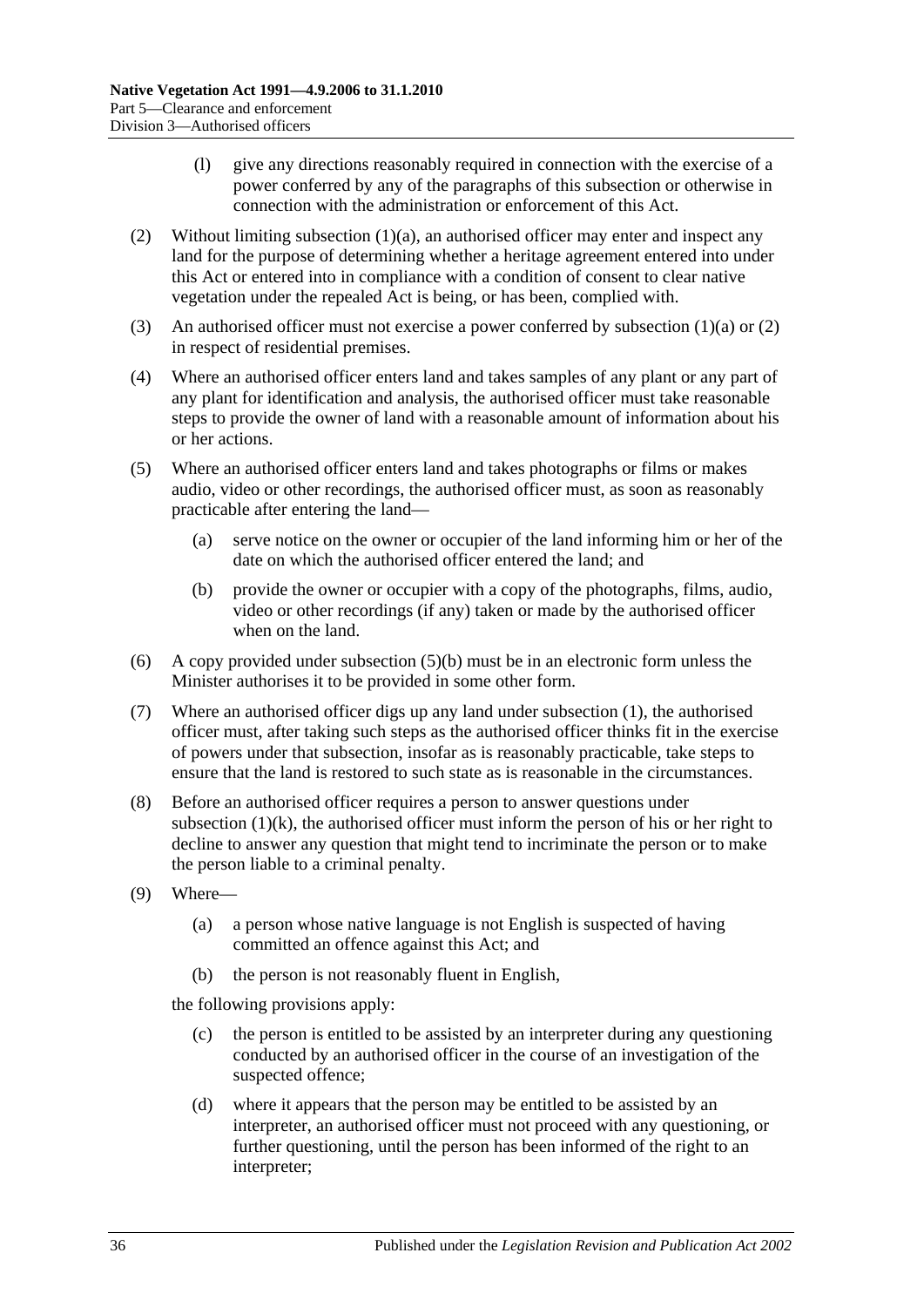- (e) if the person requests the assistance of an interpreter, an authorised officer must not proceed with any questioning, or further questioning, until an interpreter is present.
- (10) In the exercise of powers under this Act an authorised officer may be assisted by such persons as he or she considers necessary in the circumstances.
- <span id="page-36-1"></span>(11) An authorised officer may require an occupier of any land or a person apparently in charge of any plant, equipment, vehicle or other thing to give to the authorised officer or a person assisting the authorised officer such assistance as is reasonably required by the authorised officer for the effective exercise of powers conferred by this Act.
- (12) Where a person gives assistance to an authorised officer as required under [subsection](#page-36-1) (11), the person must, if he or she so requires, be reimbursed by the authorised officer or the Minister for any reasonable costs and expenses incurred in giving the assistance.

## <span id="page-36-0"></span>**33C—Issue of warrants**

- (1) Where, on the application of an authorised officer, a magistrate is satisfied that there are reasonable grounds to believe that the inspection of documents may provide information relevant to the administration or enforcement of this Act, the magistrate may issue a warrant authorising an authorised officer—
	- (a) to require a specified person to produce documents under section  $33B(1)(d)$ ; and
	- (b) to examine, copy and take extracts from those documents or to require a person to provide a copy of any of those documents under section [33B\(1\)\(e\).](#page-34-5)
- (2) Where, on the application of an authorised officer, a magistrate is satisfied that there are reasonable grounds to believe that a person may have committed a breach of this Act, the magistrate may issue a warrant authorising an authorised officer to take action under section [33B\(1\)\(h\).](#page-34-6)
- (3) An application for the issue of a warrant may be made either personally or by telephone.
- (4) The grounds of an application for a warrant must be verified by affidavit.
- (5) An application for the issue of a warrant may not be made by telephone unless in the opinion of the applicant a warrant is urgently required and there is insufficient time to make the application personally.
- (6) Where an application for the issue of a warrant is made by telephone, the following provisions apply:
	- (a) the applicant must inform the magistrate of his or her name and identify himself or herself as an authorised officer, and the magistrate, on receiving that information, is entitled to assume, without further inquiry, that the applicant is an authorised officer; and
	- (b) the applicant must inform the magistrate of the grounds on which he or she seeks the issue of the warrant; and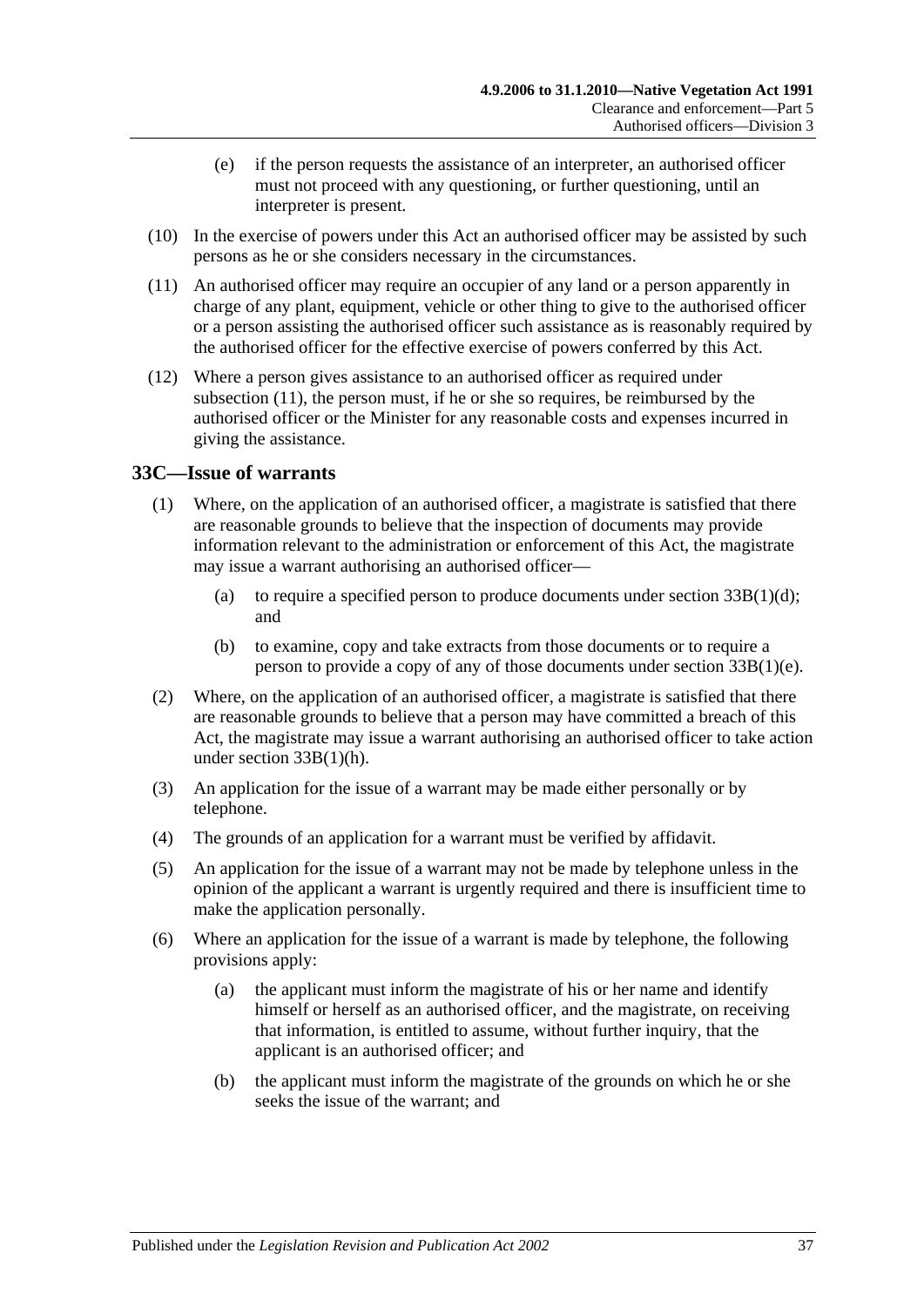- <span id="page-37-1"></span>(c) if it appears to the magistrate from the information furnished by the applicant that there are proper grounds for the issue of a warrant, the magistrate must inform the applicant of the facts on which he or she relies as grounds for the issue of the warrant, and must not proceed to issue the warrant unless the applicant undertakes to make an affidavit verifying those facts; and
- (d) if the applicant gives such an undertaking, the magistrate may then make out and sign a warrant, noting on the warrant the facts on which he or she relies as grounds for the issue of the warrant; and
- (e) the warrant will be taken to have been issued, and will come into force, when signed by the magistrate; and
- (f) the magistrate must inform the applicant of the terms of the warrant; and
- (g) the applicant must, as soon as practicable after the issue of the warrant, forward to the magistrate an affidavit verifying the facts referred to in [paragraph](#page-37-1) (c).
- (7) A magistrate by whom a warrant is issued must file the warrant, or a copy of the warrant, and the affidavit verifying the grounds on which the application for the warrant was made, in the ERD Court.
- (8) An authorised officer who executes a warrant must, as soon as practicable after execution of the warrant—
	- (a) prepare a notice in the prescribed form containing—
		- (i) his or her own name and a statement that he or she is an authorised officer under this Act; and
		- (ii) the name of the magistrate who issued the warrant and the date and time of its issue; and
		- (iii) a description of the authority conferred by the warrant; and
	- (b) give the notice to the person affected by the warrant.
- (9) A warrant, if not executed at the expiration of one month from the date of its issue, then expires.

#### <span id="page-37-4"></span><span id="page-37-0"></span>**33D—Provisions relating to seizure**

- <span id="page-37-3"></span><span id="page-37-2"></span>(1) Where a thing has been seized under this Division the following provisions apply:
	- (a) the thing must be held pending proceedings for an offence against this Act related to the thing seized, unless the Minister, on application, authorises its release to the person from whom it was seized, or to any person who had legal title to it at the time of its seizure, subject to such conditions as the Minister thinks fit (including conditions as to the giving of security for satisfaction of an order under [paragraph](#page-38-1) (b)(ii));
	- (b) where proceedings for an offence against this Act relating to the thing are instituted within the prescribed period after its seizure and the defendant is convicted or found guilty of the offence, the court may—
		- (i) order that it be forfeited to the Minister; or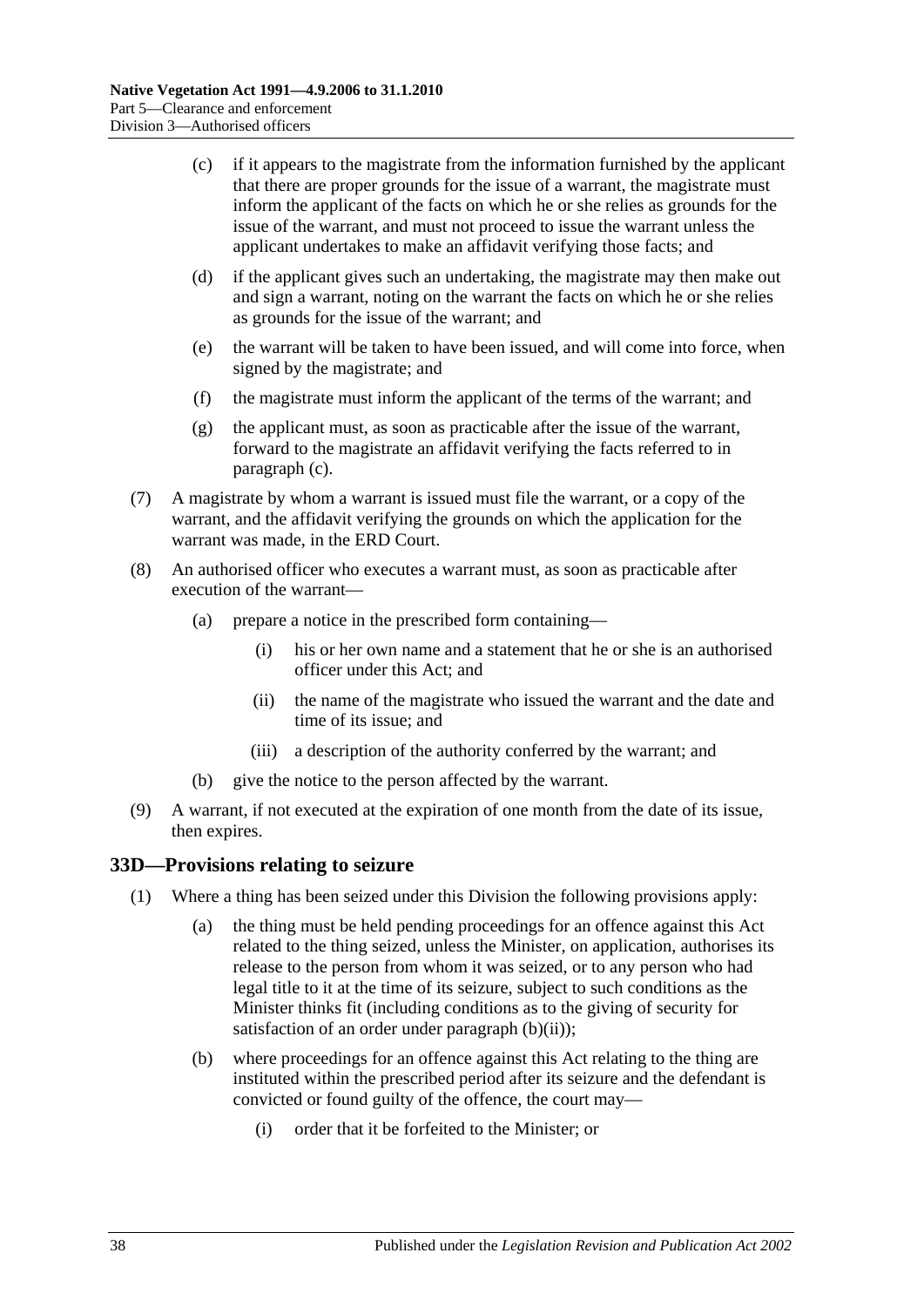- (ii) where it has been released pursuant to [paragraph](#page-37-2) (a)—order that it be forfeited to the Minister or that the person to whom it was released or the defendant pay to the Minister an amount equal to its market value at the time of its seizure, as the court thinks fit;
- <span id="page-38-1"></span>(c) where—
	- (i) proceedings are not instituted for an offence against this Act relating to the thing within the prescribed period after its seizure; or
	- (ii) proceedings have been so instituted and—
		- (A) the defendant is found not guilty of the offence; or
		- (B) the defendant is convicted or found guilty of the offence but no order for forfeiture is made under [paragraph](#page-37-3) (b),

then the person from whom the thing was seized, or any person with legal title to it, is entitled to recover from the Minister (if necessary, by action in a court of competent jurisdiction) the thing itself, or if it has been damaged or destroyed, compensation of an amount equal to its market value at the time of its seizure.

(2) In [subsection](#page-37-4)  $(1)$ —

*the prescribed period* means six months or such longer period as the ERD Court may, on application by the Minister, allow.

#### <span id="page-38-0"></span>**33E—Offence to hinder etc authorised officers**

- (1) A person who—
	- (a) hinders or obstructs an authorised officer, or a person assisting an authorised officer, in the exercise of powers conferred by this Act; or
	- (b) uses abusive, threatening or insulting language to an authorised officer, or a person assisting an authorised officer; or
	- (c) refuses or fails to comply with a requirement or direction of an authorised officer under this Division; or
	- (d) when required by an authorised officer under this Division to answer a question, refuses or fails to answer the question to the best of the person's knowledge, information and belief; or
	- (e) falsely represents, by words or conduct, that he or she is an authorised officer,

<span id="page-38-2"></span>is guilty of an offence.

Maximum penalty: \$5 000.

(2) A person who assaults an authorised officer, or a person assisting an authorised officer in the exercise of powers under this Act, is guilty of an offence.

Maximum penalty: \$10 000 or two years imprisonment or both.

(3) Despite [subsection](#page-38-2) (1)(d), a person is not obliged to answer a question under this Division if to do so might tend to incriminate the person or make the person liable to a criminal penalty.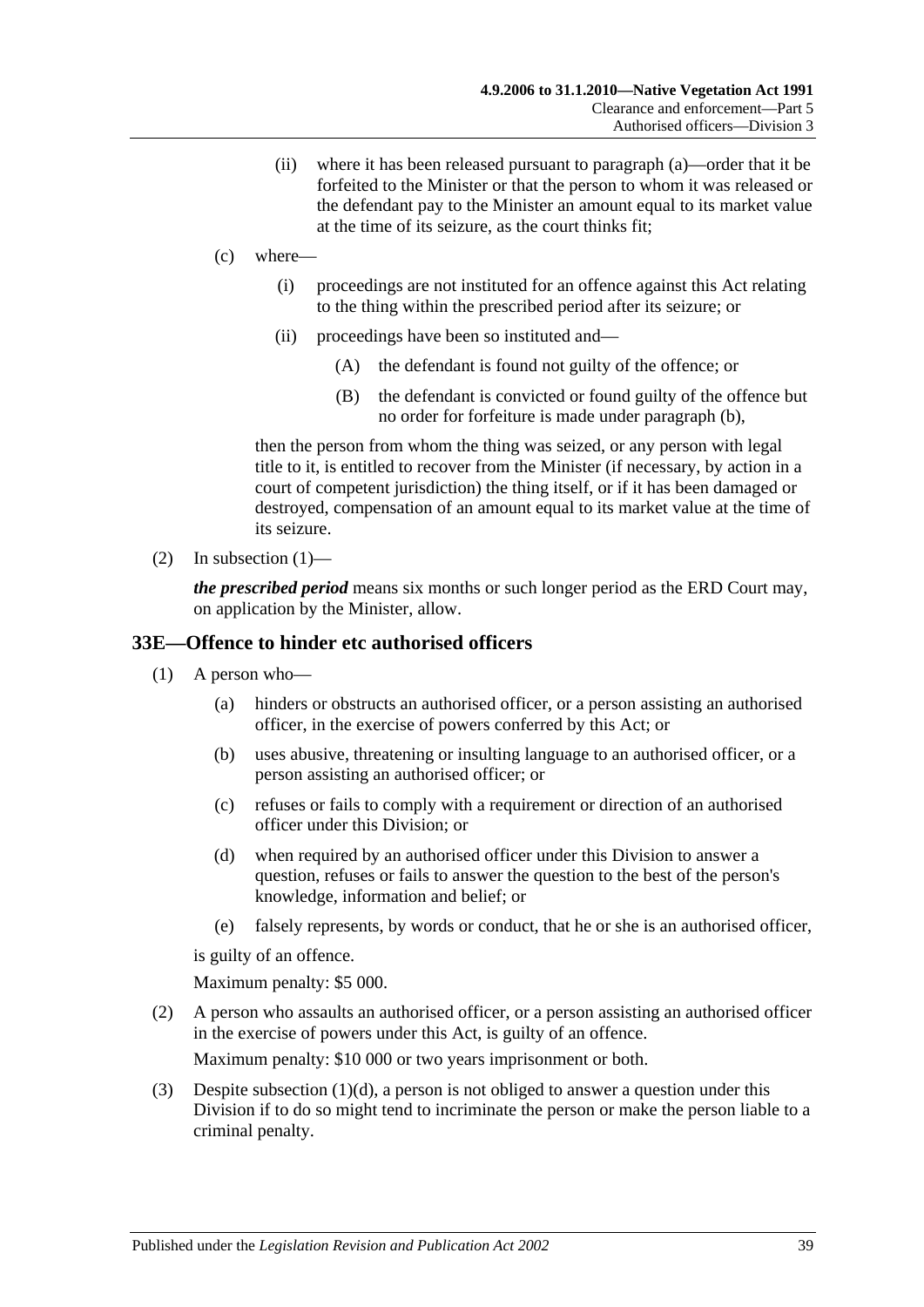#### <span id="page-39-0"></span>**33EA—Offences by authorised officers etc**

An authorised officer, or a person assisting an authorised officer, who—

- (a) addresses offensive language to any other person; or
- (b) without lawful authority, hinders or obstructs or uses or threatens to use force in relation to any other person,

is guilty of an offence.

Maximum penalty: \$5 000.

## <span id="page-39-1"></span>*Part 5A—Administrative appeals*

## <span id="page-39-3"></span><span id="page-39-2"></span>*33F—Right of appeal*

- *(1) An applicant for consent to clear native vegetation may appeal to the ERD Court against a refusal by the Council on or after the commencement of this Part to grant the consent or against the imposition by the Council on or after the commencement of this Part of conditions on the consent.*
- <span id="page-39-4"></span>*(2) A person who has been given a written direction under [section](#page-31-0) 31E may appeal to the ERD Court against the direction.*
- <span id="page-39-5"></span>*(3) An appeal under [subsection](#page-39-3) (1) or [\(2\)](#page-39-4) must be instituted in the manner and form determined by the Court within the prescribed period after the appellant first has notice of the decision or direction appealed against or within such further time as the Court considers to be reasonable in the circumstances.*
- *(4) The prescribed period referred to in [subsection](#page-39-5) (3) is—*
	- *(a) in the case of an appeal under [subsection](#page-39-3) (1)—two months;*
	- *(b) in the case of an appeal under [subsection](#page-39-4) (2)—14 days after the direction is given to the appellant.*
- *(5) An appeal under [subsection](#page-39-3) (1) will be in the nature of a judicial review of an administrative decision on grounds relating to the practices or procedures of the Council that are recognised by administrative law (and not so as to allow in any respect a review of the merits of the decision).*
- *(6) On an appeal the Court may—*
	- *(a) in the case of an appeal under [subsection](#page-39-3) (1)—*
		- *(i) affirm the decision appealed against; or*
		- *(ii) rescind the decision appealed against and remit the subject matter of the appeal to the Council for consideration or further consideration in accordance with any recommendations of the Court (but not so as to derogate from the ultimate discretion of the Council to refuse to grant a consent, or to impose conditions with respect to the granting of a consent);*
	- *(b) in the case of an appeal under [subsection](#page-39-4) (2)—*
		- *(i) affirm the direction appealed against; or*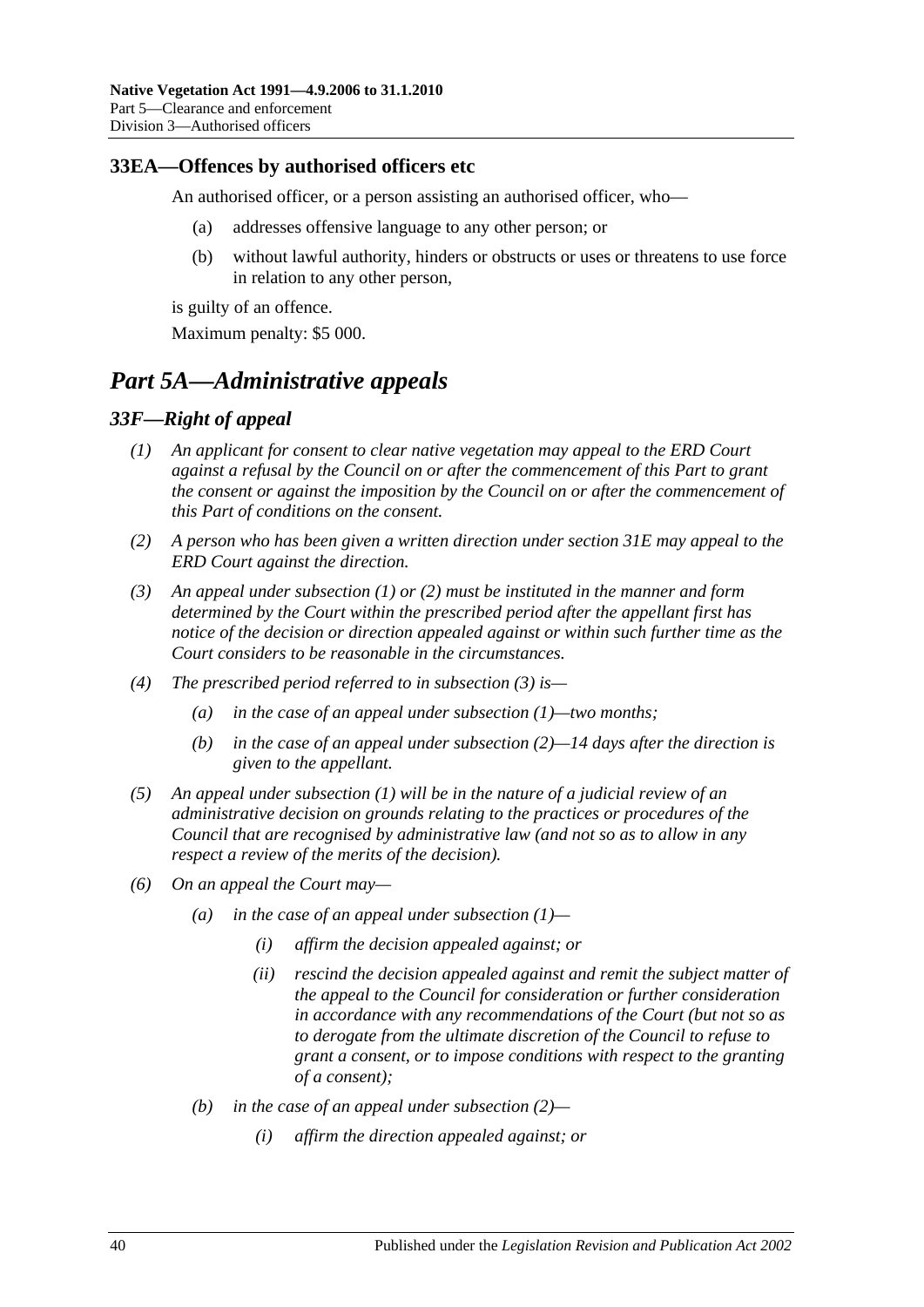- *(ii) rescind the direction appealed against (but not so as to derogate from the ability of an authorised officer to give a further direction in an appropriate case after taking into account any relevant decision of the Court).*
- *(7) Despite subsection (1) of section 17 of the [Environment, Resources and Development](http://www.legislation.sa.gov.au/index.aspx?action=legref&type=act&legtitle=Environment%20Resources%20and%20Development%20Court%20Act%201993)  [Court Act](http://www.legislation.sa.gov.au/index.aspx?action=legref&type=act&legtitle=Environment%20Resources%20and%20Development%20Court%20Act%201993) 1993, a person cannot be joined under that subsection as a party to proceedings on an appeal under [subsection](#page-39-3) (1) of this section but the Court may, if it is of the opinion that there is some good reason for doing so, allow a person who is not a party to the proceedings to appear or be represented in the proceedings and, in so doing—*
	- *(a) produce documents and other materials; and*
	- *(b) make representations and submissions.*

## <span id="page-40-0"></span>*33G—Expiry of Part*

*This Part will expire on 1 January 2007 (and any reference to an appeal under this Part in any other section of this Act will then have no effect).*

#### *Note—*

*Part 5A has expired.*

## <span id="page-40-1"></span>**Part 5B—Interest and recovery of money**

#### <span id="page-40-4"></span><span id="page-40-2"></span>**33H—Interest**

- (1) Interest accrues on an amount payable to the Council under [sections](#page-30-1) 31D and [31E](#page-31-0) and on unpaid interest under those sections in accordance with the regulations.
- (2) A person who is liable to pay an amount under the provisions referred to in [subsection](#page-40-4) (1) is also liable to pay interest that accrues, or has accrued, on or in relation to that amount.
- (3) Regulations referred to in [subsection](#page-40-4) (1) may (without limiting their scope) prescribe the time from which interest accrues.

#### <span id="page-40-3"></span>**33I—Sale of land for non-payment**

- (1) Where an amount payable under this Act, or interest in relation to such an amount, is a first charge on land and has been unpaid for one year or more, the Council may sell the land.
- <span id="page-40-5"></span>(2) Before the Council sells land in pursuance of this section, it must serve notice on the owner and occupier of the land—
	- (a) stating the period for which the amount and interest have been unpaid; and
	- (b) stating the amount of the total liability for the amount and interest presently outstanding and charged on the land; and
	- (c) stating that if that amount is not paid in full within one month of service of the notice (or such longer time as the Council may allow), the Council intends to sell the land for non-payment of the amount and interest.
- (3) A copy of a notice must be served on the registered mortgagee or encumbrancee of the land (if any).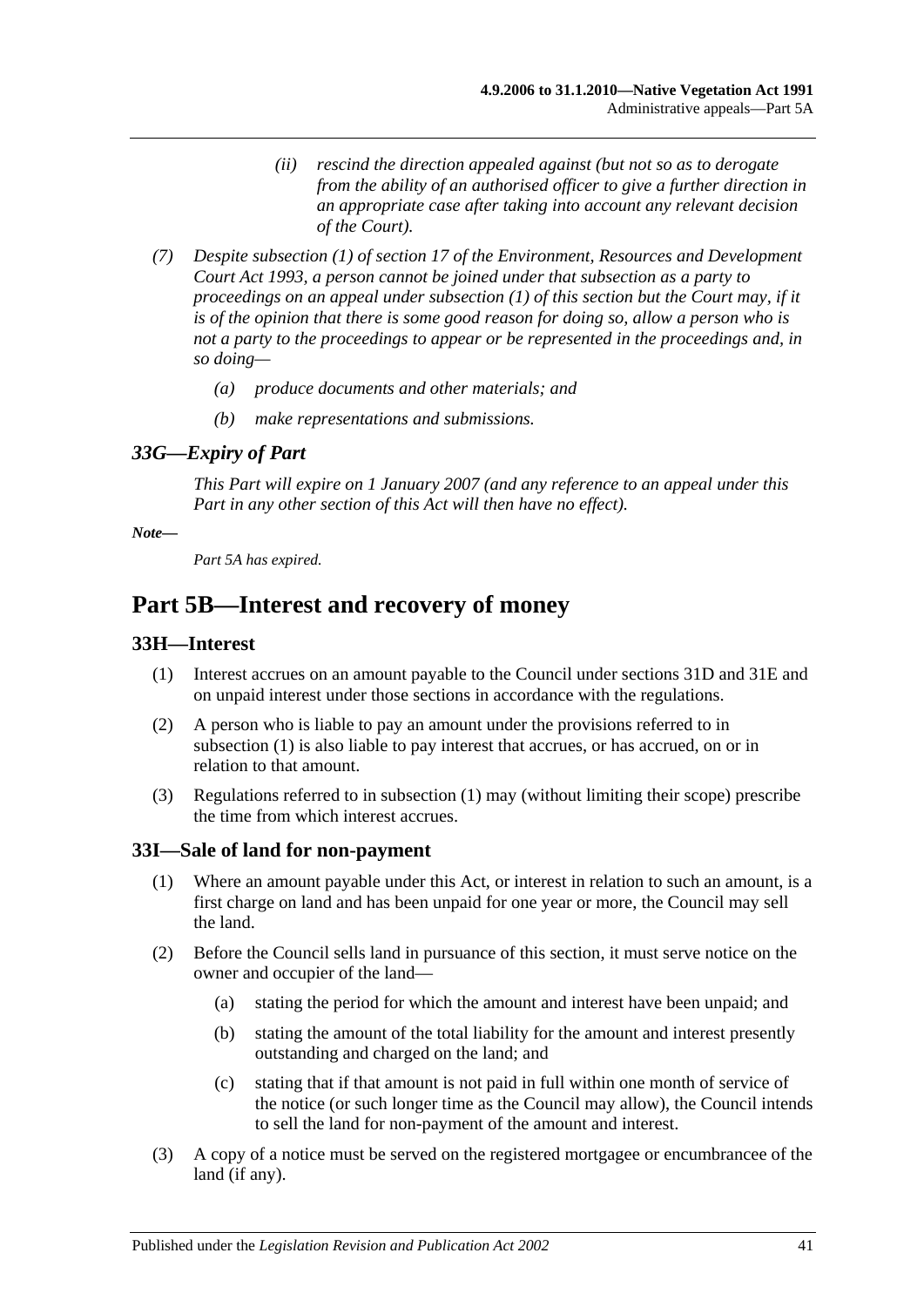- (4) If the outstanding amount is not paid in full within the time allowed under [subsection](#page-40-5) (2), the Council may proceed to sell the land.
- (5) The sale will, except in the case of land held from the Crown under a lease, licence or agreement to purchase, be by public auction (and the Council may set a reserve price for the purposes of the auction).
- (6) An auction under this section must be advertised on at least two separate occasions in a newspaper circulating generally throughout the State.
- (7) If, before the date of the auction, the outstanding amount and the costs incurred by the Council in proceeding under this section are paid to the Council, the Council must withdraw the land from auction.

 $(8)$  If—

- (a) an auction fails; or
- (b) the land is held from the Crown under a lease, licence or agreement to purchase,

the Minister may sell the land by private contract for the best price that he or she can reasonably obtain.

- (9) Any money received by the Council or the Minister in respect of the sale of land under this section will be applied as follows:
	- (a) firstly—in paying the costs of the sale and any other costs incurred in proceeding under this section;
	- (b) secondly—in discharging the liability for the amount and interest payable under this Act;
	- (c) thirdly—in discharging any liability to the Crown for rates, charges or taxes (including rates, charges or taxes that are a first charge on the land);
	- (d) fourthly—in discharging any liability to a council for rates or any other liability to a council in respect of the land;
	- (e) fifthly—in discharging any liabilities secured by registered mortgages, encumbrances or charges;
	- (f) sixthly—in discharging any other mortgages, encumbrances and charges of which the Council or the Minister (as the case may be) has notice;
	- (g) seventhly—in payment to the former owner of the land.
- (10) If the former owner cannot be found after making reasonable inquiries as to his or her whereabouts, an amount payable to the former owner must be dealt with as unclaimed money under the *[Unclaimed Moneys Act](http://www.legislation.sa.gov.au/index.aspx?action=legref&type=act&legtitle=Unclaimed%20Moneys%20Act%201891) 1891*.
- <span id="page-41-0"></span>(11) Where land is sold by the Council or the Minister in pursuance of this section, an instrument of transfer executed by the Council or the Minister (as the case may be) will operate to vest title to the land in the purchaser.
- (12) The title vested in a purchaser under [subsection](#page-41-0) (11) will be free of—
	- (a) all mortgages and charges; and
	- (b) except in the case of land held from the Crown under lease or licence—all leases and licences,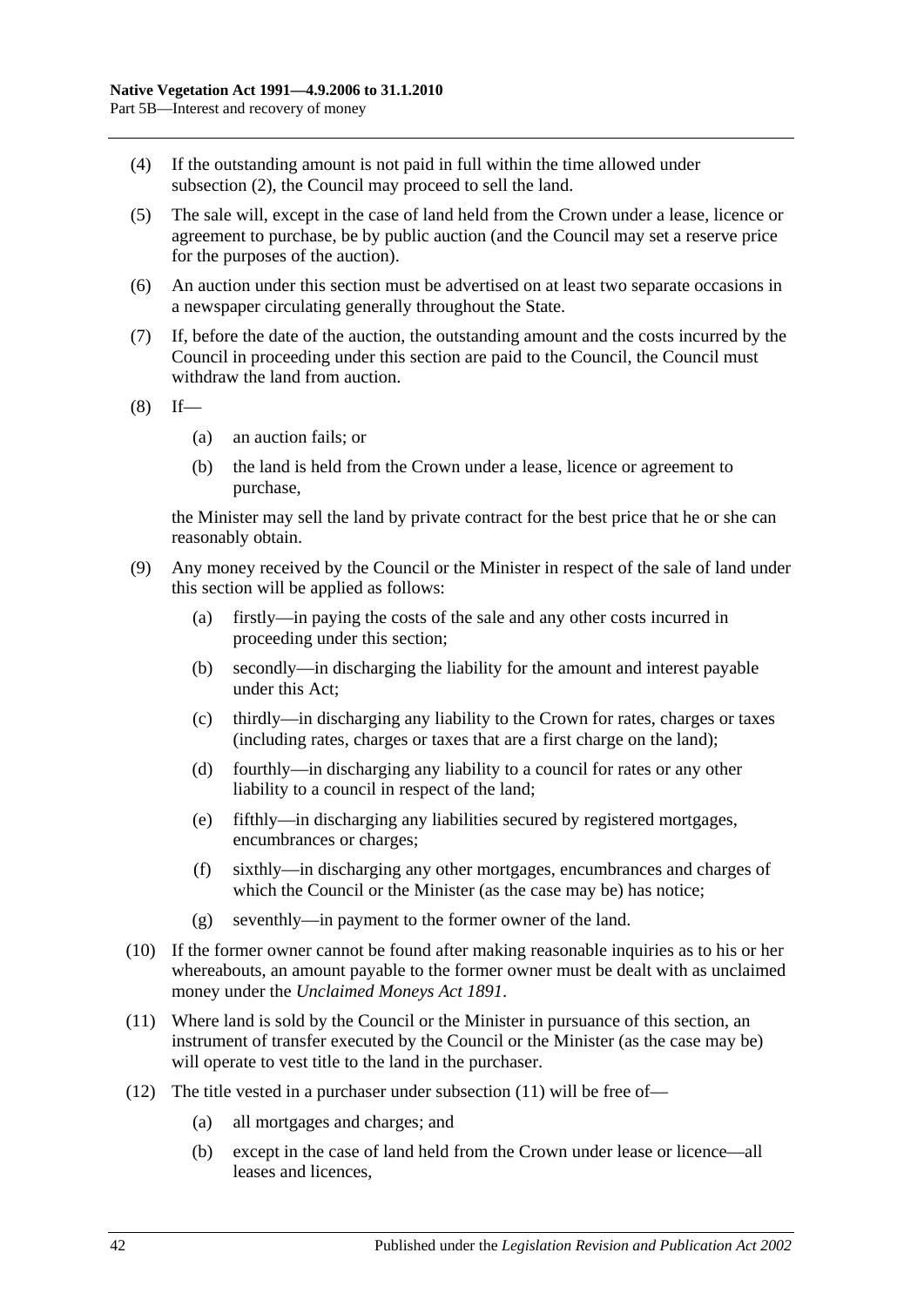(and the Registrar-General, when registering or enrolling an instrument of transfer to vest title in the purchaser, must discharge any caveat relating to the land, and may make any note or endorsement, or take any other action in relation to any instrument, certificate, register or record, as the Registrar-General thinks fit).

- (13) An instrument of transfer passing title to land in pursuance of a sale under this section must, when lodged with the Registrar-General for registration or enrolment, be accompanied by a statutory declaration made by the presiding member of the Council stating that the requirements of this section in relation to the sale of the land have been observed.
- (14) Where it is not reasonably practicable to obtain the duplicate certificate of title to land that is sold in pursuance of this section, the Registrar-General may register the transfer despite the non-production of the duplicate, but in that event he or she must cancel the existing certificate of title for the land and issue a new certificate in the name of the transferee.
- (15) A reference in this section to land, or title to land, held from the Crown under lease, licence or agreement to purchase, is a reference to the interest of the lessee, licensee or purchaser in the land.

# <span id="page-42-0"></span>**Part 6—Miscellaneous**

## <span id="page-42-1"></span>**33J—Constitution of Environment, Resources and Development Court**

The following provisions apply, subject to section [31A\(8\),](#page-28-4) in respect of the constitution of the ERD Court when exercising jurisdiction under this Act:

- (a) the Court may be constituted in a manner provided by the *[Environment,](http://www.legislation.sa.gov.au/index.aspx?action=legref&type=act&legtitle=Environment%20Resources%20and%20Development%20Court%20Act%201993)  [Resources and Development Court Act](http://www.legislation.sa.gov.au/index.aspx?action=legref&type=act&legtitle=Environment%20Resources%20and%20Development%20Court%20Act%201993) 1993* or may, if the Senior Judge of the Court so determines, be constituted of a Judge and one commissioner;
- (b) the provisions of the *[Environment, Resources and Development Court](http://www.legislation.sa.gov.au/index.aspx?action=legref&type=act&legtitle=Environment%20Resources%20and%20Development%20Court%20Act%201993)  Act [1993](http://www.legislation.sa.gov.au/index.aspx?action=legref&type=act&legtitle=Environment%20Resources%20and%20Development%20Court%20Act%201993)* apply in relation to the Court constituted of a Judge and one commissioner in the same way as in relation to a full bench of the Court;
- (c) the Court may not be constituted of or include a commissioner unless—
	- (i) in a case where only one commissioner is to sit (whether alone or with another member or members of the Court)—the commissioner; or
	- (ii) in any other case—at least one commissioner,

is a commissioner who has been specifically designated by the Governor as a person who has wide practical knowledge of, and experience in, the preservation and management of native vegetation.

## <span id="page-42-2"></span>**34—Evidentiary provisions etc**

(1) An allegation in enforcement proceedings under [Part 5 Division 2](#page-26-1) or in proceedings for an offence against this Act that vegetation is, or was, comprised of a plant or plants of a species indigenous to South Australia must be accepted as proved in the absence of proof to the contrary.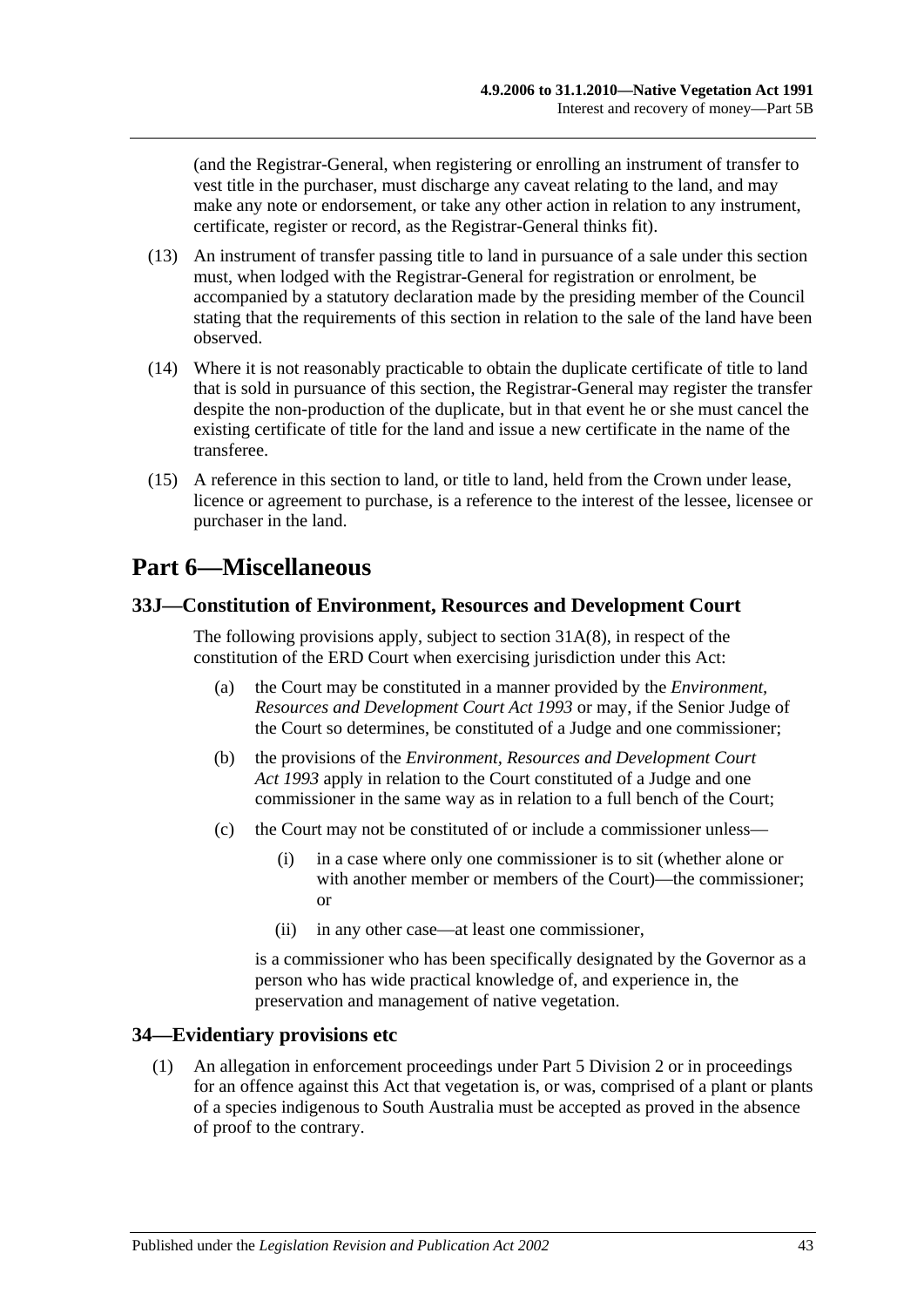- (2) Where in enforcement proceedings under [Part 5 Division 2](#page-26-1) or in proceedings for an offence against this Act it is proved that vegetation has been cleared, it must be presumed in the absence of proof to the contrary that the vegetation was cleared by the owner and occupier of the land on which it is or was growing or is or was situated.
- (3) It must be presumed in enforcement proceedings under [Part 5 Division 2](#page-26-1) and in proceedings for an offence against this Act, in the absence of proof to the contrary, that vegetation to which the proceedings relate was not intentionally sown or planted by a person.
- (3a) Where in enforcement proceedings under [Part 5 Division 2](#page-26-1) or in proceedings for an offence against this Act it appears that an alleged fact has been determined by the use of an electronic, sonic, optical, mechanical or other device by an authorised officer or person assisting an authorised officer, the alleged fact must be accepted as proved in the absence of proof to the contrary.
- (4) In any legal proceedings, an apparently genuine document appearing to be a copy of a heritage agreement certified by the Minister, is, in the absence of proof to the contrary, proof of the agreement and its terms.

## <span id="page-43-0"></span>**35—Proceedings for an offence**

- (1) Proceedings for a summary offence against this Act must be commenced—
	- (a) within 4 years of the date on which the offence is alleged to have been committed; or
	- (b) in exceptional circumstances, with the authorisation of the Minister—within 6 years of the date on which the offence is alleged to have been committed.
- (3) An apparently genuine document purporting to be under the hand of the Minister and to authorise the commencement of proceedings for an offence against this Act must be accepted in legal proceedings, in the absence of proof to the contrary, as proof of the authorisation.
- (4) A penalty payable in respect of an offence against this Act must be paid into the Fund.
- (5) An authorised officer cannot issue an expiation notice to a person alleged to have committed an offence against this Act unless the authorised officer has referred the matter to the Council and the Council has specifically authorised the issuing of the notice.

## <span id="page-43-1"></span>**36—Assessment of costs and expenses**

For the purposes of this Act, the costs and expenses that have been or would be incurred by the Council in taking any action are to be assessed by reference to the reasonable costs and expenses that would have been or would be incurred in having the action taken by independent contractors engaged for that purpose.

## <span id="page-43-2"></span>**38—Vicarious liability**

For the purposes of this Act, an act or omission of an employee or agent will be taken to be the act or omission of the employer or principal unless it is proved that the act or omission did not occur in the course of the employment or agency.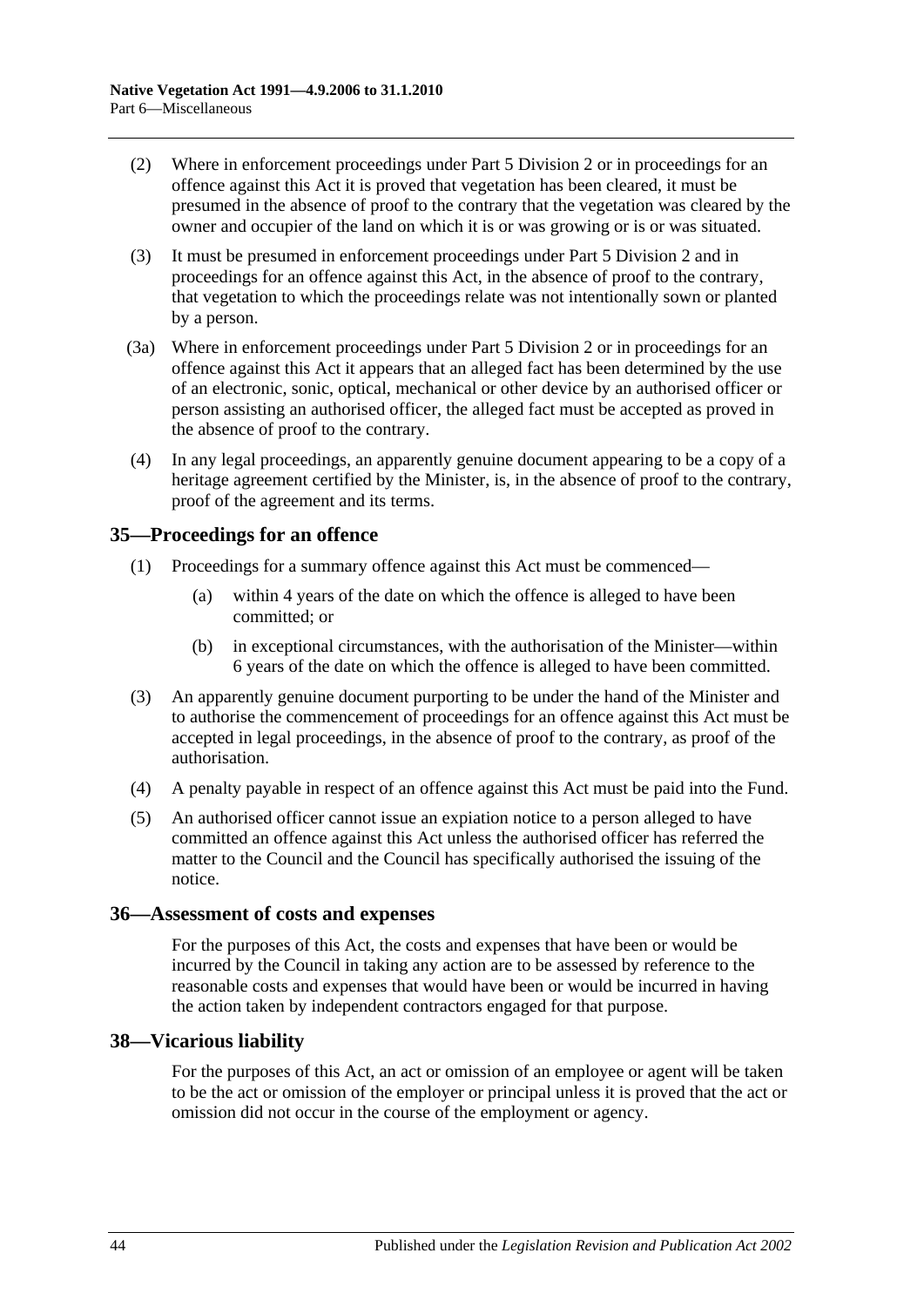#### <span id="page-44-0"></span>**39—Offences by bodies corporate**

Where a body corporate is guilty of an offence against this Act, each member of the governing body, and the manager, of the body corporate are guilty of an offence and liable to the same penalty as is prescribed for the principal offence.

#### <span id="page-44-1"></span>**40—General defence**

It is a defence to a charge of an offence against this Act if the defendant proves that the alleged offence was not committed intentionally and did not result from any failure on the part of the defendant to take reasonable care to avoid the commission of the offence.

#### <span id="page-44-2"></span>**40A—Register of applications**

- (1) The Council must maintain a public register of applications for consent to clear vegetation received by the Council under [Part 5.](#page-18-0)
- (2) The register must include—
	- (a) the name and address of the applicant; and
	- (b) the date of the application and the date on which the application was received by the Council; and
	- (c) a description of the application; and
	- (d) the location and a description of the land to which the application relates; and
	- (e) when it is made, the decision made by the Council in relation to the application; and
	- (f) any other information required by the regulations.
- (3) The register is to be made available for inspection, without fee, during ordinary office hours at the principal office of the Council.
- (4) The Council must ensure that the register can be inspected at a website determined by the Council (but is not required to have available for inspection at the website information relating to an application received by the Council before the commencement of this section unless the Council has that information in the form of electronic data).

#### <span id="page-44-3"></span>**40B—Ministerial power of delegation**

- (1) The Minister may delegate to a body or person (including a person for the time being holding or acting in a specified office or position) a function or power of the Minister under this Act.
- (2) A delegation under this section—
	- (a) must be by instrument in writing; and
	- (b) may be absolute or conditional; and
	- (c) does not derogate from the power of the Minister to act in any matter; and
	- (d) is revocable at will.
- (3) A function or power delegated under this section may, if the instrument of delegation so provides, be further delegated.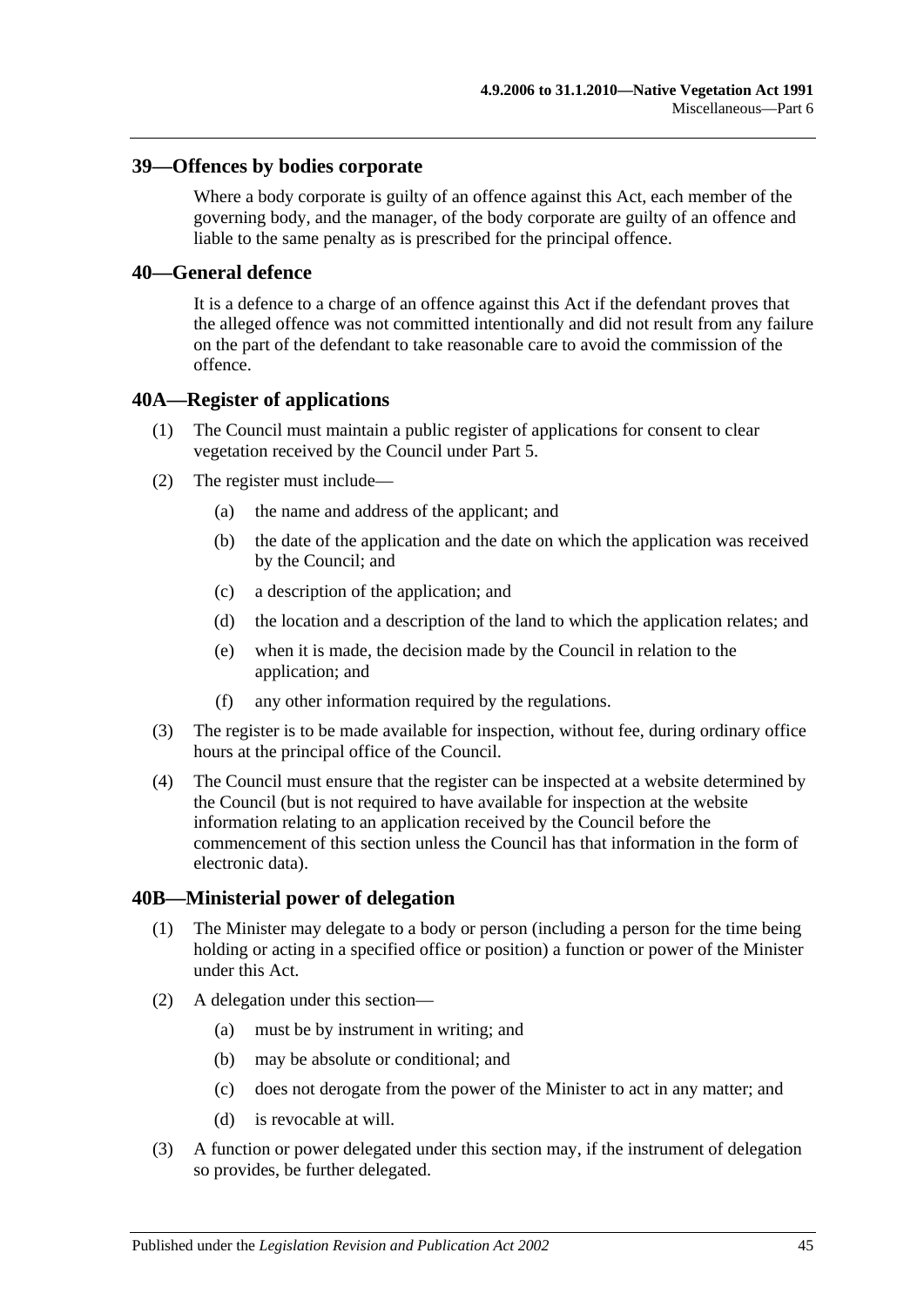## <span id="page-45-0"></span>**41—Regulations**

- (1) The Governor may make such regulations as are contemplated by this Act, or as are necessary or expedient for the purposes of this Act.
- (2) In particular regulations may—
	- (a) amend [Schedule 1;](#page-45-1)
	- (b) prescribe and provide for the payment of fees (and provide that the amount of a fee may be prescribed as the Minister's estimate of the cost of the service provided);
	- (c) provide that money, or specified categories of money, standing to the credit of the Fund, is to be used or made available for a purpose or purposes specified by the regulations;
	- (d) empower the Council, or any other person to whom fees are payable, to remit payment of the whole or part of the fees;
	- (e) fix expiation fees, not exceeding \$500, for alleged offences against this Act.
- (3) Any such regulations—
	- (a) may apply generally throughout the State or be limited in application to a particular area; and
	- (b) may operate by reference to any factor or combination of factors and, in particular, may operate by reference to the direction or opinion of a person or body named for that purpose in the regulation; and
	- (c) may refer to or incorporate, wholly or partially and with or without modification, a code, standard, policy or other document prepared or published by a prescribed body, either as in force at the time the regulations are made or as in force from time to time.

# <span id="page-45-1"></span>**Schedule 1—Principles of native vegetation clearance**

## <span id="page-45-2"></span>**1—Principles of clearance of native vegetation**

Native vegetation should not be cleared if, in the opinion of the Council—

- (a) it comprises a high level of diversity of plant species; or
- (b) it has significance as a habitat for wildlife; or
- (c) it includes plants of a rare, vulnerable or endangered species; or
- (d) the vegetation comprises the whole, or a part, of a plant community that is rare, vulnerable or endangered; or
- (e) it is significant as a remnant of vegetation in an area which has been extensively cleared; or
- (f) it is growing in, or in association with, a wetland environment; or
- (g) it contributes significantly to the amenity of the area in which it is growing or is situated; or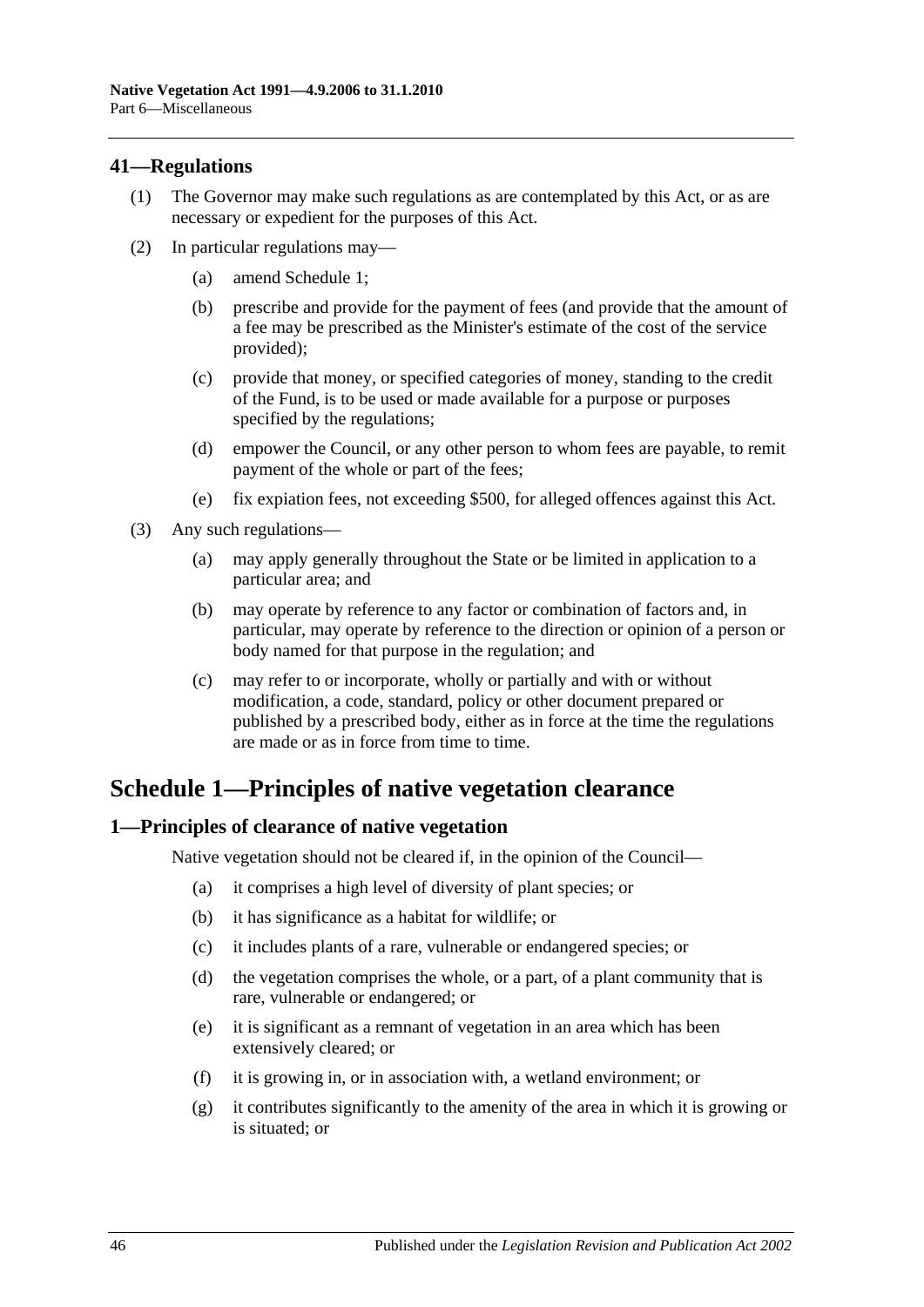- (h) the clearance of the vegetation is likely to contribute to soil erosion or salinity in an area in which appreciable erosion or salinisation has already occurred or, where such erosion or salinisation has not yet occurred, the clearance of the vegetation is likely to cause appreciable soil erosion or salinity; or
- (i) the clearance of the vegetation is likely to cause deterioration in the quality of surface or underground water; or
- (j) the clearance of the vegetation is likely to cause, or exacerbate, the incidence or intensity of flooding; or
- $(k)$
- (i) after clearance the land will be used for a particular purpose; and
- (ii) the regional NRM board for the NRM region where the land is situated has, as part of its NRM plan under the *[Natural Resources](http://www.legislation.sa.gov.au/index.aspx?action=legref&type=act&legtitle=Natural%20Resources%20Management%20Act%202004)  [Management Act](http://www.legislation.sa.gov.au/index.aspx?action=legref&type=act&legtitle=Natural%20Resources%20Management%20Act%202004) 2004*, assessed—
	- (A) the capability and preferred uses of the land; and
	- (B) the condition of the land; and
- (iii) according to that assessment the use of the land for that purpose cannot be sustained; or
- (l) the clearance of the vegetation would cause significant harm to the River Murray within the meaning of the *[River Murray Act](http://www.legislation.sa.gov.au/index.aspx?action=legref&type=act&legtitle=River%20Murray%20Act%202003) 2003*; or
- (m) the clearance of vegetation would cause significant harm to the Adelaide Dolphin Sanctuary.

#### <span id="page-46-0"></span>**2—Interpretation**

In this Schedule, unless the contrary intention appears—

*endangered species* means a species of plant for the time being appearing in Part 2 of Schedule 7 of the *[National Parks and Wildlife Act](http://www.legislation.sa.gov.au/index.aspx?action=legref&type=act&legtitle=National%20Parks%20and%20Wildlife%20Act%201972) 1972*;

*plant community* means plants of a species indigenous to South Australia growing in association with one another and forming a group that is distinct from other plant communities;

*rare species* means a species of plant for the time being appearing in Part 2 of Schedule 9 of the *[National Parks and Wildlife Act](http://www.legislation.sa.gov.au/index.aspx?action=legref&type=act&legtitle=National%20Parks%20and%20Wildlife%20Act%201972) 1972*;

*vulnerable species* means a species of plant for the time being appearing in Part 2 of Schedule 8 of the *[National Parks and Wildlife Act](http://www.legislation.sa.gov.au/index.aspx?action=legref&type=act&legtitle=National%20Parks%20and%20Wildlife%20Act%201972) 1972*;

*wildlife* has the same meaning as in the *[National Parks and Wildlife Act](http://www.legislation.sa.gov.au/index.aspx?action=legref&type=act&legtitle=National%20Parks%20and%20Wildlife%20Act%201972) 1972*.

## <span id="page-46-1"></span>**Schedule 2—Transitional provisions**

- 2 (1) Where an application made on or before 12 February 1991 to the Native Vegetation Authority under the repealed Act for consent to clear native vegetation had not been determined by the Authority before the repeal of Part 5 of the repealed Act—
	- (a) the repealed Act will continue to apply to, and in relation to, that application to the exclusion of this Act; and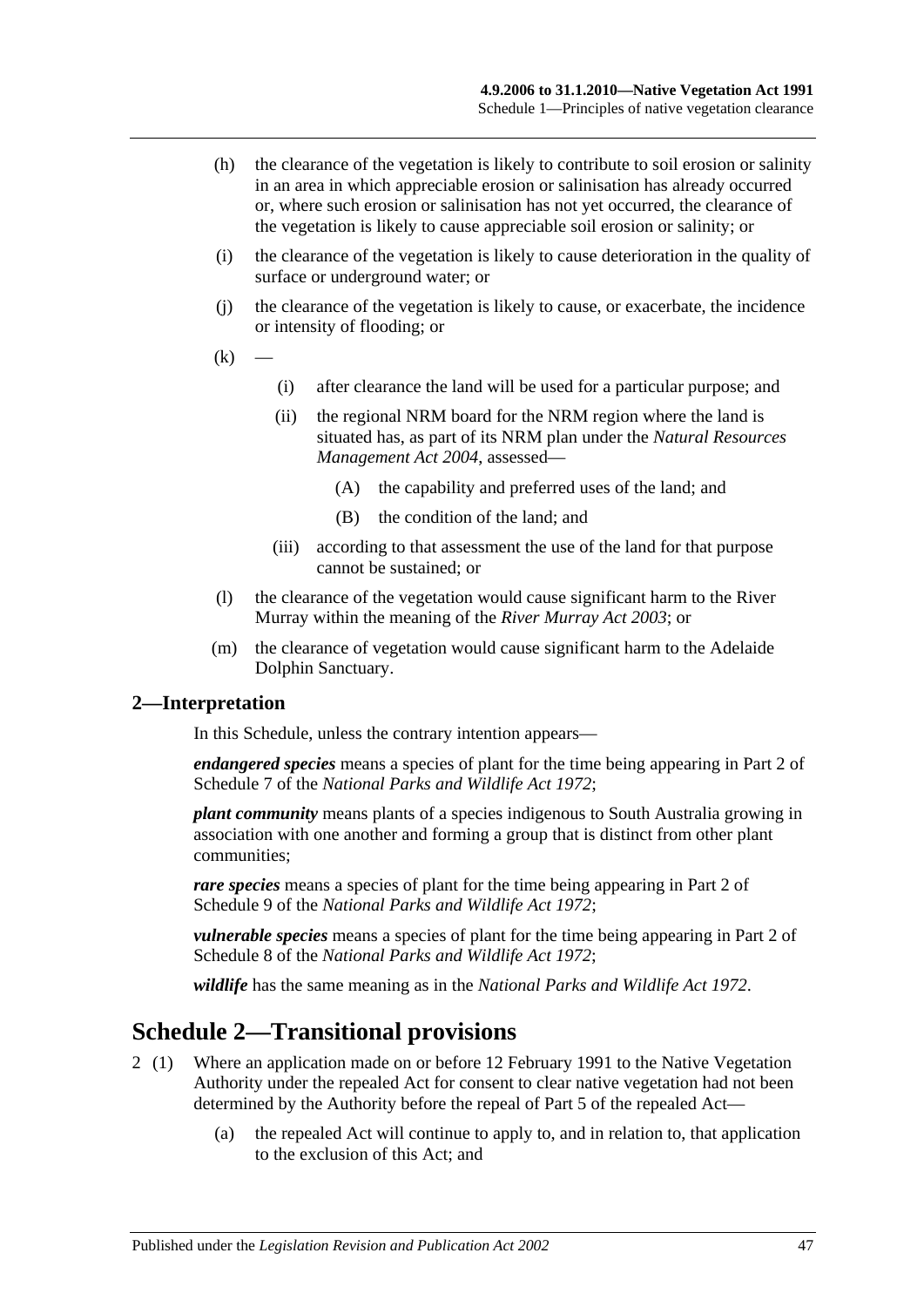- (b) where the application is refused or is granted subject to conditions, Part 5 of the repealed Act will apply for the benefit of the owner of the land but a claim for the payment of money under that Part must be made within two years of the Authority's decision on which the claim is based.
- (2) Where an application made on or after 13 February 1991 to the Native Vegetation Authority under the repealed Act for consent to clear native vegetation had not been determined by the Authority at the commencement of this Act, the repealed Act (excluding Part 5) will continue to apply to, and in relation to, that application to the exclusion of this Act.
- (3) A person who, immediately before the repeal of Part 5 of the repealed Act, had the right—
	- (a) to claim the payment of money under that Part; or
	- (b) to require the Minister to enter into a heritage agreement and then claim the payment of money under that Part,

is entitled to exercise those rights within two years of the repeal of that Part.

- (4) A condition attached to the Authority's consent granted under the repealed Act (whether before or after the commencement of this Act) may be enforced under this Act as if it were attached to consent granted under this Act.
- (5) The Native Vegetation Authority continues in existence as if the repealed Act had not been repealed for the purpose of administering the repealed Act (whether pursuant to section 16 of the *[Acts Interpretation Act](http://www.legislation.sa.gov.au/index.aspx?action=legref&type=act&legtitle=Acts%20Interpretation%20Act%201915) 1915* or to this clause) and, if necessary, new appointments may be made to it.
- 3 The party to heritage agreements made before the commencement of this Act and referred to in those agreements as "the Minister" will, after the commencement of this Act, be taken to be the Minister who is, for the time being, responsible for the administration of this Act.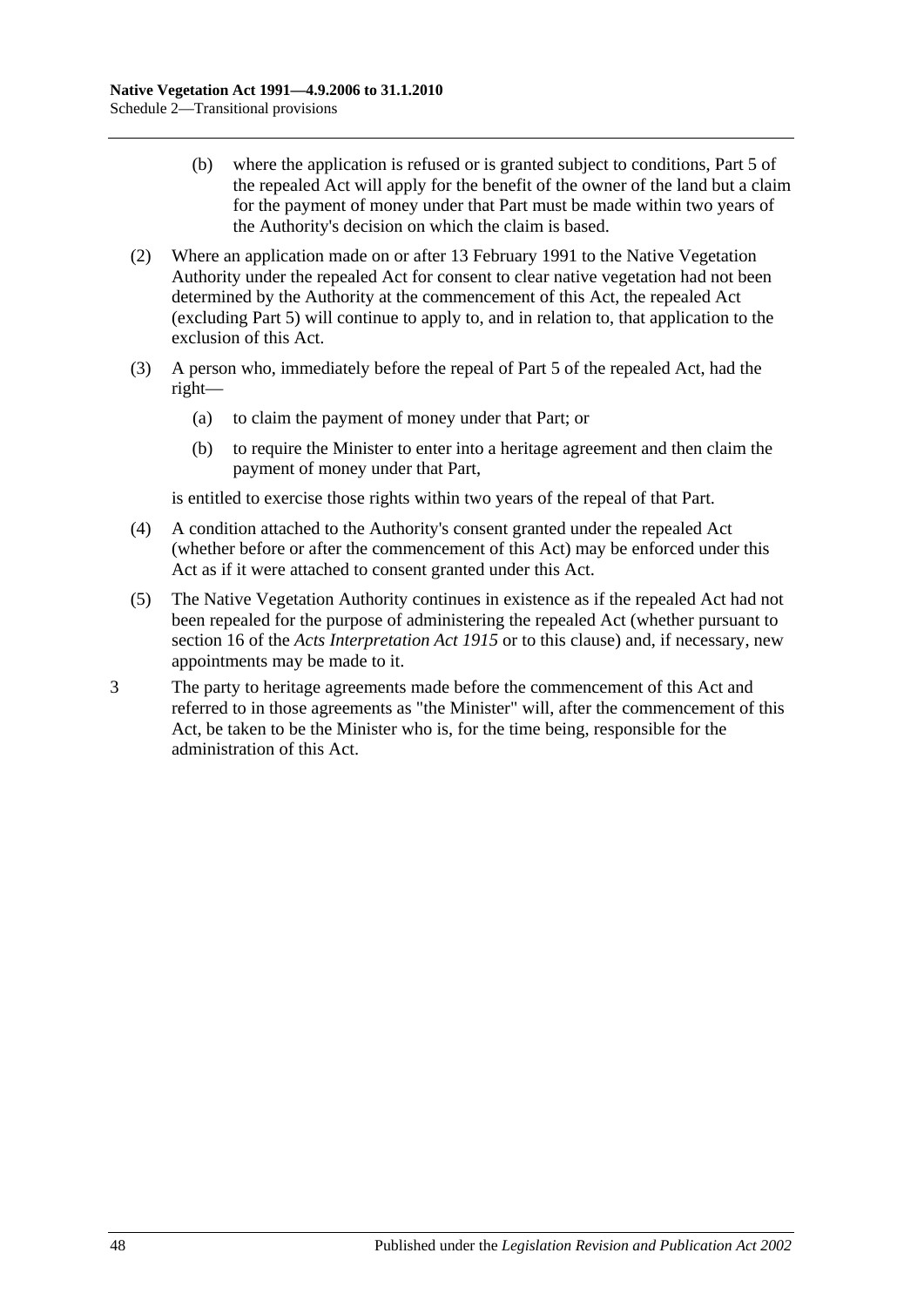# <span id="page-48-0"></span>**Legislative history**

## **Notes**

- Amendments of this version that are uncommenced are not incorporated into the text.
- Please note—References in the legislation to other legislation or instruments or to titles of bodies or offices are not automatically updated as part of the program for the revision and publication of legislation and therefore may be obsolete.
- Earlier versions of this Act (historical versions) are listed at the end of the legislative history.
- For further information relating to the Act and subordinate legislation made under the Act see the Index of South Australian Statutes or www.legislation.sa.gov.au.

## **Legislation repealed by principal Act**

The *Native Vegetation Act 1991* repealed the following:

*Native Vegetation Management Act 1985*

## **Legislation amended by principal Act**

The *Native Vegetation Act 1991* amended the following:

*South Australian Heritage Act 1978*

## **Principal Act and amendments**

New entries appear in bold.

| Year        | N <sub>o</sub> | Title                                                                                           | Assent     | Commencement                                                                                                                                                                                                                   |
|-------------|----------------|-------------------------------------------------------------------------------------------------|------------|--------------------------------------------------------------------------------------------------------------------------------------------------------------------------------------------------------------------------------|
| 1991        | 16             | <b>Native Vegetation Act 1991</b>                                                               | 18.4.1991  | 18.4.1991 (Gazette 18.4.1991 p1294)                                                                                                                                                                                            |
| 1993        | 56             | Heritage Act 1993                                                                               | 27.5.1993  | 15.1.1994 (Gazette 27.10.1993 p1890)                                                                                                                                                                                           |
| <b>2000</b> | 88             | Development (System Improvement<br><i>Program</i> ) Amendment Act 2000 as<br>amended by 44/2002 | 21.12.2000 | Sch 1 (cl 4)—21.12.2002 (s $7(5)$ Acts<br><i>Interpretation Act 1915</i> )                                                                                                                                                     |
| 2001        | 16             | Statutes Amendment (Avoidance of<br>Duplication of Environmental<br>Procedures) Act 2001        | 17.5.2001  | Pt 5 (s 7)—14.6.2001 ( <i>Gazette 14.6.2001</i><br>p2221                                                                                                                                                                       |
| 2002        | 44             | <b>Native Vegetation (Miscellaneous)</b><br>Amendment Act 2002                                  | 12.12.2002 | 19.12.2002 (Gazette 19.12.2002 p4736)<br>except ss 3(b), (d)—(f), 4—14, 16—19,<br>$21-24$ , s 33F(1), (4)(a), (5), (6)(a) & (7)<br>(as inserted by s 29), 32, 35, 36 and<br>Sch-25.8.2003 (Gazette 21.8.2003<br><i>p</i> 3276) |
| 2003        | 35             | River Murray Act 2003                                                                           | 31.7.2003  | Sch (cl 15)-24.11.2003 ( <i>Gazette</i><br>20.11.2003 p4203)                                                                                                                                                                   |
| 2004        | 23             | Statutes Amendment (Courts) Act<br>2004                                                         | 8.7.2004   | Sch 1-1.9.2004 (Gazette 26.8.2004)<br><i>p3402</i> )                                                                                                                                                                           |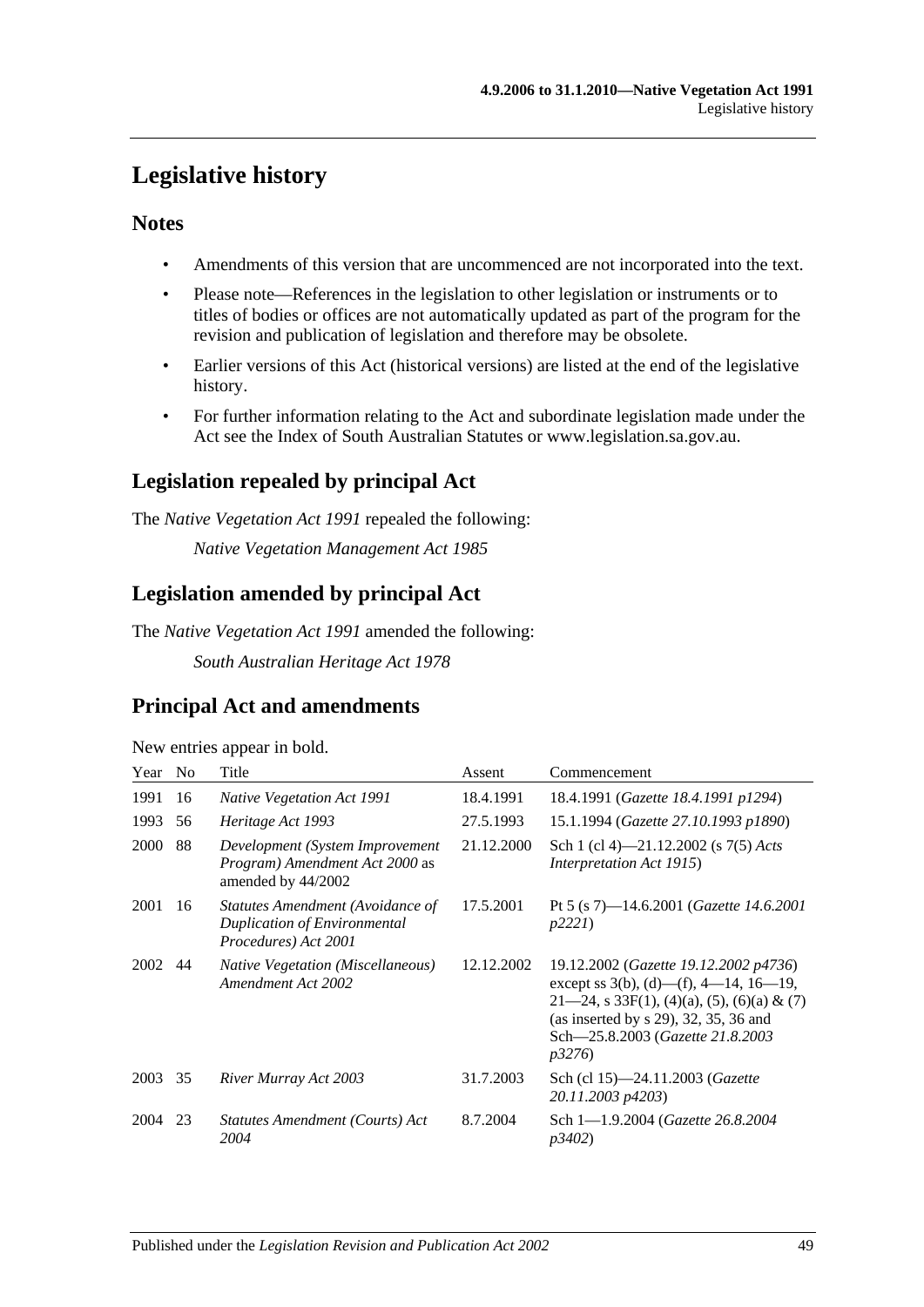| 2004    | -34 | Natural Resources Management Act<br>2004                                        | 5.8.2004   | Sch 4 (cll 26(1) & 27(1), (2) $-2.9.2004$<br>(Gazette 2.9.2004 p3545); Sch 4 (cll 24,<br>$25, 26(2)$ (4), $27(3)$ (5) &<br>28)-1.7.2005 (Gazette 30.6.2005 p2093) |
|---------|-----|---------------------------------------------------------------------------------|------------|-------------------------------------------------------------------------------------------------------------------------------------------------------------------|
| 2005 5  |     | Adelaide Dolphin Sanctuary Act 2005 14.4.2005                                   |            | Sch 2 (cll 49–53)–1.7.2005 (Gazette<br>$2.6.2005$ p1684)                                                                                                          |
| 2005 20 |     | <b>Statutes Amendment (Environment)</b><br>and Conservation Portfolio) Act 2005 | 9.6.2005   | Pt 4 (ss $25 \& 26$ ) & Sch 4-23.6.2005<br>(Gazette 23.6.2005 p1901)                                                                                              |
| 2006 17 |     | <b>Statutes Amendment (New Rules of</b><br>Civil Procedure) Act 2006            | 6.7.2006   | Pt 53 (s 171)-4.9.2006 (Gazette<br>$17.8.2006$ $p2831$ )                                                                                                          |
| 2009    | 84  | <b>Statutes Amendment (Public Sector</b><br>Consequential Amendments) Act 2009  | 10.12.2009 | Pt 96 (ss $226 - 229$ )-1.2.2010 ( <i>Gazette</i><br>28.1.2010 p320)                                                                                              |

## **Provisions amended**

New entries appear in bold.

Entries that relate to provisions that have been deleted appear in italics.

| Provision                                         | How varied                                    | Commencement |  |
|---------------------------------------------------|-----------------------------------------------|--------------|--|
| Long title                                        | amended by 44/2002 Sch                        | 25.8.2003    |  |
| Pt1                                               |                                               |              |  |
| s <sub>2</sub>                                    | deleted by 44/2002 Sch                        | 25.8.2003    |  |
| s <sub>3</sub>                                    |                                               |              |  |
| s(1)                                              |                                               |              |  |
| Adelaide Dolphin<br>Sanctuary                     | inserted by 5/2005 Sch 2 cl 49(1)             | 1.7.2005     |  |
|                                                   | biological diversity deleted by 20/2005 s 25  | 23.6.2005    |  |
| or biodiversity                                   | biological diversity inserted by 20/2005 s 25 | 23.6.2005    |  |
| breach                                            | inserted by $44/2002$ s $3(a)$                | 19.12.2002   |  |
| building                                          | inserted by $44/2002$ s $3(a)$                | 19.12.2002   |  |
| conciliator                                       | deleted by $44/2002 s 3(b)$                   | 25.8.2003    |  |
| <b>ERD Court</b>                                  | inserted by $44/2002$ s 3(c)                  | 19.12.2002   |  |
|                                                   | heritage agreement deleted by 56/1993 Sch 2   | 15.1.1994    |  |
| Minister for the<br>Adelaide Dolphin<br>Sanctuary | inserted by 5/2005 Sch 2 cl 49(2)             | 1.7.2005     |  |
| land                                              | substituted by $44/2002$ s 3(d)               | 25.8.2003    |  |
| Murray-Darling<br>Basin                           | inserted by $35/2003$ Sch cl 15(a)            | 24.11.2003   |  |
| native vegetation                                 | amended by $44/2002$ s $3(e)$                 | 25.8.2003    |  |
|                                                   | amended by 35/2003 Sch cl 15(b)               | 24.11.2003   |  |
| NRM region                                        | inserted by 34/2004 Sch 4 cl 24(1)            | 1.7.2005     |  |
| owner                                             | amended by 44/2002 s 3(f), Sch                | 25.8.2003    |  |
| <b>River Murray</b><br>Protection Area            | inserted by $35/2003$ Sch cl $15(c)$          | 24.11.2003   |  |
| soil conservation<br>district                     | deleted by 34/2004 Sch 4 cl 24(2)             | 1.7.2005     |  |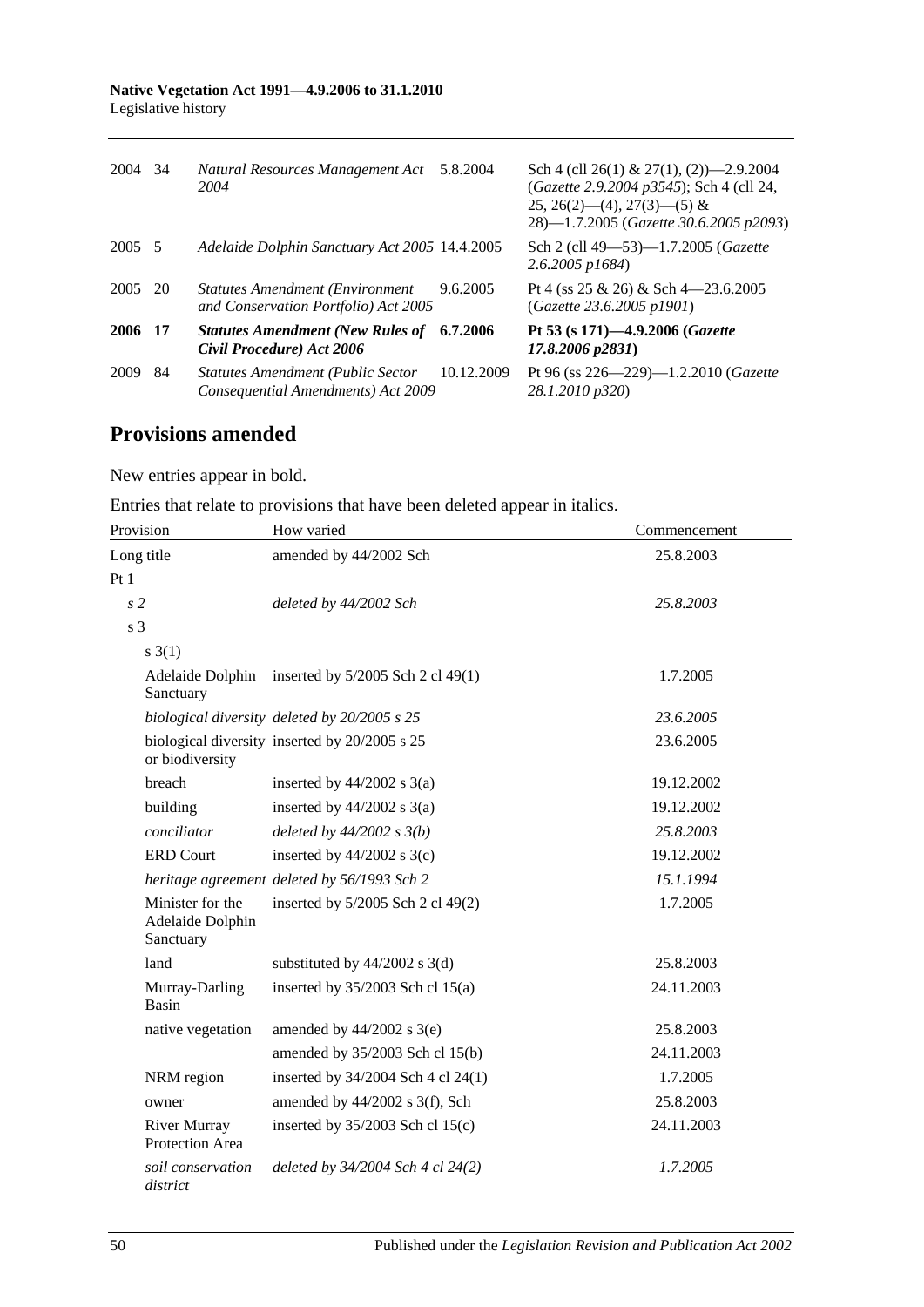#### **4.9.2006 to 31.1.2010—Native Vegetation Act 1991** Legislative history

| s 3A                  | inserted by 44/2002 s 4                                              | 25.8.2003  |
|-----------------------|----------------------------------------------------------------------|------------|
| s <sub>4</sub>        |                                                                      |            |
| s(4(2)                | substituted by 44/2002 s 5                                           | 25.8.2003  |
| s $4(2a)$ — $(2c)$    | inserted by 44/2002 s 5                                              | 25.8.2003  |
| Pt 2                  |                                                                      |            |
| s <sub>6</sub>        | amended by 44/2002 s 6                                               | 25.8.2003  |
| Pt 3                  |                                                                      |            |
| Pt 3 Div 1            |                                                                      |            |
| $\sqrt{s}$ 8          |                                                                      |            |
| s(1)                  | amended by 44/2002 s 7, Sch                                          | 25.8.2003  |
|                       | amended by 34/2004 Sch 4 cl 25                                       | 1.7.2005   |
| s(3)                  | amended by 44/2002 Sch                                               | 25.8.2003  |
| $s \, 8(5)$           | deleted by 44/2002 Sch                                               | 25.8.2003  |
| s 11                  |                                                                      |            |
| s 11(2)               | amended by 44/2002 Sch                                               | 25.8.2003  |
| s 13                  | amended by 44/2002 Sch                                               | 25.8.2003  |
| s <sub>14</sub>       |                                                                      |            |
| s14(1)                | s 14 amended by 88/2000 Sch 1 cl 4(c), (d)                           | 21.12.2002 |
|                       | s 14 amended and redesignated as s 14(1) by<br>$44/2002$ s 8(a), (b) | 25.8.2003  |
| s $14(2)$ and $(3)$   | inserted by $44/2002$ s $8(b)$                                       | 25.8.2003  |
| s <sub>15</sub>       |                                                                      |            |
| $s 15(5a)$ and $(5b)$ | inserted by 44/2002 s 9                                              | 25.8.2003  |
| s $15(6)$ and $(7)$   | amended by 44/2002 Sch                                               | 25.8.2003  |
| s 15(8)               | inserted by $35/2003$ Sch cl 15(d)                                   | 24.11.2003 |
| s 15(9)               | inserted by 5/2005 Sch 2 cl 50                                       | 1.7.2005   |
| s <sub>16</sub>       |                                                                      |            |
| s16(2)                | amended by 44/2002 Sch                                               | 25.8.2003  |
| <i>Pt 3 Div 2</i>     | deleted by 44/2002 s 10                                              | 25.8.2003  |
| Pt 3 Div 3            |                                                                      |            |
| s 21                  |                                                                      |            |
| $s\ 21(3)$            | amended by $44/2002$ s $11(a)$                                       | 25.8.2003  |
| $s \, 21(3a)$         | inserted by $44/2002$ s $11(b)$                                      | 25.8.2003  |
| $s \, 21(6)$          | substituted by $44/2002$ s $11(c)$                                   | 25.8.2003  |
| $s\,21(7)$            | inserted by $44/2002$ s $11(c)$                                      | 25.8.2003  |
| Pt 4                  | heading substituted by 44/2002 s 12                                  | 25.8.2003  |
| Pt 4 Div 1            | heading inserted by 44/2002 s 12                                     | 25.8.2003  |
| s 23                  | substituted by 56/1993 Sch 2                                         | 15.1.1994  |
| $s\,23(1)$            | substituted by 44/2002 s 13                                          | 25.8.2003  |
| s 23A                 | inserted by 56/1993 Sch 2                                            | 15.1.1994  |
| s 23A(3)              | amended by 44/2002 Sch                                               | 25.8.2003  |
| s23B                  | inserted by 56/1993 Sch 2                                            | 15.1.1994  |
| s 23B(3)              | amended by 44/2002 s 14                                              | 25.8.2003  |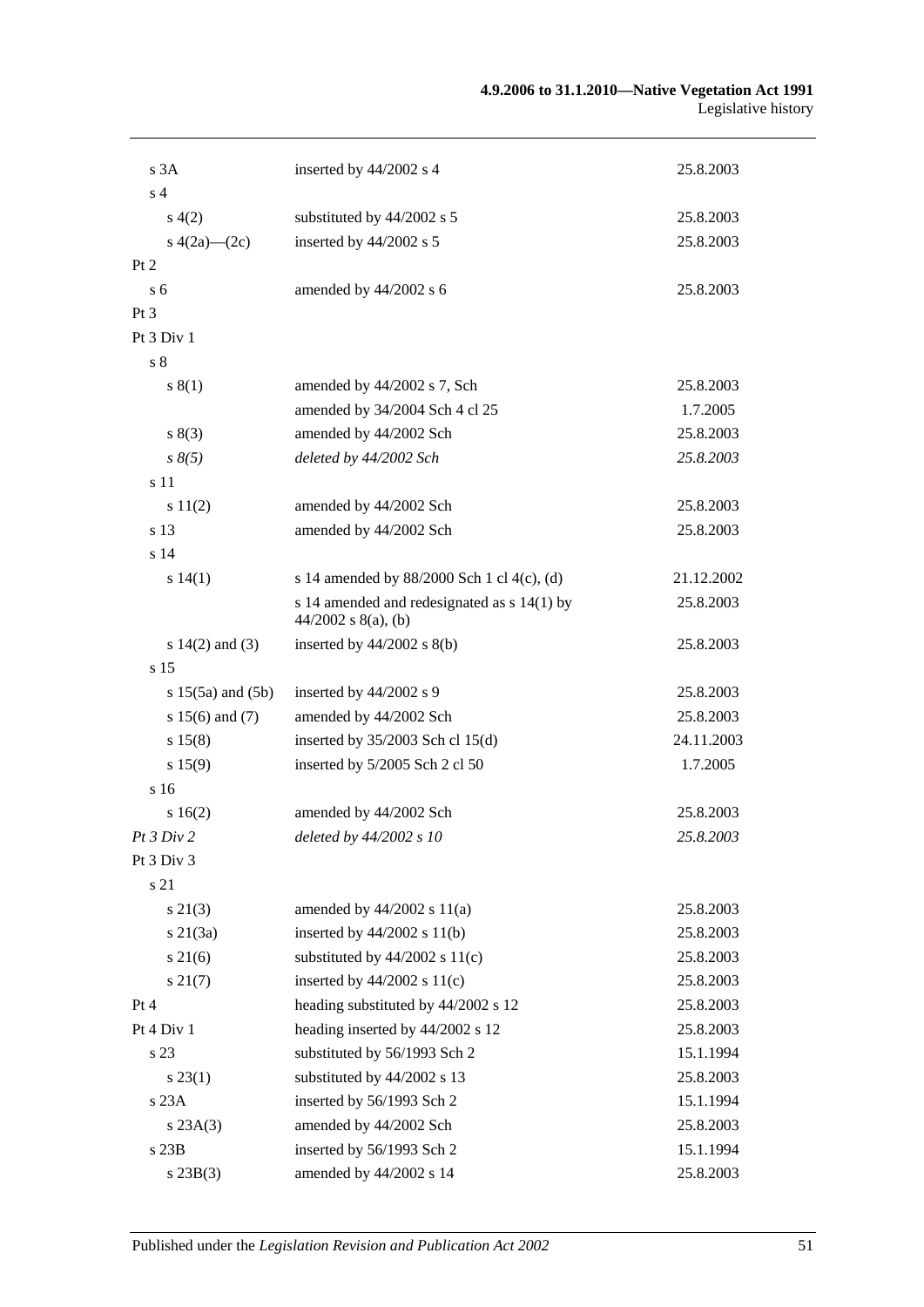#### **Native Vegetation Act 1991—4.9.2006 to 31.1.2010** Legislative history

| $s$ 23 $C$                | inserted by 56/1993 Sch 2                                          | 15.1.1994  |
|---------------------------|--------------------------------------------------------------------|------------|
|                           | deleted by 44/2002 s 15                                            | 19.12.2002 |
| Pt 4 Div 2                | inserted by 44/2002 s 16                                           | 25.8.2003  |
| Pt 4 Div 3                | heading inserted by 44/2002 s 17                                   | 25.8.2003  |
| s 24                      |                                                                    |            |
| $s\,24(1a)$               | inserted by $44/2002$ s $18(a)$                                    | 25.8.2003  |
| $s\,24(4)$                | amended by 44/2002 s 18(b)                                         | 25.8.2003  |
| s <sub>25</sub>           |                                                                    |            |
| s 25(1)                   | substituted by $34/2004$ Sch 4 cl 26(1)                            | 2.9.2004   |
| s 25(2)                   | amended by 44/2002 s 19(a)                                         | 25.8.2003  |
|                           | amended by 35/2003 Sch cl 15(e)                                    | 24.11.2003 |
|                           | amended by 34/2004 Sch 4 cl 26(2)                                  | 1.7.2005   |
|                           | (d) deleted by $34/2004$ Sch 4 cl $26(3)$                          | 1.7.2005   |
| $s \; 25(3a)$             | inserted by $35/2003$ Sch cl 15(f)                                 | 24.11.2003 |
| $s \; 25(3b)$             | inserted by 5/2005 Sch 2 cl 51(1)                                  | 1.7.2005   |
| $s \; 25(4)$              | amended by 44/2002 s 19(b)                                         | 25.8.2003  |
| $s 25(5a)$ and $(5b)$     | inserted by $44/2002$ s $19(c)$                                    | 25.8.2003  |
| s 25(5c)                  | inserted by $44/2002$ s $19(c)$                                    | 25.8.2003  |
|                           | substituted by $35/2003$ Sch cl $15(g)$                            | 24.11.2003 |
|                           | substituted by $34/2004$ Sch 4 cl 26(4)                            | 1.7.2005   |
|                           | substituted by $5/2005$ Sch 2 cl $51(2)$                           | 1.7.2005   |
| $Pt\,5$                   | heading substituted by 44/2002 Sch                                 | 25.8.2003  |
| Pt $5$ Div $1$            |                                                                    |            |
| s 26                      |                                                                    |            |
| s $26(1)$ and $(2)$       | amended by $44/2002$ s $20(a)$                                     | 19.12.2002 |
| $s \; 26(2a)$             | inserted by $44/2002$ s $20(b)$                                    | 19.12.2002 |
| $s \; 26(3)$              |                                                                    |            |
| the prescribed<br>period  | inserted by $44/2002$ s $20(c)$                                    | 19.12.2002 |
|                           | the prescribed rate amended by 44/2002 Sch                         | 25.8.2003  |
| s <sub>27</sub>           |                                                                    |            |
| $s \, 27(1)$              | s 27 amended and redesignated as s 27(1) by<br>44/2002 s 21(a)—(c) | 25.8.2003  |
| $s \frac{27(2) - (6)}{ }$ | inserted by $44/2002$ s $21(c)$                                    | 25.8.2003  |
| s 28                      |                                                                    |            |
| $s\,28(2)$                | amended by 44/2002 Sch                                             | 25.8.2003  |
| $s\,28(3)$                | amended by $44/2002$ s $22(a)$ , (b)                               | 25.8.2003  |
| $s\,28(4)$ (7)            | inserted by $44/2002$ s $22(c)$                                    | 25.8.2003  |
| s 29                      |                                                                    |            |
| $s\,29(1)$                | amended by 34/2004 Sch 4 cl 27(1)                                  | 2.9.2004   |
| $s\,29(4a)$               | inserted by 34/2004 Sch 4 cl 27(2)                                 | 2.9.2004   |
| s 29(5)                   | substituted by 34/2004 Sch 4 cl 27(3)                              | 1.7.2005   |
| $s\,29(7)$                | deleted by 34/2004 Sch 4 cl 27(4)                                  | 1.7.2005   |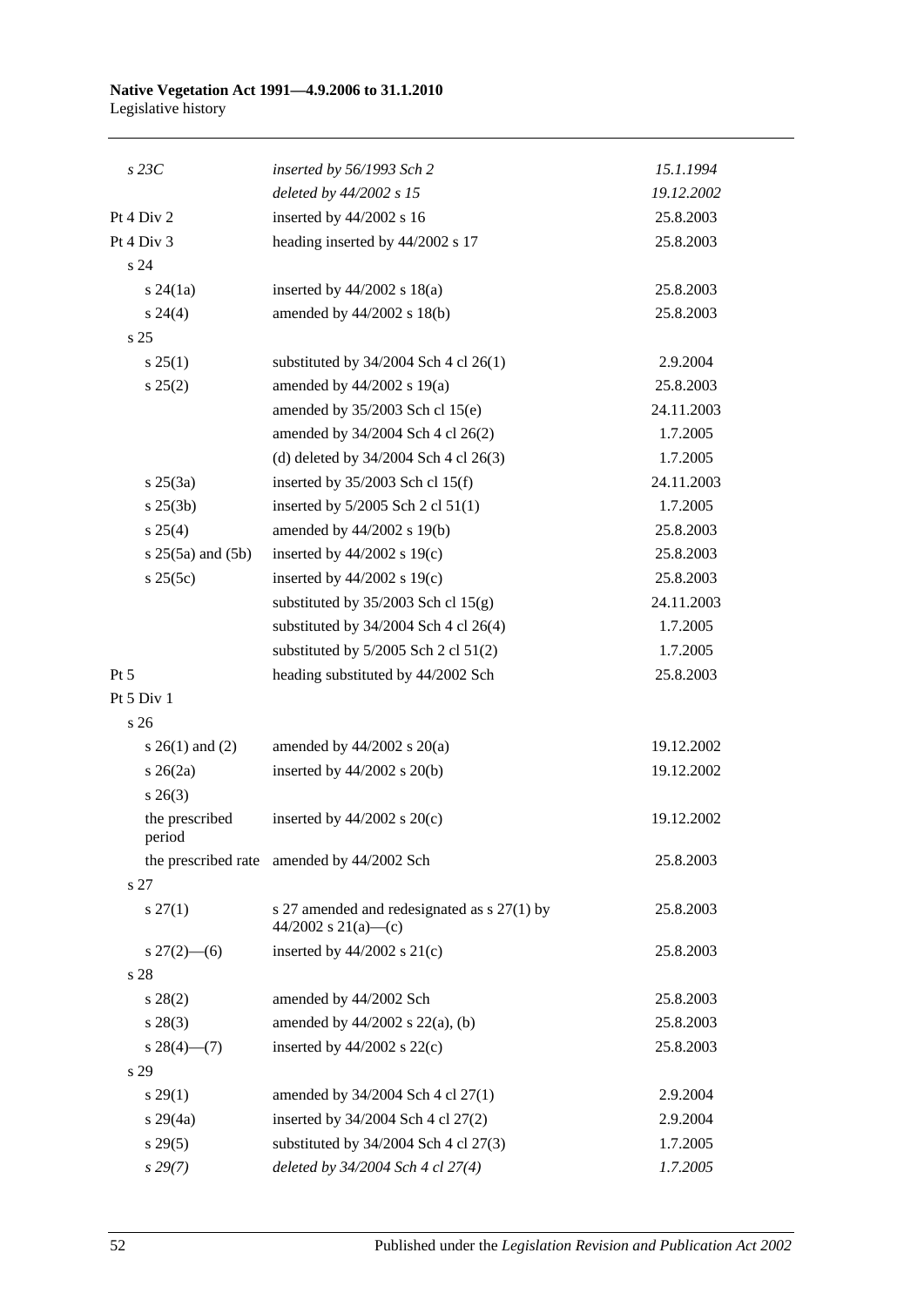| $s\,29(8)$        | substituted by $34/2004$ Sch 4 cl $27(5)$ | 1.7.2005   |
|-------------------|-------------------------------------------|------------|
| s 29(9a)          | inserted by 35/2003 Sch cl 15(h)          | 24.11.2003 |
| s 29(9b) and (9c) | inserted by 5/2005 Sch 2 cl 52            | 1.7.2005   |
| $s\,29(10)$       | substituted by $44/2002$ s $23(a)$        | 25.8.2003  |
| $s\,29(11)$       | substituted by $44/2002$ s $23(a)$        | 25.8.2003  |
|                   | amended by 20/2005 s 26(1)                | 23.6.2005  |
| $s\,29(12)$       | deleted by $44/2002$ s $23(a)$            | 25.8.2003  |
|                   | inserted by $20/2005$ s $26(2)$           | 23.6.2005  |
| $s\,29(15)$       | deleted by $44/2002$ s $23(b)$            | 25.8.2003  |
| $s\,29(17)$       | inserted by 88/2000 Sch 1 cl 4(e)         | 21.12.2002 |
| s 29A             | inserted by 16/2001 s 7                   | 14.6.2001  |
| s 30              | substituted by 44/2002 s 24               | 25.8.2003  |
| s 30A             | inserted by 44/2002 s 24                  | 25.8.2003  |
| Pt 5 Div 2        |                                           |            |
| s 31              | substituted by 44/2002 s 25               | 19.12.2002 |
| s 31A             | inserted by 44/2002 s 25                  | 19.12.2002 |
| s 31A(4)          | amended by 17/2006 s 171                  | 4.9.2006   |
| ss 31B-31F        | inserted by 44/2002 s 25                  | 19.12.2002 |
| s 32              |                                           |            |
| $s \, 32(1)$      | amended by 44/2002 s 26                   | 19.12.2002 |
| s 33              |                                           |            |
| $s \, 33(1)$      | amended by 44/2002 s 27                   | 19.12.2002 |
| Pt 5 Div 3        | inserted by 44/2002 s 28                  | 19.12.2002 |
| Pt 5A             | inserted by 44/2002 s 29                  | 19.12.2002 |
|                   | expired: s 33G                            | (1.1.2007) |
| Pt 5B             | inserted by 44/2002 s 29                  | 19.12.2002 |
| s 33I             |                                           |            |
| $s \, 33I(14)$    | amended by 20/2005 Sch 4                  | 23.6.2005  |
| Pt 6              |                                           |            |
| s 33J             | inserted by 44/2002 s 30                  | 19.12.2002 |
|                   | amended by 23/2004 Sch 1                  | 1.9.2004   |
| s 34              |                                           |            |
| $s \; 34(1)$      | amended by $44/2002$ s $31(a)$            | 19.12.2002 |
| $s \, 34(2)$      | amended by $44/2002$ s $31(a)$ , (b)      | 19.12.2002 |
| $s \; 34(3)$      | amended by $44/2002$ s $31(a)$            | 19.12.2002 |
| $s \frac{34}{3a}$ | inserted by $44/2002$ s $31(c)$           | 19.12.2002 |
| $s \; 34(4)$      | inserted by 56/1993 Sch 2                 | 15.1.1994  |
| s <sub>35</sub>   |                                           |            |
| $s \, 35(1)$      | substituted by 44/2002 Sch                | 25.8.2003  |
| $s \, 35(2)$      | deleted by 44/2002 Sch                    | 25.8.2003  |
| $s \, 35(5)$      | inserted by 44/2002 s 32                  | 25.8.2003  |
| s 36              | amended by 56/1993 Sch 2                  | 15.1.1994  |
|                   | substituted by 44/2002 s 33               | 19.12.2002 |